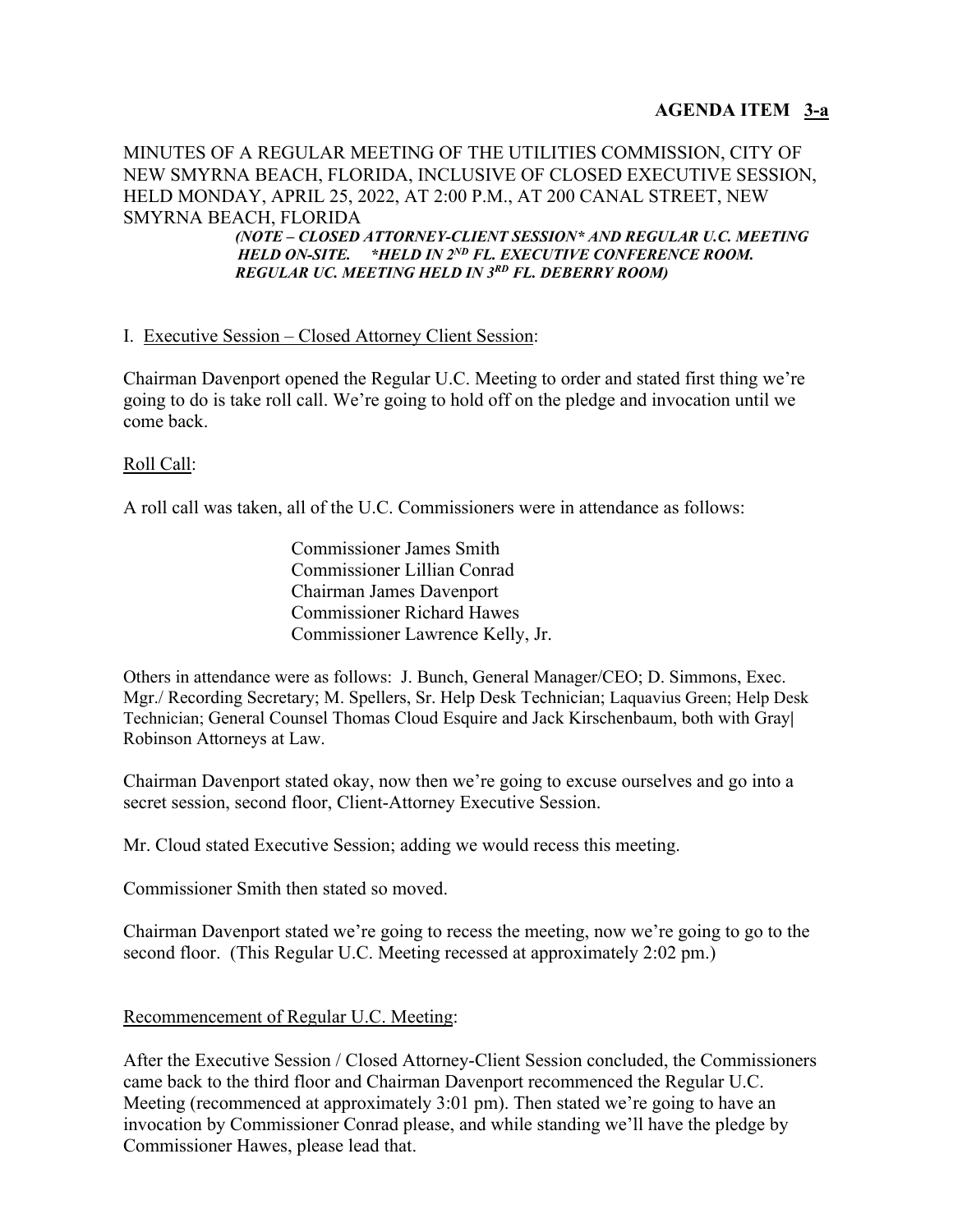### **MINUTES OF REGULAR UC MEETING HELD 4-25-22 PAGE 2**   *(INCLUDED CLOSED EXECUTIVE SESSION)*

Recommencement of Regular U.C. Meeting (cont.):

Chairman Davenport indicated roll call had been taken at the beginning of the meeting, prior to the Closed Executive Session. All Commissioners remained in attendance:

> Commissioner James Smith Commissioner Lillian Conrad Chairman James Davenport Commissioner Richard Hawes Commissioner Lawrence Kelly, Jr.

Others in attendance at this time were as follows: J. Bunch, General Manager/CEO; E. Chavez, Director, Finance/ CFO; J. Couillard, Director, Engineering; T. Beyrle; Director, System Operations; V. Steele, Director, Electric Operations; B. Keehn, Director, Information Technology; M. Spellers, Sr. Help Desk Technician; Laquavius Green; Help Desk Technician; E. Fisher, Community Relations Coordinator; D. Simmons, Exec. Mgr./ Recording Secretary; General Counsel Thomas Cloud Esquire – Gray**|** Robinson Attorneys at Law; and John Moss, a member of the public in attendance on site.

Safety Message by Brandy Keehn: Cybersecurity Paramount to Utility Industry – FMPA "Behind the Switch" Video:

Chairman Davenport stated the next thing we're going to go to is our safety message by Brandy Keehn – Cybersecurity Paramount to the Utility Industry. FMPA "Behind the Switch" video. Thank you.

Mrs. Keehn stated thank you. Then asked Mrs. Simmons if she was going to play the video.

Mrs. Simmons inquired if she wanted to play first or wait (intro.).

Mrs. Keehn then made some opening comments and stated for the video, we got asked to participate with the video they're doing with FMPA and it's called "Behind the Switch". And it shows or highlights how cybersecurity is such a huge part of the utility industry now and how it's the backbone of all of the infrastructure. So it gives kind of, reiterated its called "Behind the Switch" and so it's something they did. Unfortunately I'm going to be in the video too, which I'm so sorry, but after that I'll kind of go into some of the things we're doing. But it was a nice highlight of what we're doing in the utilities industry.

After the video display concluded, Mrs. Keehn stated so I get passionate right, and I was seriously in too, but it was nice that they asked me to do it. And just to give you guys some highlights of the some of the things we're doing right now, we do a risk-based approach for our cybersecurity. So we're pro-active rather than reactive and we're investing in testing, threat intelligence and prevention. With that we prioritize our security needs based on their relative levels of risk exposure, so we're lucky enough to have a lot of opportunities with different partners. One of the newer ones is we're working with EPA. Last year they worked with me on an on-site cyber risk assessment and I'm meeting with them quarterly to do a cybersecurity action plan in the water department. That's something new, we usually focus more on the electric but right now I don't know if you've seen in the news, the hundred days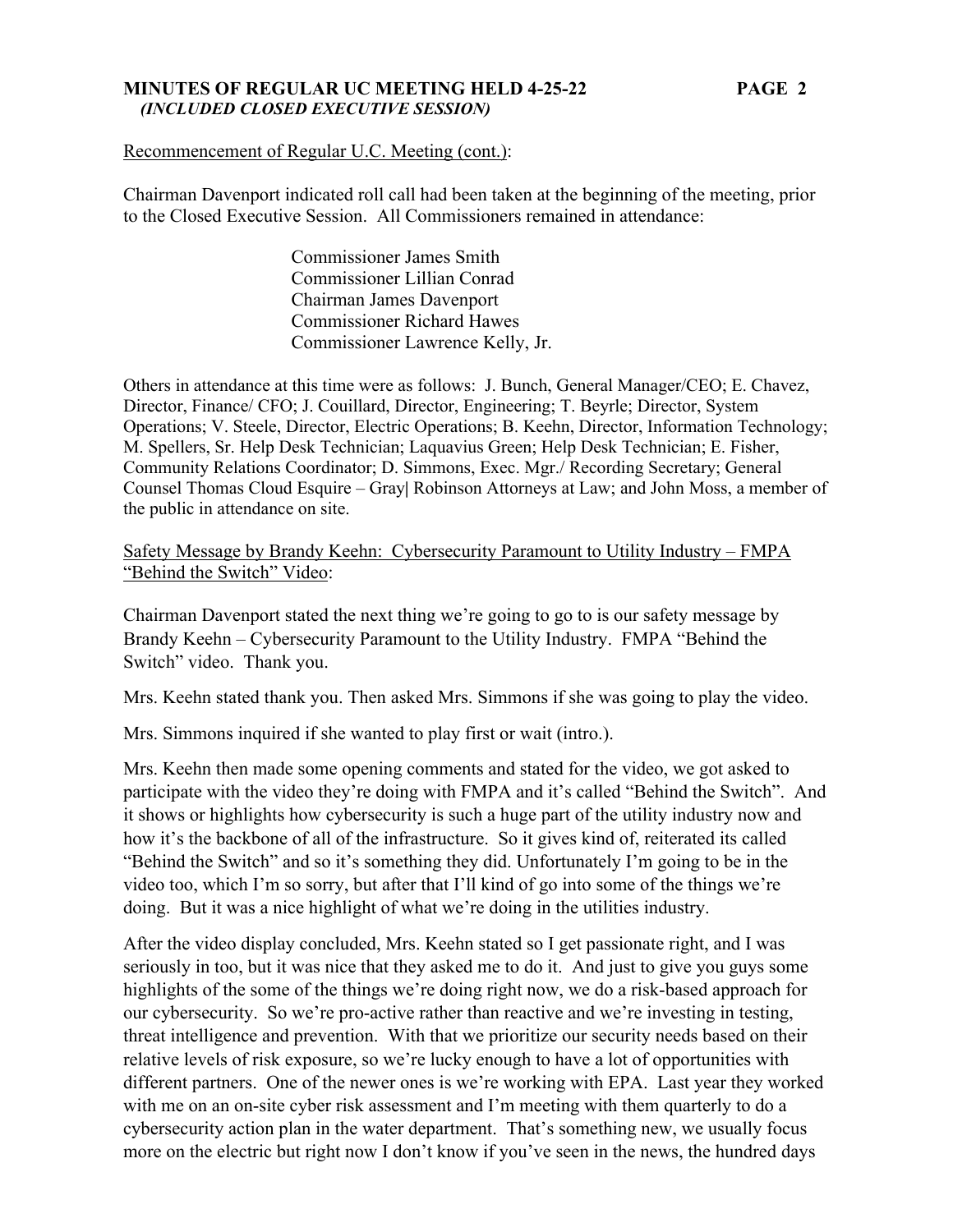### **MINUTES OF REGULAR UC MEETING HELD 4-25-22 PAGE 3**   *(INCLUDED CLOSED EXECUTIVE SESSION)*

# Safety Message by Brandy Keehn: Cybersecurity Paramount to Utility Industry – FMPA "Behind the Switch" Video (cont.):

from the Presidential order for, it's basically more on the water side now, the water infrastructure. So working with EPA, is going to kind of give us an advance on that, I think, but it's very similar to what we're doing in the electric industry.

Mrs. Keehn continued and stated we're also working with the Department of Energy and they have provided the operational technology sensors that's going to go on our SCADA, both electric and water. That's another grant that we received, which is through FMPA and that was extremely helpful. We also may be able to get a grant with that one from the Department of Energy that will give us a NOC (network operations center) that will monitor 24/7 for us, free of charge for three years. That one they're still up in the air about but they're going to do some sort of grant for us for that but the reason that we're doing that is we're piloting for the Department of Energy and FMPA as their guinea pig. They're going to see how well we do it, with writing the RFP, deploying the sensors ourselves, the whole beginning to end, and then they're going to document that and they're going to let other muni's use our, kind of template to help them out. So then because we're letting them use us as the guinea pig, we're going to get that for free. And so that's a neat opportunity that FMPA provided.

Mrs. Keehn continued, they also did a cybersecurity assessment on our IT and OT environment. That was another grant free of charge they provided for us recently. C2M2 is an assessment, a maturity model that they do, they did that right when we really started getting serious about cyber, so we got to benchmark where we are. And then from that we just try to increase what we're doing in controls every year and we're able to measure that. So that was another, that was really APPA (American Public Power Association). And then this week actually, we're going to be working with Volusia County and they are sponsoring a state-wide cybersecurity exercise, it's the first time that they've done that I believe in cybersecurity. So we're going to be working with basically all of the Volusia County utilities and going through just what we would do if there were a cyber-attack and how communications would work and the order of that. And then last year we worked with Norwich University – NAURI, and that was something neat that we did, a tabletop exercise for them, for critical partners. So we included the hospital, the City of New Smyrna Beach, we had the police department, the fire department, but that was if something were to happen with our OT, SCADA system and the power went down or the water, what would we do and how would we communicate. So that was more kind of getting to know each other and then who says what within the communications fields.

Mrs. Keehn stated and then lastly, we do the risk reduction with our employee training and monthly phishing, vishing, and we also do smishing which is through phones and texts. So we try to keep our employees very well aware of what's going on as well. So those are some of the things we're doing to try to mitigate some of the costs, so we don't see ourselves in the news, and we try to stay ahead of what we can. And then also do it under our partners, grants and opportunities. So cyber is also safety and security. She then offered to answer any questions.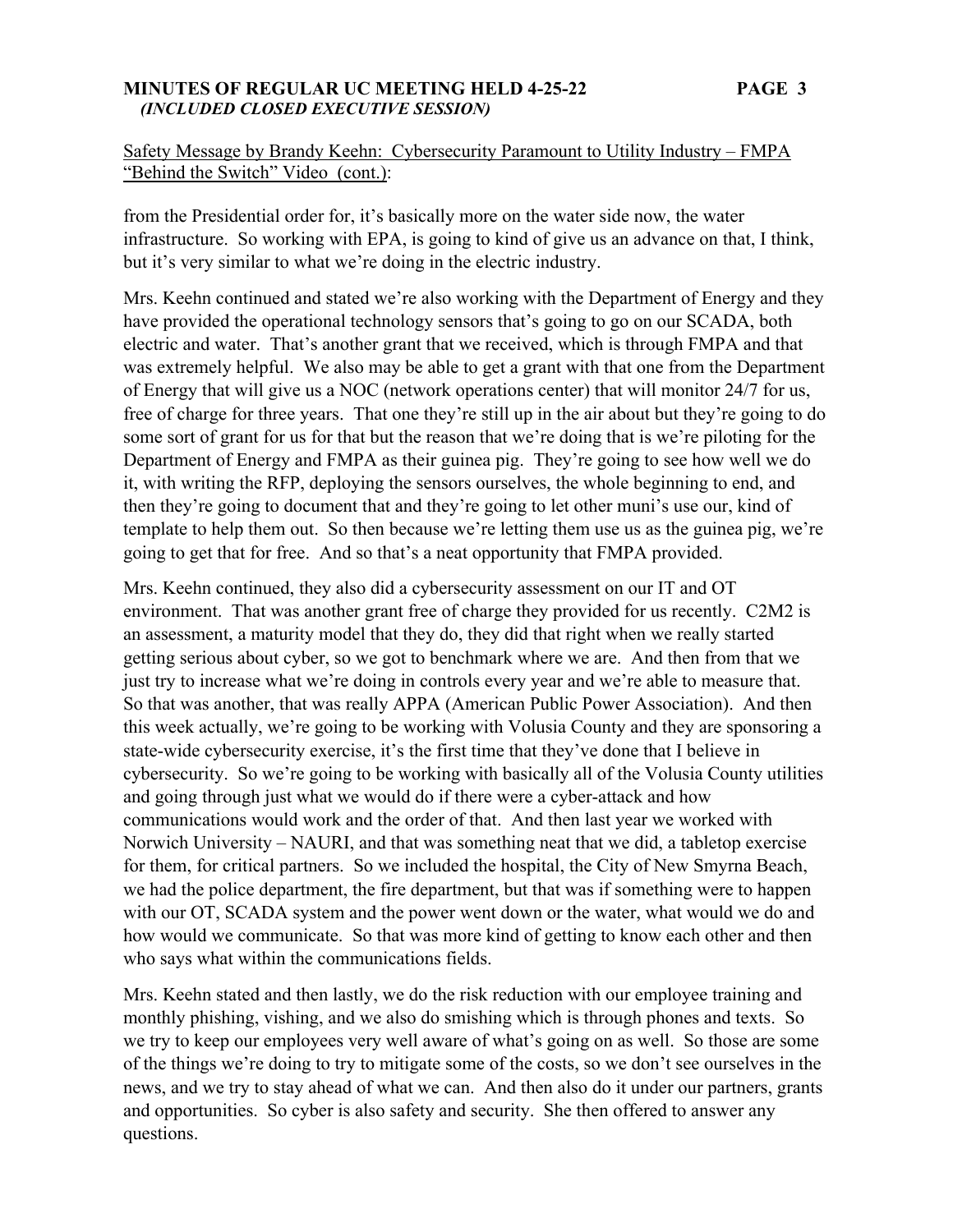### **MINUTES OF REGULAR UC MEETING HELD 4-25-22 PAGE 4**   *(INCLUDED CLOSED EXECUTIVE SESSION)*

# Safety Message by Brandy Keehn: Cybersecurity Paramount to Utility Industry – FMPA "Behind the Switch" Video (cont.):

Commissioner Kelly stated who applies for all those grants that you get, how do you, is that you or?

Mrs. Keehn stated yes, it's me, I work with the Department of Energy and Carter Manucy, he is FMPA, the gentleman that you saw. He's kind of my liaison within there and he'll let me know if things are happening and what I need to do. And really you just have to go for it and say yes, we're interested. So I just say yes to everything, if they're going to give it to us, I'll take it and you know we make it work. EPA, I saw something with WaterISAC that they were offering, EPA was offering utilities assessments, so I reached out to their point of contact and then they accepted us for the, it's sort of a pilot as well, so I've been working with their environmental engineer, so we're meeting quarterly. And so it seems like for the electric and water industry there's a lot of grants and money out there, if you just are persistent. And luckily with APPA and FMPA, they also help us, you know they let us know, they guide us in the right direction and advise us.

Commissioner Kelly stated yes, and because I would commend you on that. On a lot of boards people would come in with applications for grants and money and they just didn't have them filled out correctly so you couldn't help them at the end of the day. So I think it's really great that you put that together and do that and reach out and get it because there's plenty of money out there its just, you know, doing the correct stuff to get it.

Mrs. Keehn stated yes, thank you, and there is a lot of money, especially right now.

Commissioner Smith then asked did you happen to see the 60 Minutes, two weeks ago, not last Sunday but the prior Sunday. But they did a segment on cybersecurity and I can't remember, it was a lady, I thought she was with FEMA or possibly Homeland Security. And they're really, I mean it was really so scary I ready to jump off the balcony to say we're all going to die. Obviously, there's some pretty astute people who are working on the wrong side of the fence, but I don't know if you had any contact with FEMA or Homeland Security?

Mrs. Keehn stated well, I do work with FEMA and we also do trainings, some of our tabletops on the NIMS, we practice that within the organization.

Commissioner Smith stated right.

Mrs. Keen continued, and really the hurricane training and tabletop exercises, the way that they're doing cybersecurity is exactly the same way. It's if you had, it's just a disaster basically and you go through the same steps and it's the same sort of system, it's just on the cyber side. And luckily, we're part of a cyber mutual aid, similar for what they do for the electric industry when we have disasters, and they share resources. We signed an NDA with a cybersecurity fund for muni's, so hopefully never, but if something like that did happen, then we have the resources throughout the municipalities that participate in this, which is about 80% of them. And they'll fly their resources in or whatever we need to assist us for free and all we have to do, is similar with electric, is pay for their food and their stay. And everyone does that for each other, just as we have some high abilities and talents in here on the cyber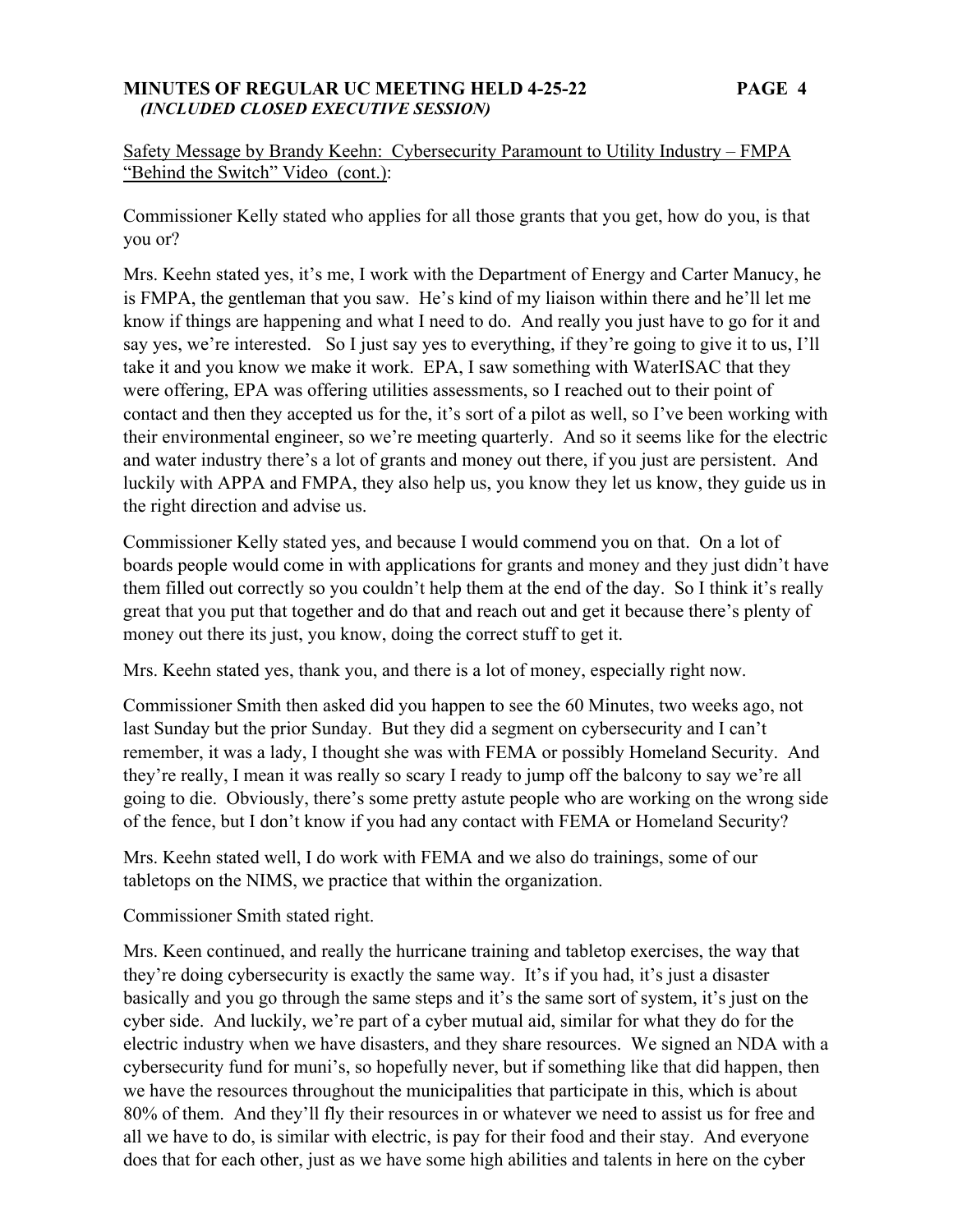### **MINUTES OF REGULAR UC MEETING HELD 4-25-22 PAGE 5**   *(INCLUDED CLOSED EXECUTIVE SESSION)*

Safety Message by Brandy Keehn: Cybersecurity Paramount to Utility Industry – FMPA "Behind the Switch" Video (cont.):

side in my department, there's a couple of gentlemen that are very advanced and it would be the same thing if we could help them and they contacted us, we would do the same for them.

Commissioner Smith stated do you think you're more of a target because you're small?

Mrs. Keehn stated I think that would be either, I mean I don't think they look at that anymore, it's where they can get in. So I think everyone's vulnerable, small and large.

Chairman Davenport then stated Mrs. Keehn that's an excellent presentation. I know I get it every day being in insurance, that's one of our biggest fears in State Farm is being, someone getting into our customer base or shut us down. Great job. Will you keep your eyes open for a grant for utilities, if you will for sewer, for changing septic over to sewer lines.

Mrs. Keehn jokingly added and cyber tends to that, we'll say and if, yes, I'll look for that, very specific.

Chairman Davenport stated keep that in mind, we're looking for that grant money.

Mrs. Keehn stated yes, you've got it.

Mr. Bunch stated I just want to make a note if I could, Mrs. Keehn is being a bit modest here, there's a reason why they asked her to be in that video. It's because her and the team are pretty far advanced, mature relative to a lot of peers, so part of that was trying to get some of the other utilities to do some of the assessments and things that she's done. And then lastly several months back we mentioned one of the grants for operational monitoring, was about a \$350,000 grant, is because of her relationship with the guy that was in that video. By name he recommended us to APPA to get that grant, so her relationships have paid off in a lot of ways, so thank you Mrs. Keehn and your staff.

Chairman Davenport stated awesome Mrs. Keehn, reiterated great job, we appreciate what you do so much.

Mrs. Keehn stated thank you.

(1) Agenda Changes, Additions and Deletions:

Chairman Davenport then stated all right, number one on the agenda, any changes, additions or deletions.

Mr. Bunch stated one addition, Chairman and that would be item 3-j. (Village Center East Developer's Agreement). Is that correct?

Ms. Couillard indicated we're pulling that off.

Mr. Bunch stated pulling it off, yes, I'm sorry.

Chairman Davenport stated pull it, the developer's agreement?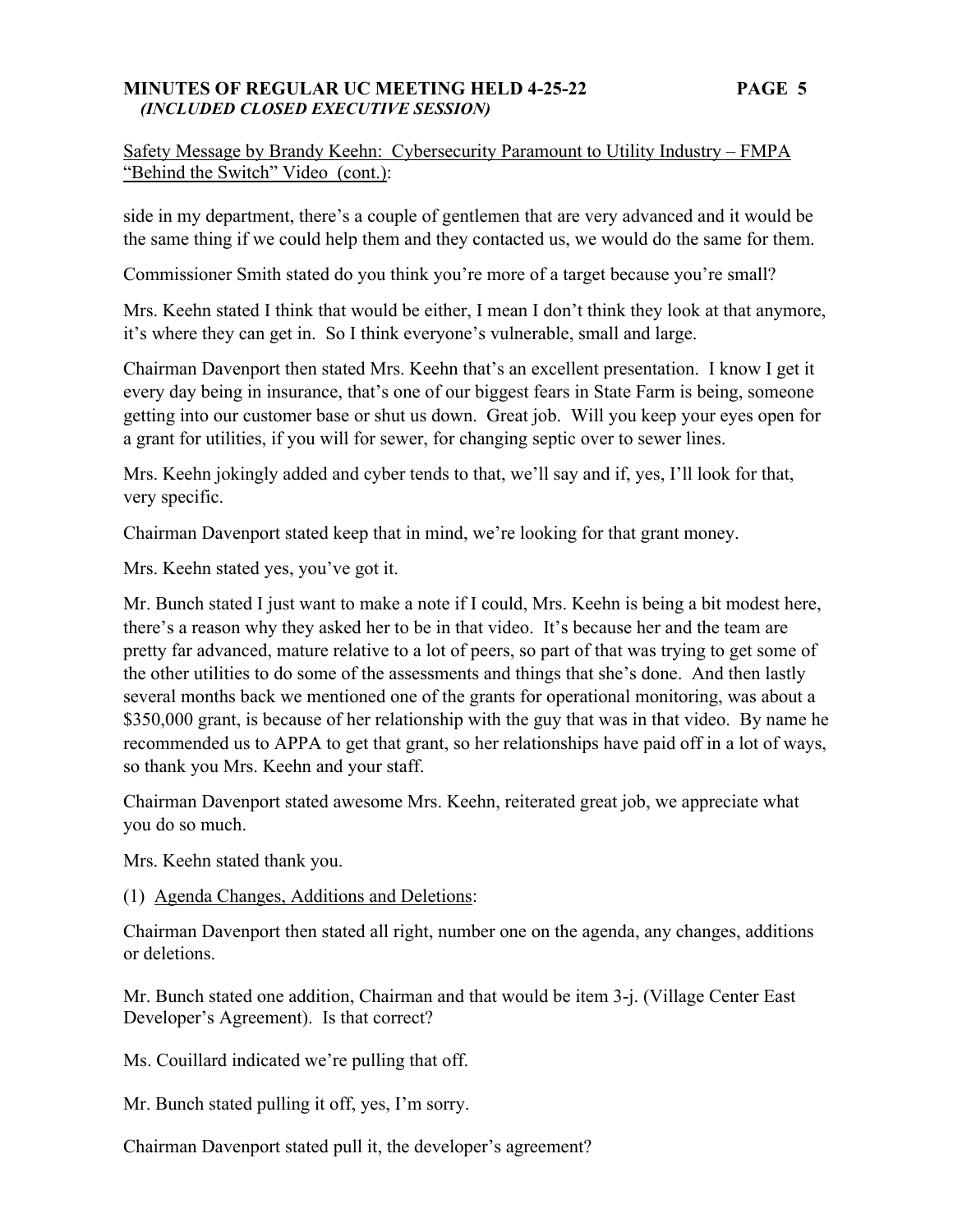### **MINUTES OF REGULAR UC MEETING HELD 4-25-22 PAGE 6**   *(INCLUDED CLOSED EXECUTIVE SESSION)*

# (1) Agenda Changes, Additions and Deletions (cont.):

Mr. Bunch stated yes, that one wasn't quite finished so it will likely come back next month.

Chairman Davenport stated okay, so we'll delete 3-j., anything else?

Mr. Bunch stated no sir.

Chairman Davenport stated okay, thank you.

### (2) Public Participation:

Chairman Davenport then stated second item on the agenda, any public participation from anyone. Online, or the phone, or hiding out there somewhere.

There was no public participation at this time.

(3) Approval of Consent Items:

Chairman Davenport stated okay, move to the next one, number three, approval for consent items. Does anyone want to pull anything, Commissioner Smith?

Commissioner Smith stated I'll pull c.

Commissioner Hawes stated I would pull f. and h.

Chairman Davenport stated okay, I would pull d. and k. Commissioner Conrad and Kelly?

Commissioner Kelly stated I would pull k.

Chairman Davenport stated okay, so we've got c., d., f., h., and k., correct, to pull. Okay, so we're going to get a motion on consent items, on a., b., e., g., and i.

Commissioner Conrad stated I make that motion, if that's what you want; specifically a motion to approve item 3-a. Minutes of U.C. Meeting, approve as submitted; item 3-b. Granted and Accepted Third Party Utility Easements, ratify acceptance of two utility easements – granted to UCNSB for a Wendy's restaurant on S.R. 44 from Southport Construction Corp. and for Barracuda Bridge, a FDOT project from Board of Trustees of the Internal Improvement Trust Fund of the State of Florida, each attached to the item and as submitted to the Commission; item 3-e. Approval – Acceptance, Termination and Release of Easement Rights, approve this document as submitted for 2165 Turnbull Bay Road (parcel ID #734002050081) and 2155 Turnbull Bay Road (parcel ID #734002050082), attached to the agenda item and as submitted to the Commission; item 3-g. Project Update – Annual Contract for Gravity Sanitary Sewer Rehabilitation, informational agenda item (reallocation of \$1 million in approved, budgeted funds)–no action required; and item 3-i. Award of ITB no. 13- 22 – Pole and Padmount Transformers, and Request for Two-Year Purchase Orders, approve the ITB award to various evaluated successful bidders for a two-year period, in an estimated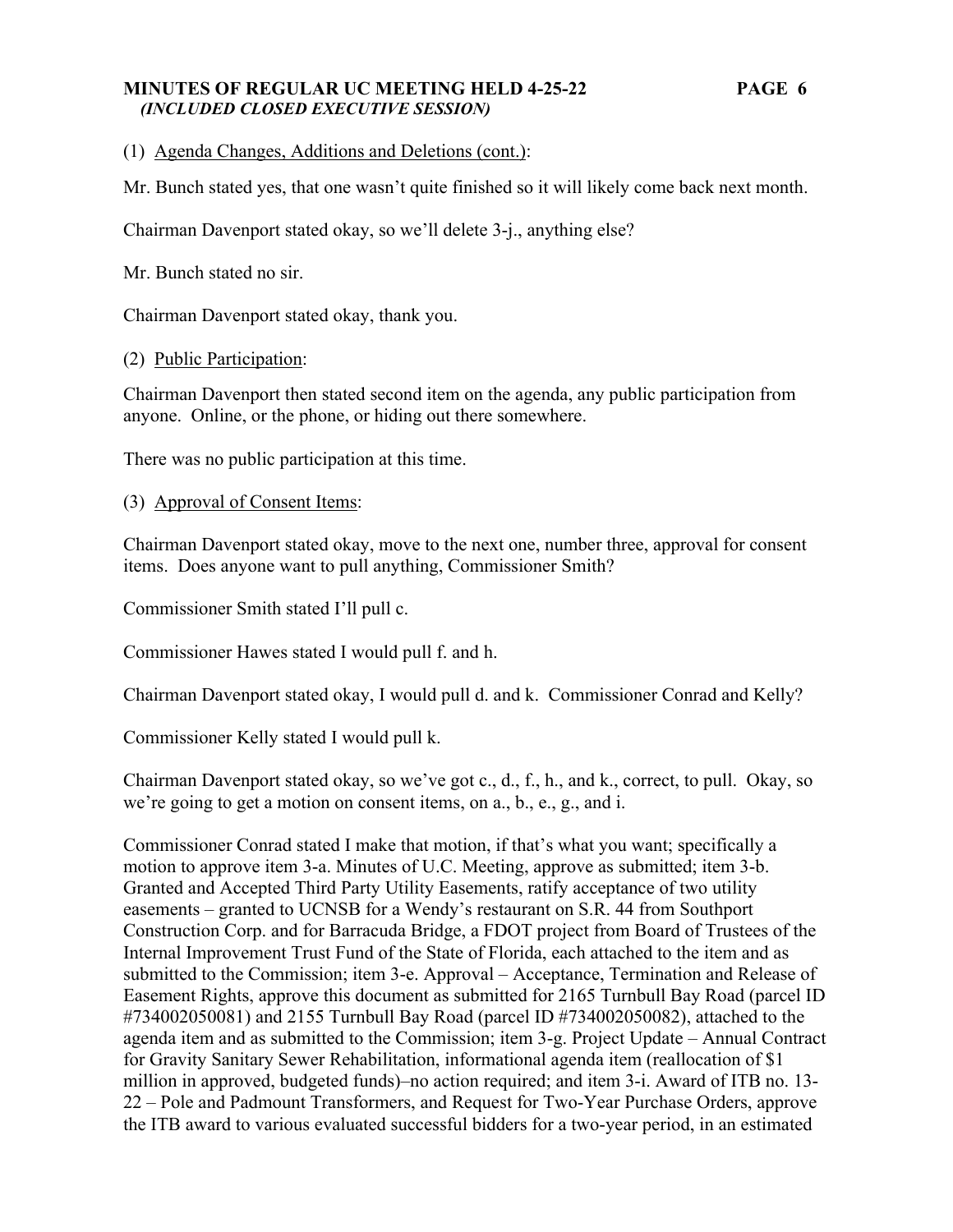### **MINUTES OF REGULAR UC MEETING HELD 4-25-22 PAGE 7**   *(INCLUDED CLOSED EXECUTIVE SESSION)*

# (3) Approval of Consent Items (cont.):

amount of \$1,600,000.00, to support securement of current pricing and lead times for UCNSB transformers and authorize the GM-CEO or his designee to execute all documents associated with this matter. Final order determinations will be brough back before the Commission for ratification.

Commissioners Smith and Hawes simultaneously stated second.

Chairman Davenport stated thank you. Mrs. Simmons if you would call the roll please ma'am.

Commissioner Conrad's motion then passed unanimously on a roll call vote.

(3-c) Ratification – Supplemental Funding for Clarifloc Polymer at Wastewater Reclamation Facility – WRF:

Chairman Davenport stated okay, item number c. ratification, supplemental funding for Clarifloc Polymer at Wastewater Reclamation Facility.

Commissioner Smith stated yes, I just didn't quite understand in reading it, whether they raised the price after we issued a purchase order, is that correct?

Mr. Bunch stated let me ask Ms. Couillard a question, are you familiar with this, if not I'll attempt to address it. I did read through it this morning. After Ms. Couillard indicated no, Mr. Bunch stated okay, so the basic issue is this was approved a couple of years ago as a multiyear PRE, purchase request, and there were approvals and had this been under \$75,000, I would have just signed off. So it's basically because it was over \$75,000, we're putting the adjusted PRE to the Commission for approval at \$77,000. But it's not, in light of things going on in the industry and as I understand reading this, it's not unreasonable and supplier chain engaged, and we actually negotiated the increase down slightly.

Commissioner Smith stated I guess the question I have is, it seemed like there was a purchase order that was approved and issued, and then they raised the price after we gave them a purchase order.

Mr. Bunch stated but it wasn't fixed price, so it was multi-year approval to utilize this vendor.

Commissioner Smith stated right.

Mr. Bunch continued, but it was an annual re-up of the price. So if we thought it was too high, we could have gone to somebody else but in this case, the supplier worked with Scott Heil and negotiated it down slightly and it came in at \$77,000. And I wished the rest of our cost increases were as relative amounts, we're seeing a lot more significant ones unfortunately.

Commissioner Smith stated okay, I'm good.

Mr. Bunch stated thank you.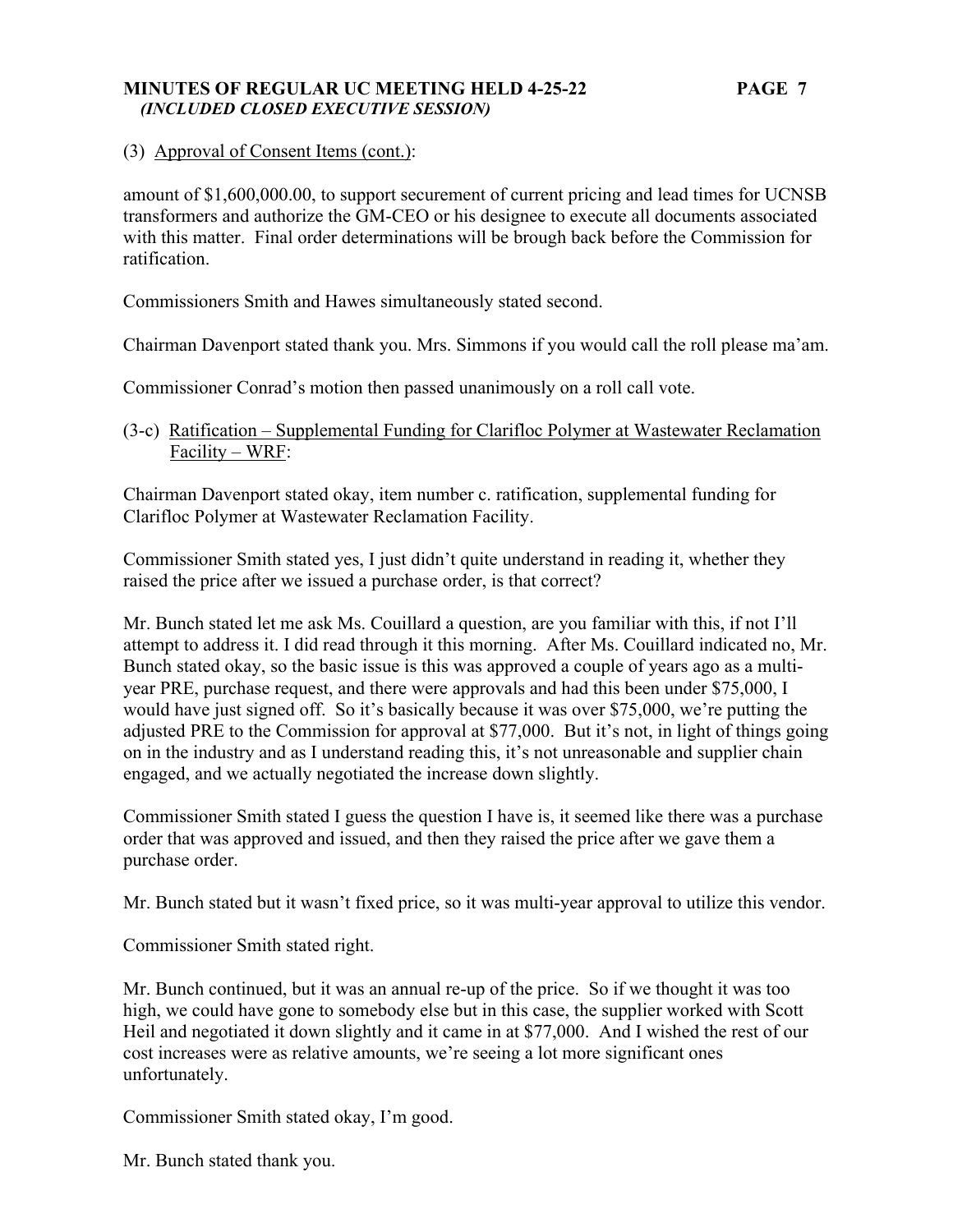### **MINUTES OF REGULAR UC MEETING HELD 4-25-22 PAGE 8**   *(INCLUDED CLOSED EXECUTIVE SESSION)*

### (3-d) Approval of Award – RFP No. 05-22 – Agent of Record for Employee Benefits:

Chairman Davenport stated okay, next item was d., my question on this one is the agent of record for employee benefits - risk. I was looking at these scores and Risk Management Associates, that's Brown and Brown, right?

Mr. Chavez stated yes.

Chairman Davenport then stated I'm curious who were the evaluators?

Mr. Chavez stated myself…

Mr. Bunch requested Mr. Chavez to step up to the podium.

Mr. Chavez then restated myself, I can't remember who the other two, then added Mr. Beyrle. Not certain who the third one was, but it was three staff, I just can't remember the third one.

Chairman Davenport stated I was just curious.

Mr. Chavez stated oh, okay.

Chairman Davenport stated I like to know who's watching the store for us, you know, thank you. As long as you, I wanted to hear you in there, personally is what I wanted to hear. And I heard it, so thank you.

#### (3-f) Ratification of Budget Increase – Turnbull Bay Road Line Reconductoring Project:

Chairman Davenport stated okay, the next one, who, f.?

Commissioner Hawes stated that was mine. I was kind of curious about f. because I know we were asking for additional monies and I'm not sure if I totally understood the math, but it looked like we were sort of doubling the cost, but I may not have got that right.

Ms. Couillard stated that is correct.

Commissioner Hawes stated that is correct, okay.

Ms. Couillard stated so we're asking for an additional \$1 million. When we originally approved this project it was back in 2019 based on 2016 rates, and we've improved our design standards, so we're hardening now. We also, material, labor changes, as you know, have gone up. And we added vegetation management to the project, so we trimmed back to the edge of the new right-of-way.

Commissioner Hawes stated thank you.

Ms. Couillard stated you're welcome, that's it?

Commissioner Hawes stated that's it.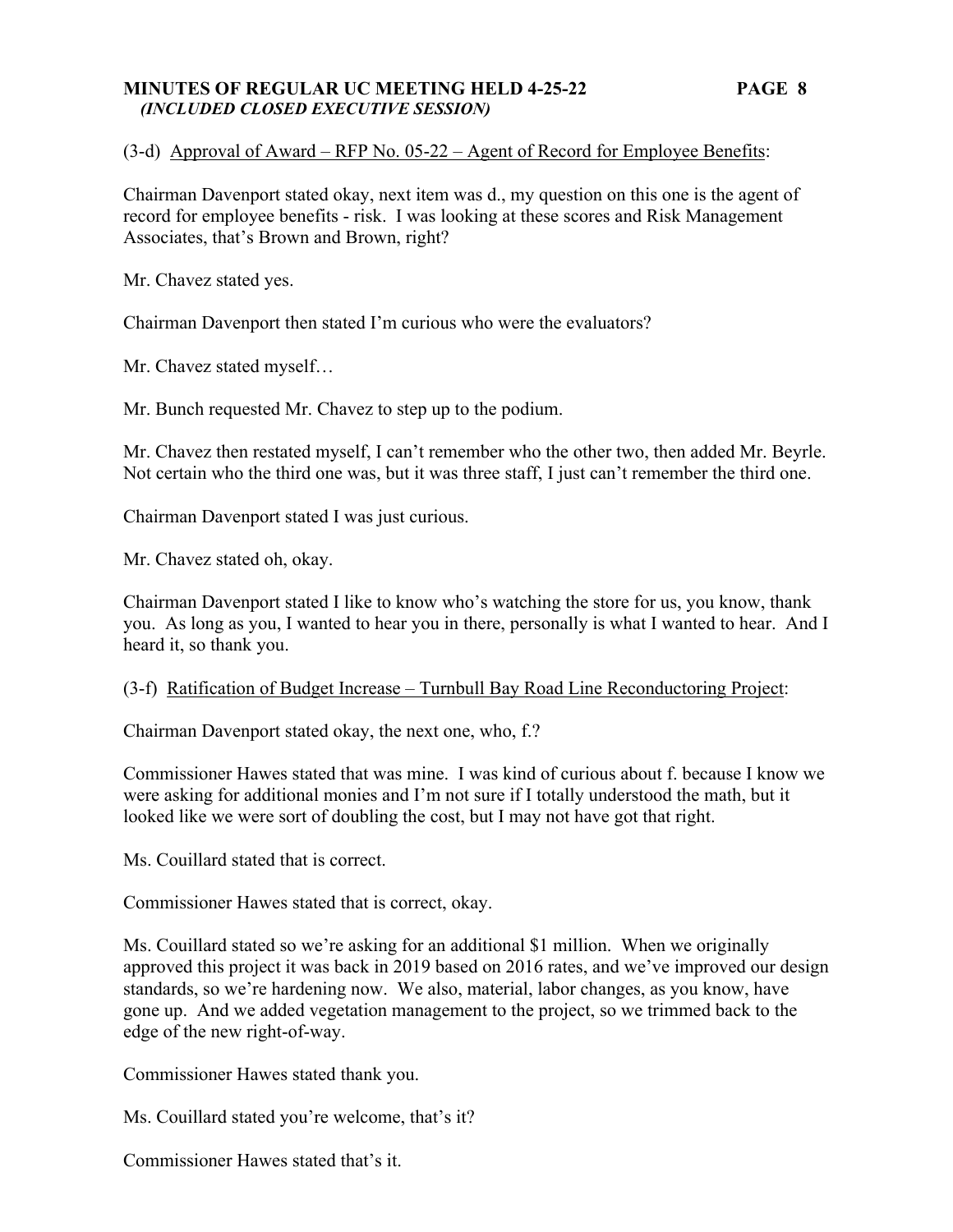### **MINUTES OF REGULAR UC MEETING HELD 4-25-22 PAGE 9**   *(INCLUDED CLOSED EXECUTIVE SESSION)*

# (3-f) Ratification of Budget Increase – Turnbull Bay Road Line Reconductoring Project (cont.):

Chairman Davenport stated but we did double this?

Commissioner Hawes commented yes, basically.

Chairman Davenport stated I was curious too about it.

Mr. Bunch stated she mentioned kind of subtly but the change in grade of construction, is it possible that took a good portion, in material costs?

Ms. Couillard stated yes.

Mr. Bunch stated what could you tell us, what that entails.

Ms. Couillard stated so the original design was along the road. The County has a project to widen the road, so we had to redesign it for that. Then we added larger, beefier poles so the increase in price there is almost double. But we're hardening them, so when a hurricane comes, we're expecting them to stay standing.

Chairman Davenport stated right, well, that makes sense. Okay, Commissioner Hawes, I appreciate that.

(3-h) Award of RFP No. 11-22 – Well Assessment and Rehabilitation Services:

Chairman Davenport then stated okay, and h.?

Commissioner Hawes stated that was also mine and the question I had, this is the well assessment and rehab.?

Ms. Couillard stated yes.

Commissioner Hawes continued, but I didn't see the cost and I felt well, maybe I just missed it or was there something?

Ms. Couillard stated this is actually a continuing services contract, to call on them as needed. So we had two other folks, we're adding another one to our stable so that we can spread across the three and also scheduling-wise, sometimes if its an emergency we need be able to go to all three and get a quote.

Mr. Bunch stated so within their bid, there are a number of different types of people and skills per hour.

Ms. Couillard stated yes.

Mr. Bunch continued, if we called upon them on a project, they would then give us a project specific cost using these labor factors.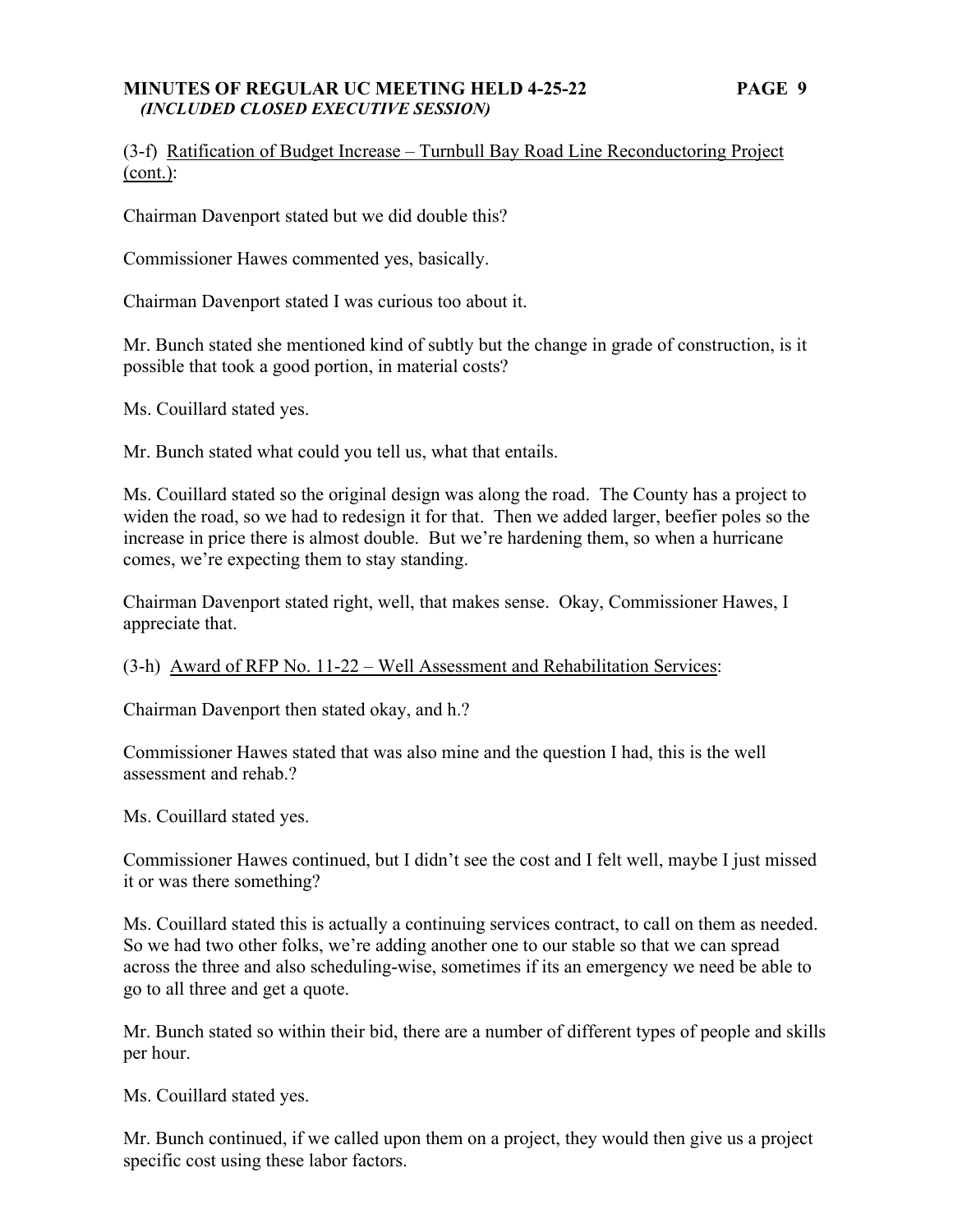### **MINUTES OF REGULAR UC MEETING HELD 4-25-22 PAGE 10**   *(INCLUDED CLOSED EXECUTIVE SESSION)*

### (3-h) Award of RFP No. 11-22 – Well Assessment and Rehabilitation Services (cont.):

Commissioner Hawes stated oh, okay.

Ms. Couillard stated correct.

Mr. Bunch continued, and then staff would decide whether we use them or one of the others. And if it was over a certain amount we would come before you for approval. Does that make sense?

Commissioner Hawes stated yes, and I did see all of that; okay, thank you.

(3-k) Developer's Agreement – The Palms at Venetian Bay, Phase 6:

Chairman Davenport stated that was h., and then j.

Mr. Cloud interjected, was delayed.

Chairman Davenport continued, and j., we delayed that.

Mr. Cloud then added, it should be k.

Chairman Davenport stated and then k. is mine. I was curious on this one, on The Palms - 209 single-family homes in Venetian Bay. It said both parties have agreed to implement and install a Data Flow Systems' Symphony system which will manage the lift station (no. 79). My question here, are we, how much money are we putting into this?

Ms. Couillard stated so into this Symphony system, nothing. We're requiring that of the developer until we can get the new regional lift station up and running. They're also granting us the land for the regional lift station. So the only thing that we're paying for is the lift station of course, and then across 44, we're paying for the incremental costs to put in bigger pipe.

Chairman Davenport stated bigger pipe, that's what I thought.

Ms. Couillard stated this is the first time we've done this.

Mr. Bunch stated and the system, is that just, does the system just integrate in with our plant SCADA?

Ms. Couillard stated correct, yes, so that we can watch and monitor the lift stations that are out there currently.

Chairman Davenport stated thank you, good job Ms. Couillard.

Ms. Couillard stated you're welcome, thank you.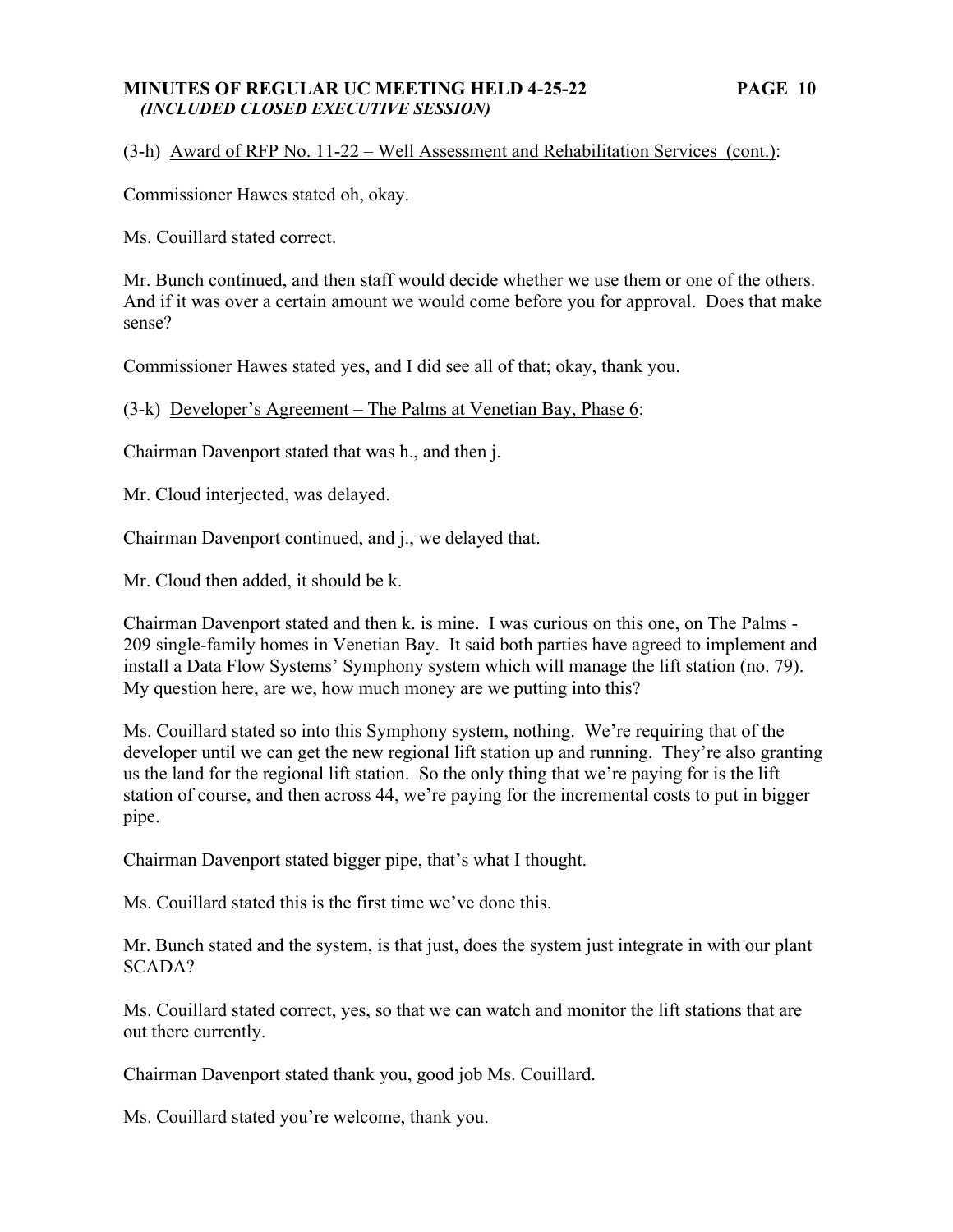# **MINUTES OF REGULAR UC MEETING HELD 4-25-22 PAGE 11**   *(INCLUDED CLOSED EXECUTIVE SESSION)*

- 
- (3-c) Ratification Supplemental Funding for Clarifloc Polymer at Wastewater Reclamation Facility – WRF:
- (3-d) Approval of Award RFP No. 05-22 Agent of Record for Employee Benefits:
- (3-f) Ratification of Budget Increase Turnbull Bay Road Line Reconductoring Project:
- (3-h) Award of RFP No. 11-22 Well Assessment and Rehabilitation Services:
- (3-k) Developer's Agreement The Palms at Venetian Bay, Phase 6:

Chairman Davenport stated okay, so now we need a motion to get approval on items c., d., f., h. and k. (consent items pulled for discussion).

Commissioner Smith stated so moved; specifically a motion to approve item 3-c. Ratification – Supplemental Funding for Clarifloc Polymer at WRF, ratify an additional \$7,000.00 supplemental funding for P.O. No. 17755, to Polydyne, Inc. for a total amount of \$77,000.00, and GM-CEO authorization or designee's execution of same; item 3-d. Approval of Award – RFP No. 05-22 – Agent of Record for Employee Benefits, approve and award RFP to Risk Management Associates, Inc. (Brown & Brown) for one year, with the option to renew for three additional one-year periods upon mutual consent; item 3-f. Ratification of Budget Increase – Turnbull Bay Road Line Reconductoring Project, ratify/authorize a \$970,000.00 budget increase for the total overall project to \$1,950,000.00 and approval of Pike Electric, LLC for associated construction work in the amount of \$1,021,838.00. Previous overall project authorization is ongoing for the GM-CEO or his designee to execute all documentation for this matter; item 3-h. Award of RFP No. 11-22 – Well Assessment and Rehabilitation Services, approve the award of this RFP and issuance of the Annual Service Agreement to Thompson Well & Pump, Inc. (copy attached to agenda item), and authorize the GM-CEO or designee to execute all documents associated with this matter; and item 3-k. Developer's Agreement – The Palms at Venetian Bay, Phase 6, approve this developer's agreement, by Palms Land Holdings, LLC, and authorize the GM-CEO or designee to execute this document when contingencies are met.

Commissioner Kelly stated second.

Chairman Davenport then requested Mrs. Simmons to call the roll.

Commissioner Smith's motion then passed unanimously on a roll call vote.

(4) General Manager's Report:

Chairman Davenport stated okay, item number four on the agenda, the great General Manager's Report.

Mr. Bunch stated okay, I'm going to ask Mr. Chavez to come to the podium and give us the financial status and results for March.

# (4-a) Financial Status – March 2022:

Mr. Chavez came to the podium and commenced his presentation for March Financial Performance - March 2022 fiscal year to date. So our change in net assets right now is about \$1.5 million. That includes a \$0.5 million mark to market (MTM) adjustment which we talked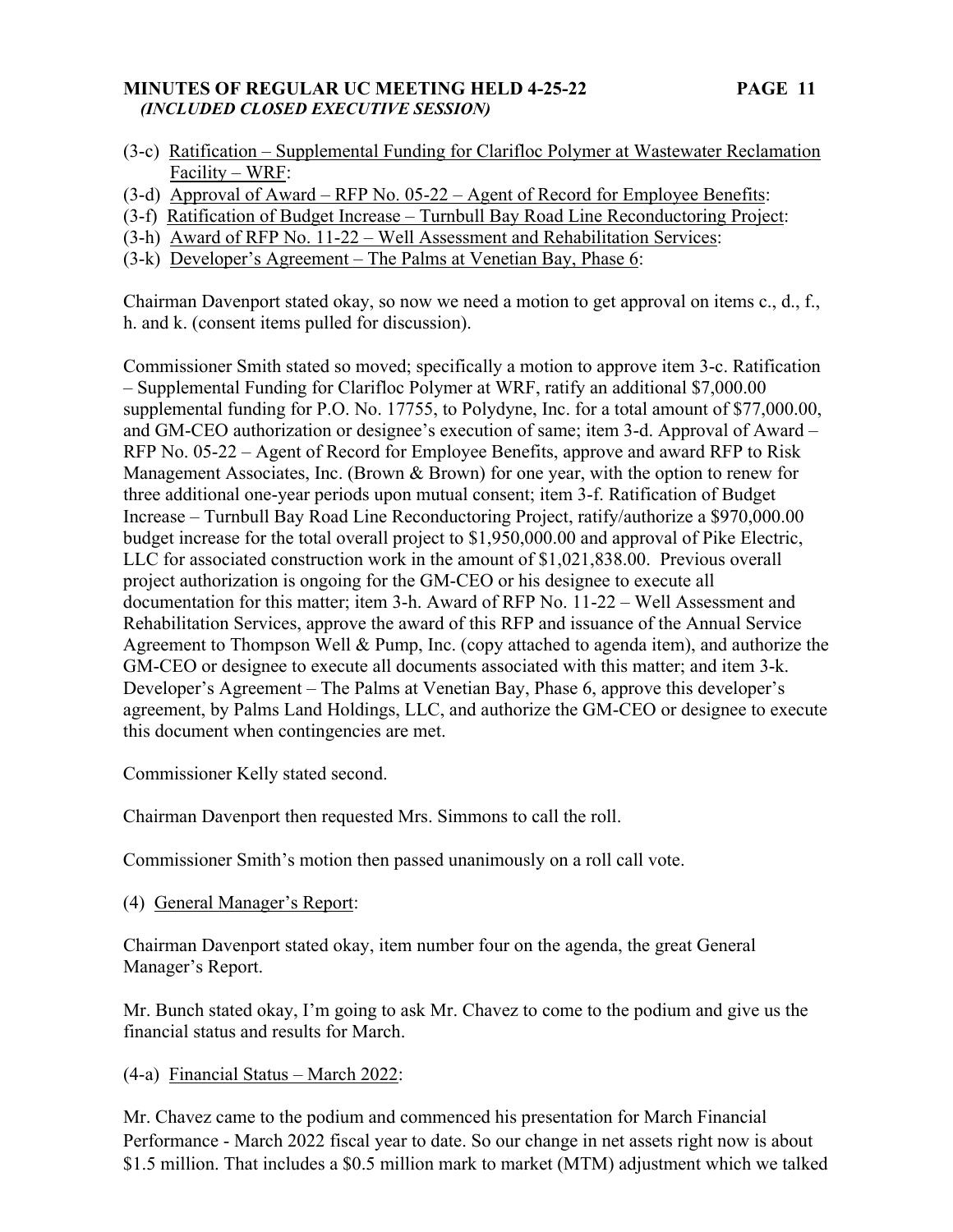### **MINUTES OF REGULAR UC MEETING HELD 4-25-22 PAGE 12**   *(INCLUDED CLOSED EXECUTIVE SESSION)*

### (4-a) Financial Status – March 2022 (cont.):

about in last month's meeting. But the favorable results in the change in net assets is driven by increased revenue, increased capital contributions and then offset by some lower electric consumption, just because of the milder weather. Increased purchased power and that really, we're at \$64.44 (per MWh), so that's over \$12 higher than last year's price of \$52.18, and then of course increased operating expenses. Now on the positive side we do have water consumption, is higher, wastewater and reclaimed, so those continue to be but as the weather changes on the electric side we will see increased usage.

Mr. Chavez continued, if you go to the capital expenditures so we're at \$9.8 million - \$5.5 million in major and \$4.3 in annual projects. On the major projects spend we have the Reclaimed Pond, Electric Reliability Improvement Programs. So that's our continued effort to improve our electric reliability metrics. On the annual project spend, we have Gravity Sewer Lining which continues, the purchase of utility vehicles, and of course, the continued new business electric and water installations. So good story overall and as we go into the summer months, even better.

Mr. Chavez went to the next slide and stated so here, just a kind of a quick snapshot from an operating loss standpoint, currently we're at a \$0.5 million loss but a year ago prior we were at \$2 million; so about a \$1.5 million improvement. Which of course driven by, still at a loss but increased purchased power, operating expenses, lower electric consumption, but then it's offset by the increased revenues and the continued customer growth. On the customer growth side electric is 2% year over year, water 1.9%, wastewater 1.2%, and reclaimed 9.7%. So we're still seeing the continued trends that we have been over the last several months. Now what we will talk about in this, and I'll mention it briefly here, we're currently at the credit of the \$3.98 for the purchased power, in essence the give-back to the customers, but in the subsequent slide we'll talk about having to change that.

Mr. Chavez went to the next slide and stated on the change in net assets, so this slide the only difference from the prior slide is the capital contributions as well as the mark to market. So on the capital contributions we're about \$700,000 greater than the prior year and that consists primarily of cash. So we're still seeing the continued capital contributions and such, so good story. So if you look at it, we were at \$1.5 million change in net assets versus \$1.3 million of a loss in the prior year.

Mr. Chavez went to the next slide and stated okay, so as you've seen in the news, the energy and the fuel prices have a direct impact on the cost of U.C.'s purchased power. Purchased power for us is impacted by the cost of natural gas or nat. gas. FPL which provides the majority of our purchased power uses natural gas to run its generating units. So with the current geopolitical uncertainty, tight natural gas supplies and commodity fluctuations are impacting all energy products. When we did the rate study in 2020, the projected average cost of U.C.'s purchased power was \$50.56 (per MWh), the projected average at that time for 2023 to 2025, fiscal year 2023 to 2025 was \$49.21. So as we talked about a little on a couple of slides earlier, our purchased power price right now is \$64.44, so that's almost \$14 higher or \$27.5% higher than what we had projected for fiscal year 2022 during the rate study. So based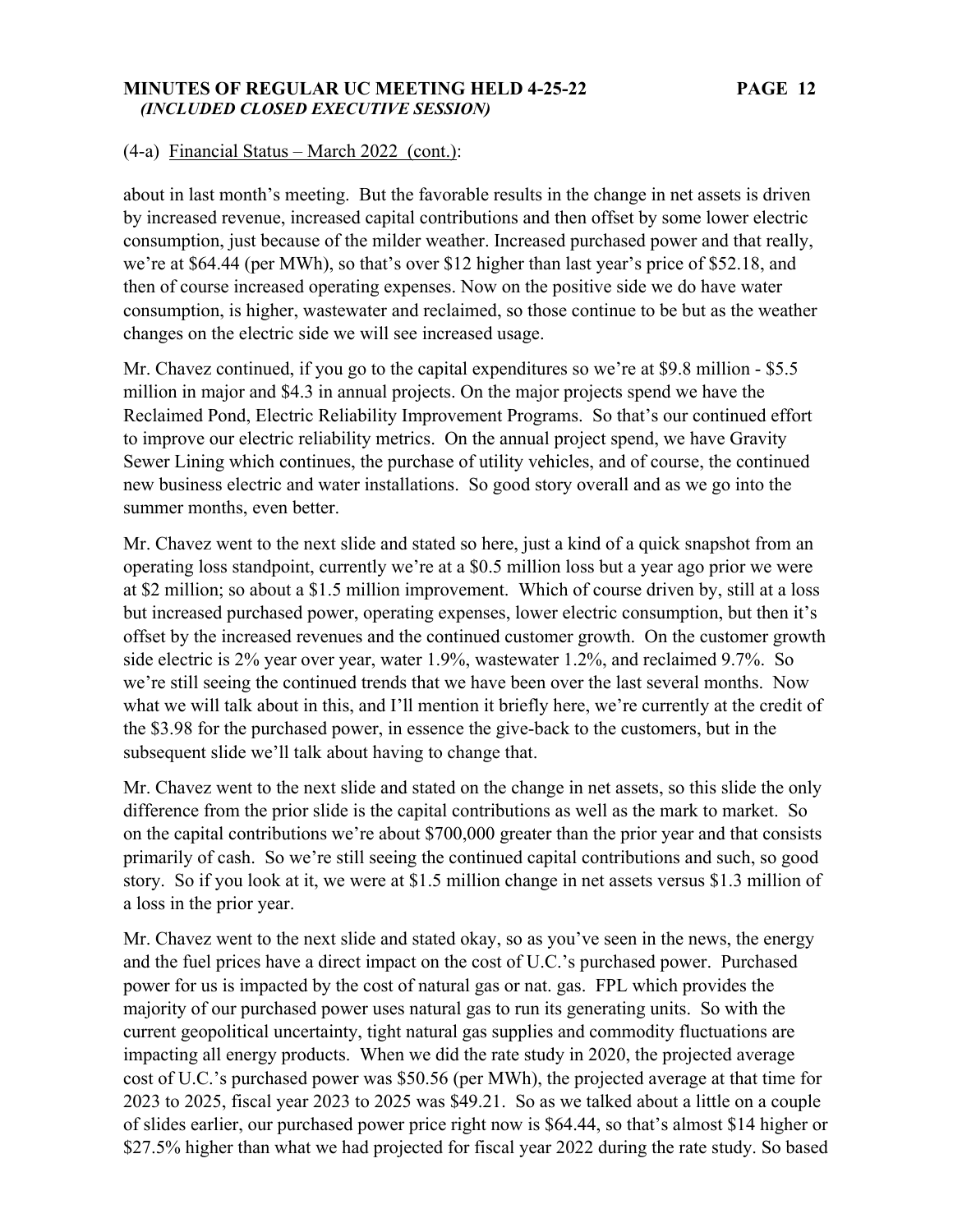### **MINUTES OF REGULAR UC MEETING HELD 4-25-22 PAGE 13**   *(INCLUDED CLOSED EXECUTIVE SESSION)*

(4-a) Financial Status – March 2022 (cont.):

on our analysis and to maintain the targeted purchased power reserve of about \$5 million, we are recommending increasing the purchased power cost adjustment to \$4.25 per 1,000 kilowatt hours (kWh), effective with this first billing cycle in May. Now we know that we'll continue to monitor the energy markets but at the current time and based on the current pricing of purchased power, we believe its fiscally prudent to put this increase in. And of course as markets change and as the pricing changes we will adjust accordingly.

Commissioner Hawes stated so Mr. Chavez, on that \$4.00 per 1,000 kWh, or \$4.25, is it, how much does, like a household use? I don't have any flavor for 1,000 kWh.

Mr. Beyrle indicated that was the average.

Mr. Chavez stated yes, an average household uses about 1,000 kWh.

Commissioner Hawes stated okay, all right, so that's about right; okay, got it.

Mr. Beyrle added that's the standard, everybody compares it the same.

Mr. Chavez stated yes, and that's typically the way we look at it is per 1,000 kWh. So folks always, our peers look at it the same way, because that is kind of the average. Unless there's any other questions that's what we wanted to address today.

Mr. Bunch stated so are you seeking a motion to approve, a recommendation to move to \$4.25 (per 1,000 kWh) FPPCAC charge?

Mr. Chavez stated yes, I am, thank you.

Commissioner Hawes stated I would move that; specifically to approve a modification (increase) to the fuel and purchased power cost adjustment clause from the current \$3.98 credit per 1,000 kWh to a \$4.25 charge per 1,000 kWh, effective with the first billing cycle in May 2022.

Commissioner Conrad stated second.

Chairman Davenport stated Commissioner Conrad seconded that; call the roll.

Commissioner Hawes' motion then passed unanimously on a roll call vote.

Mr. Chavez then stated thank you.

Mr. Bunch additionally stated thank you.

(4-b) Quarterly Submission of Balanced Scorecard and Enterprise Metrics – for March 2022:

Mr. Bunch then stated let's see, next we will move Mr. Chavez to cover 4-c. because we're covering the scorecard and metrics on a quarterly basis, we won't do them this month, but we'll talk about SilverBlaze, the customer portal.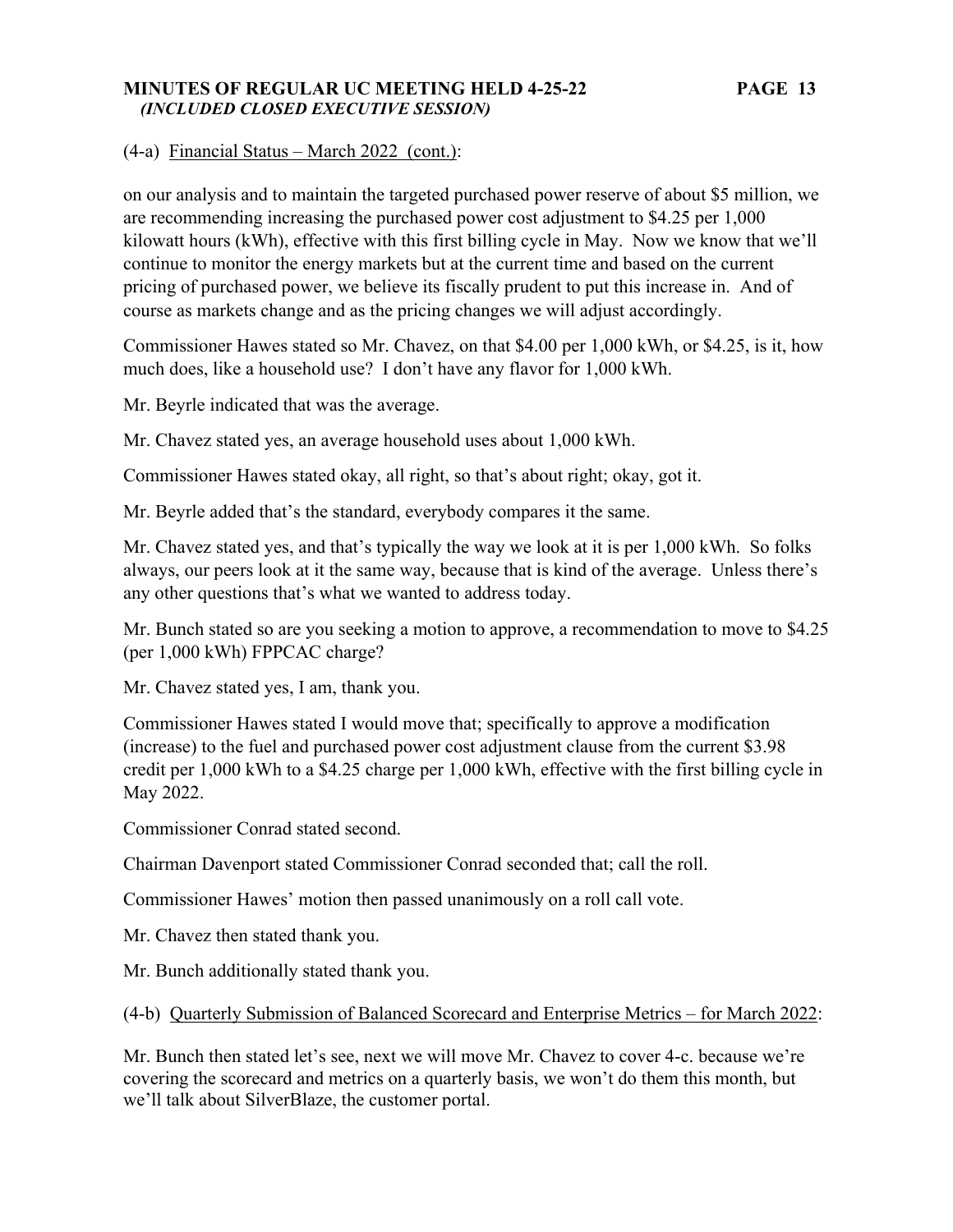### **MINUTES OF REGULAR UC MEETING HELD 4-25-22 PAGE 14**   *(INCLUDED CLOSED EXECUTIVE SESSION)*

# (4-c) Presentation and Project Approval – SilverBlaze Customer Portal Project w/Web API's and Nexus View:

Mr. Chavez stated okay, thank you, and requested Mrs. Simmons to pull up the PowerPoint. So what we wanted to introduce, and this was identified during the roadmap work done by Quanta, a couple of years ago actually, is improving the U.C. customer experience. So as part of the U.C.'s Vision, Mission and Values to secure the long-term reliability and resiliency of the U.C.'s infrastructure, the U.C. consulted with Quanta (Technology) to perform a grid modernization study and resulting roadmap. So that roadmap was really what we introduced and you tentatively agreed in principle to proceed, it's kind of a multi-year plan on how to bring the U.C. into current standards, technology, and customer experience. So we presented that and received Commission approval to proceed in 2020 and then the approvals were reconfirmed in February 2022, when we had the new Commissioners added. So as part of that roadmap, Quanta identified 23 complementary programs to improve utility operations but also to enhance the U.C.'s customer experience. So the transformed U.C. customer experience would include a website enhancement and enable future tools such as a robust customer web portal, customer alerts including outage and restoration status, and with AMI data electric and water usage information, water leak notification and high usage alerts.

Mr. Chavez continued and stated so currently Cogsdale is our Customer Information System (CIS) provider, in essence all of the, our customer service reps., everything that we operate on is a Cogsdale product. That encompasses the billing, meter to cash, customer information and tracking, which seamlessly integrates into our financial statement, general ledger package Great Plains (GP). So right now we are a Cogsdale shop, we've been with them for several years and it works really well with our existing infrastructure. To maintain that integrated CIS system and leverage the existing technology platform, the roadmap recommended implementation of the Cogsdale SilverBlaze web portal. And that is fundamentally to transform the U.C.'s online customer experience. So SilverBlaze will provide a single signon for customers and provide one portal to integrate all current and future customer focused functions with advanced communications. So what that will be is we are implementing as part of the overall outage management, advanced metering infrastructure, we're going to put this in first. This single sign-on for the customers will be an easy way for our customers to access all of that capability with one sign-on. So you will, as we add the functionality in the next couple of years with AMI and all of the meter information, the experience for the customer doesn't change. We don't have to teach them how to log in again, we don't have to teach them on where to go for a new application. You log in once and you get the access to that functionality. The beauty of it is you put it in today and it just, you add that ongoing tools without any interruption of service. So after further review by the U.C., SilverBlaze was confirmed as the optimal solution to deliver an exceptional customer experience. That's what we're recommending, and we've seen it in use at other utilities.

Mr. Chavez went to the next slide and stated so just a quick, SilverBlaze is an advanced customer portal that integrates current and future modernization projects, applications with a single sign on. So if we could, we're going to play just a brief little video, there's two videos, this is the first of them.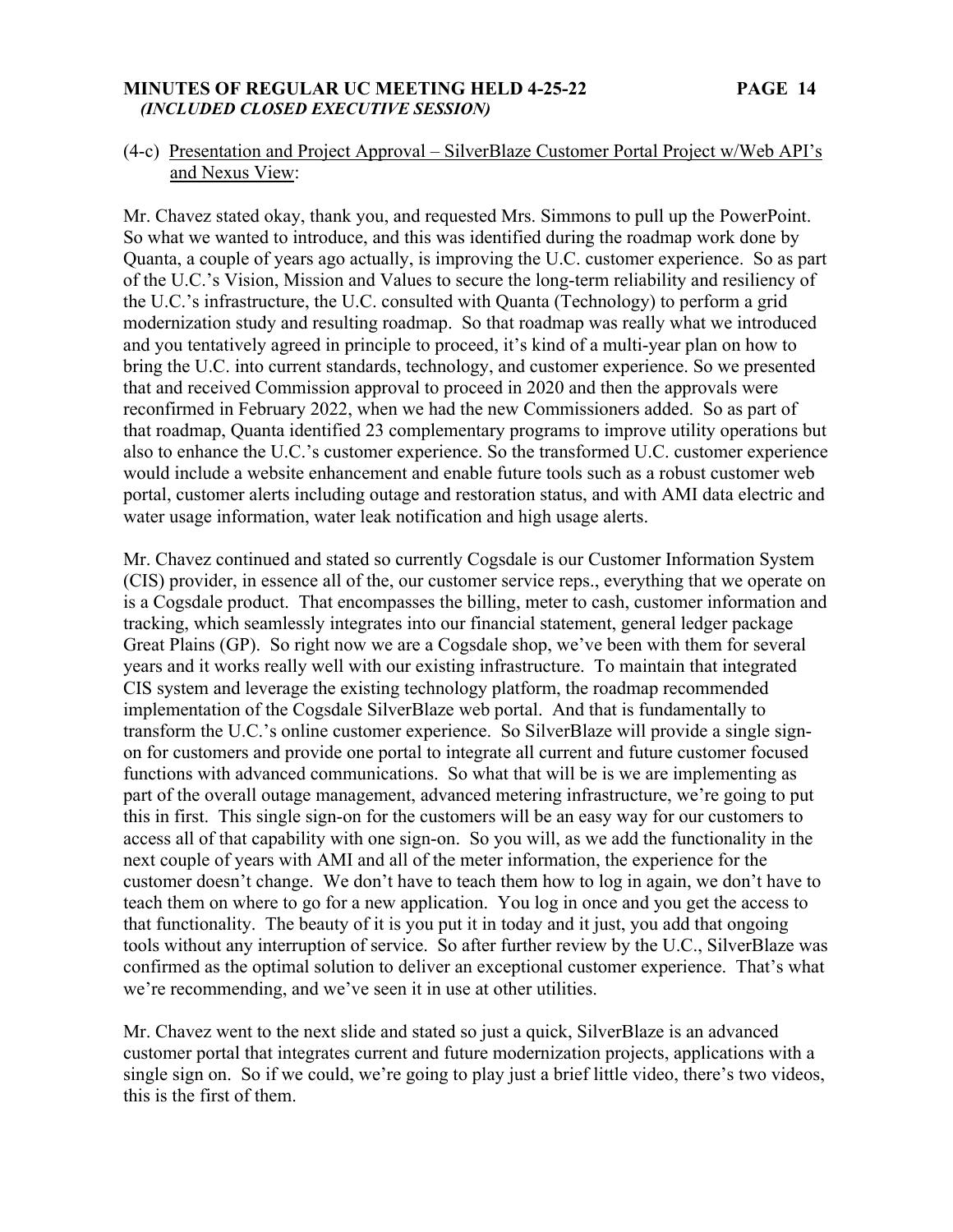### **MINUTES OF REGULAR UC MEETING HELD 4-25-22 PAGE 15**   *(INCLUDED CLOSED EXECUTIVE SESSION)*

# (4-c) Presentation and Project Approval – SilverBlaze Customer Portal Project w/Web API's and Nexus View (cont.):

Upon conclusion of the video, Mr. Chavez stated so these tools are already available at many of the larger utilities and it really provides that all-in customer experience. In the future as we add in the AMI, that data will be available. So the usage data wouldn't be available today, but we're going to load it with the OMS. So Mrs. Keehn and her team have really identified a really good tool to help us grow in our functionality for our customers.

Mr. Chavez went to the next slide and stated so this is just a sample of our new website. The blue button on the left side of the screen, that would be the SilverBlaze portal. So the customer would sign on there and have access to, currently it would be the billing, the current options we have available. But the very first one that we would go with after this would be OMS and then eventually the AMI.

Mr. Chavez went to the next couple of slides and stated Customer Information Module, so this, the single sign-on, rich dashboard interface, interactive charting for the usage inquiries, usage report, compare your own usage to pay your bills year over year, and then similar account usage. So things that you would see in other systems.

Mr. Chavez went to the next slide and stated all right, so this one is an innovative tool that we got a demo of it a few weeks ago. But this is a video option that we would, as one of the options we could implement for our customers, to get kind of a personalized video. Then requested for this video to be played.

After experiencing technical difficulties, Commissioner Hawes commented did you say video or audio?

While Mr. Spellers was assisting, Commissioner Smith stated can I ask a question while we're waiting for technical issues.

Mr. Chavez stated of course.

Commissioner Smith stated what I don't see in here is any, and I may have missed it, which my wife says don't ask dumb questions, but I just can't help myself. I don't see anything in here where you can access the rebate program for upgrading air conditioning and some others.

Mr. Chavez stated there is, and its part of this and its really actually in the appendix. There are forms in the back, but we are going to be revamping the whole rebate program, but there are forms that we can tailor. Confirmed that with Mrs. Keehn and then added so that will be part of it. It is a pretty lengthy deck, but they are in the back, I can flip through it after the video.

Commissioner Smith stated okay.

Chairman Davenport stated do we have it set up Mr. Chavez where the utilities would purchase electricity back?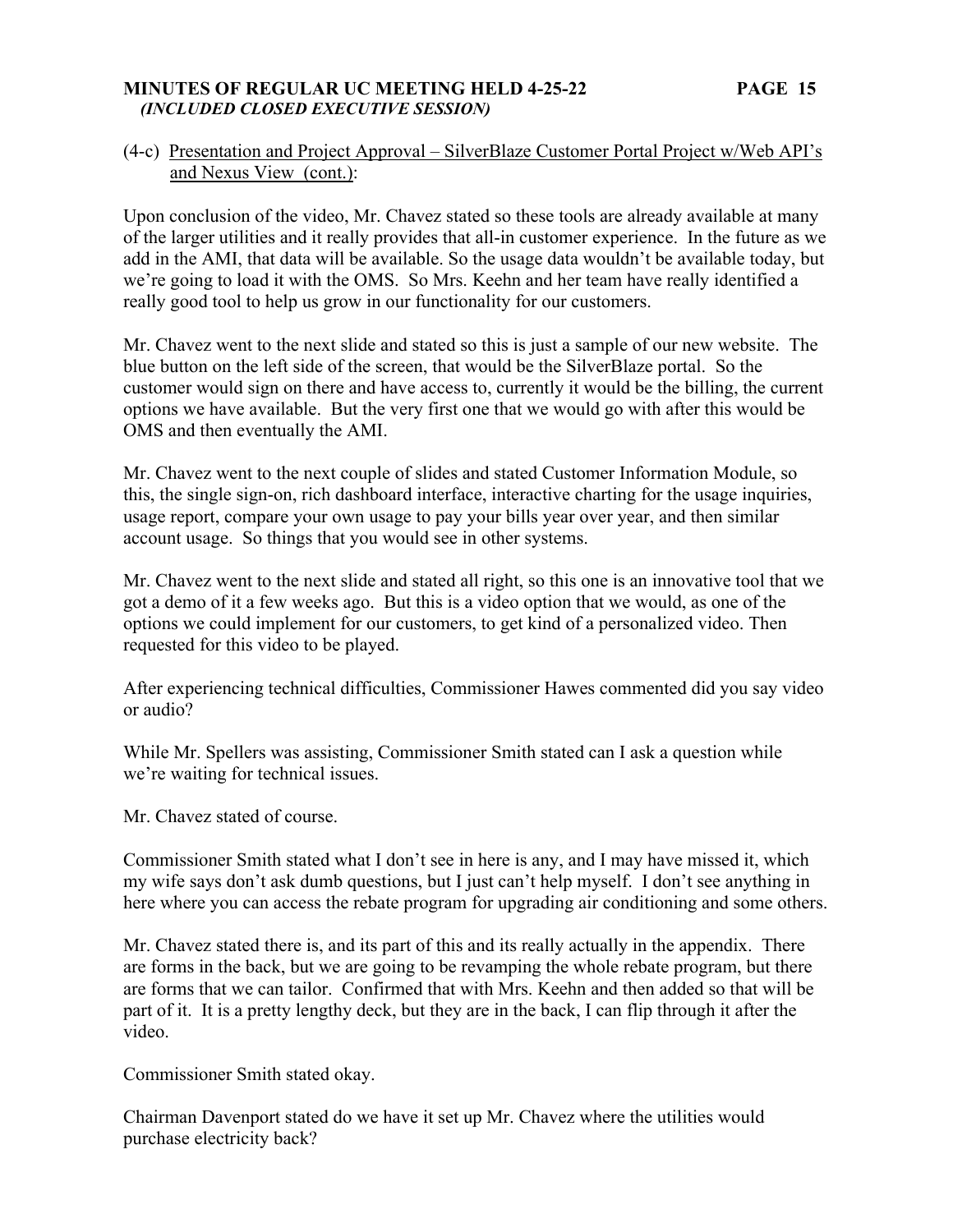### **MINUTES OF REGULAR UC MEETING HELD 4-25-22 PAGE 16**   *(INCLUDED CLOSED EXECUTIVE SESSION)*

# (4-c) Presentation and Project Approval – SilverBlaze Customer Portal Project w/Web API's and Nexus View (cont.):

Mr. Chavez stated yes, that would be net metering, so that's what we're also.., we'll have a tariff, updated tariffs coming to you in May.

Chairman Davenport stated good, I was asked that yesterday.

Mr. Chavez stated we currently have a program but we're revamping it to leverage the technology, so it isn't so manual. But we have it, we have about 153 customers on net metering today, 153 out of 30,000.

Chairman Davenport stated and they're selling electricity back to us?

Mr. Chavez stated yes, and they get a credit.

Chairman Davenport stated how do I get to do that?

Mr. Chavez stated it is a pretty considerable investment to put solar on your home, that's kind of how that would work. Then the second video was displayed at this point.

After completion of the video, Mr. Chavez stated so this just gives you an example, it's one of the tools that this application would provide to us. So there's a mobile option, there is, mind you these are offered to everyone, but you know customers can determine which they want to select on. If it's simple enough of just getting your bill via email and logging in to pay, if you want to see some usage, as we have that data, that's all available. But of course, the customer service, the drive thru, all of that remains, this is just additional technology for our customers and to, in essence, improve that customer experience.

Commissioner Smith commented I've never seen so many people so happy looking and paying their bill.

Mr. Chavez stated well, that's what we want, we want happy customers, and then went to the next slide. Indicated this will be the first app, or first major app we put on SilverBlaze after SilverBlaze is implemented, which will be the OMS, the outage management system. So this is where you would have outage notifications, outage reporting. The whole goal of SilverBlaze is if we didn't put a customer portal in, as we added these new applications you would literally have a new log in. So no one wants to have six different log ins and passwords for your utilities, and that's where I think the key was. There's other types of items like this in the market but this is directly offered by the CIS system that we currently leverage so the integration should be smoother. We're going to do that over the next few months but Mrs. Keehn's team and Cogsdale will work that out.

Mr. Chavez went to the next slide and stated after OMS and AMI, so then that will be another increased functionality after, on this. Then went to the next slide and stated this is the mobile app they were referring to (in the video). So literally the way you would look out on your desktop, you can also see this on your phone, you know pay your bill, so really that functionality any which way you want to pay, this will allow you to do that.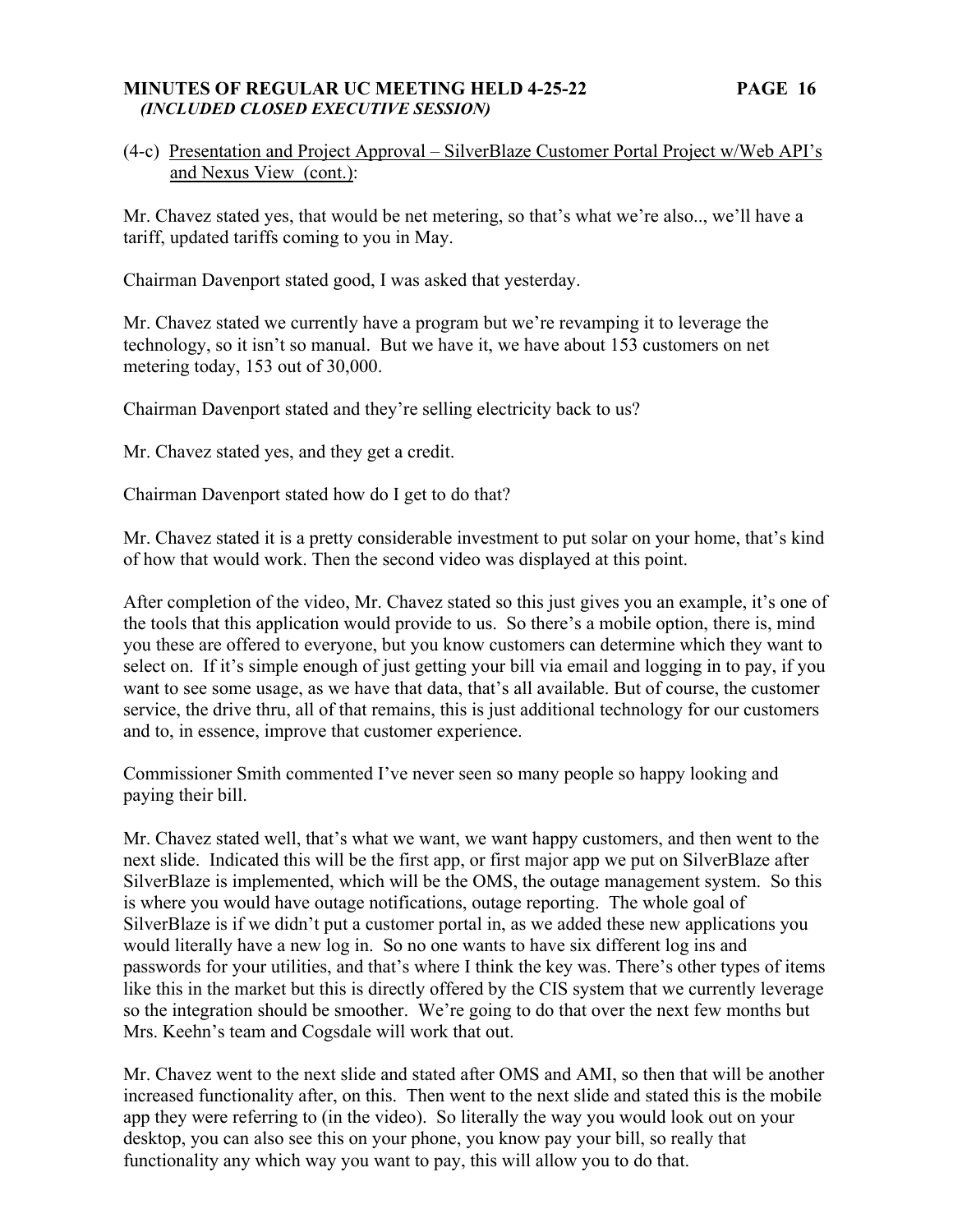### **MINUTES OF REGULAR UC MEETING HELD 4-25-22 PAGE 17**   *(INCLUDED CLOSED EXECUTIVE SESSION)*

# (4-c) Presentation and Project Approval – SilverBlaze Customer Portal Project w/Web API's and Nexus View (cont.):

Mr. Bunch stated so is it safe to say that it's not going to say SilverBlaze, that it's going to look like us?

Mr. Chavez stated yes, its tailored.

Mr. Bunch continued, and everything that they touch is going to look like us and it will be seamless as they go back and forth from one area to the other.

Mr. Chavez stated yes, it will, it will be customized. The SilverBlaze will be, I mean it's even in here, everything will say U.C. Because this uses, different utilities as well, its tailored to that utility. Then went to the next slide and stated so this is one, and this is probably the last major slide, it's a conservation portion of the SilverBlaze module in the sense of it's called "My Savings". In essence it will highlight how you can better control your energy costs, timely, actionable, personalized content, how is your consumption versus your peers. So it will help to the extent that folks want to use that, how can I save money on my utility costs, and it will ask you for some basic data. Give you a proposal as far as based on your usage, what are your usage among your peers, those kinds of things; so give you tips.

Mr. Chavez went to the next slide and stated okay, so next steps, the new website, which Mrs. Fisher and her team, we're working on, to get that up and running which you saw a brief sample in the previous slide. That implementation date is July 2022. Once we get the new website up, we will implement SilverBlaze which will be July/August 2022. SilverBlaze will be that single sign-on portal, we will inform our customers of how to access that, and then after we install SilverBlaze then we'll go to the outage management system. That OMS module will then be integrated into SilverBlaze so this way then it starts that increased functionality. So what we want to ask for today is your approval to proceed with the SilverBlaze implementation. It's an agenda item, so I would, if you would approve a motion to…

Mr. Bunch stated the amount?

Mr. Chavez stated \$100,000.

Commissioner Conrad commented you almost forgot that?

Commissioner Kelly stated Mr. Chavez, how many forms of payment do we take, what types of payments do we take?

Mr. Chavez stated credit card, cash, check, ACH.

Commissioner Kelly stated do we bill for credit card use, do you know?

Mr. Chavez stated oh, you mean apply a surcharge?

Commissioner Kelly stated yes.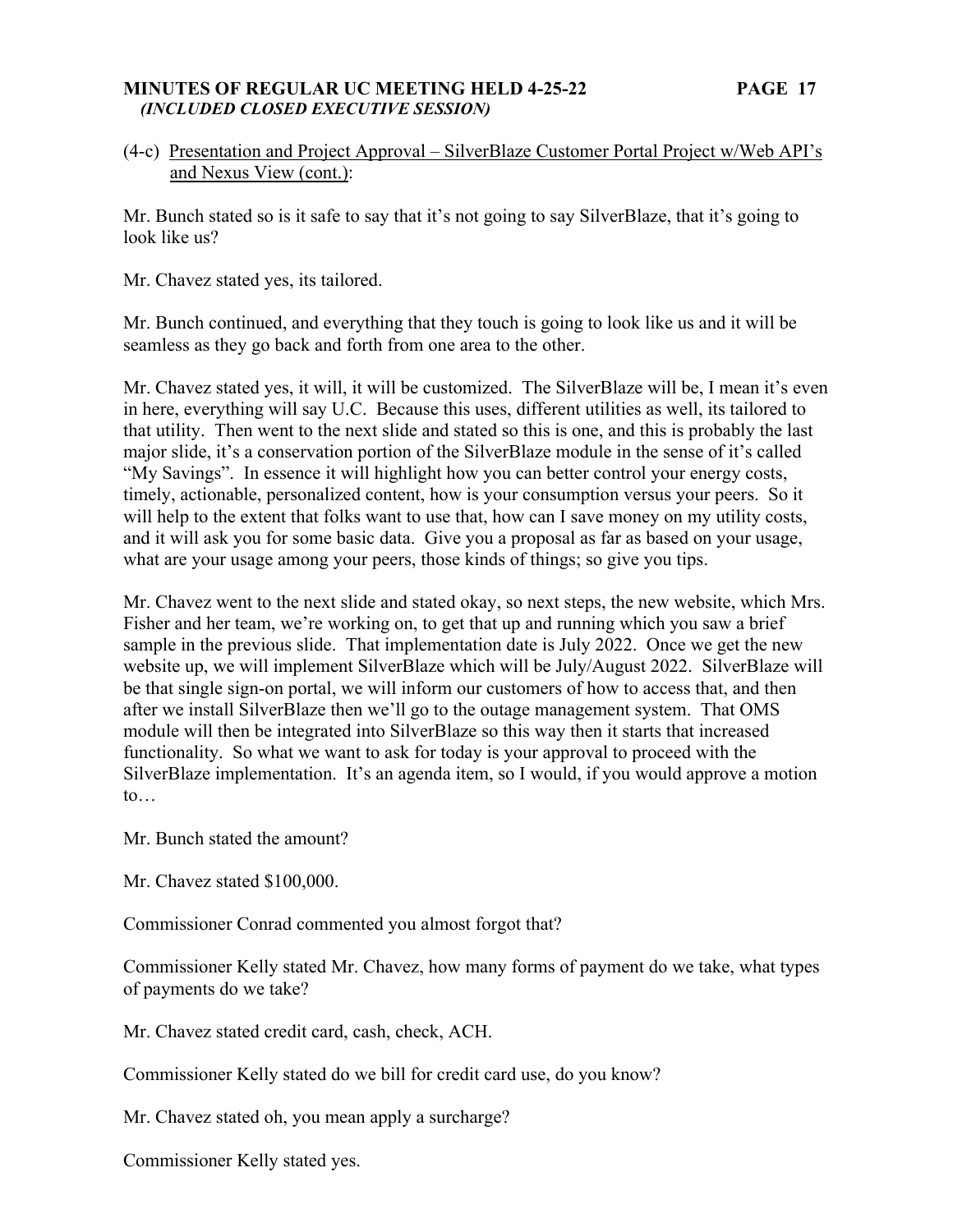### **MINUTES OF REGULAR UC MEETING HELD 4-25-22 PAGE 18**   *(INCLUDED CLOSED EXECUTIVE SESSION)*

# (4-c) Presentation and Project Approval – SilverBlaze Customer Portal Project w/Web API's and Nexus View (cont.):

Mr. Chavez stated we do not.

Commissioner Conrad stated so my recollection is that you did not have all those options seven months ago. I could not pay bills by an ACH transaction for a Homeowner's Association.

Mr. Chavez stated so maybe, well let me confirm on the ACH part, I thought we did, but I know credit card, check, cash.

Commissioner Conrad stated yes, that was easy.

Commissioner Kelly stated how many people use drive thru window, just curious, anymore?

Mr. Chavez stated I'll have to get back to you on the numbers. Substantial usage but I'll get back to you on the numbers.

Commissioner Kelly stated that was just a question.

Commissioner Hawes stated Mr. Chavez I think this is a really great big leap forward and a couple of the things that I thought kind of jumped out as you were talking is sometimes when you try to go to a more customer friendly platform, you have to change other things underlying. And what's nice is you're able to kind of slip it into a system you're already using for your G.L. and all that kind of stuff; it's a big deal. The second thing about this is this could, not immediately maybe but out over time, sort of change customer habits.

Mr. Chavez interjected ideally, yes.

Commissioner Hawes continued, my reason for saying that is I bought a hybrid electric, Toyota Highlander, about a year ago and it literally teaches me how to drive this crazy car. So that there are times, like the other night I was driving six miles back and forth from wherever to wherever, and I was going 52 miles to a gallon of gas on this thing and the reason is because you can see what you're up to. And so I'm positive out over time this is going to make people wiser about what they do. Whether they do it or not, another story.

Mr. Chavez stated exactly, because its giving folks that want to use those tools, the tools to analyze their usage; that's a really good point.

Commissioner Hawes stated and the other piece of this is the world has advanced rapidly. I'm sure Mrs. Keehn is well aware over the last few years in terms of all of this technology stuff and so people are getting more and more used to the idea of this, I don't even know what you call this kind of technology, it could be banking, investments, utilities or something else.

Mr. Chavez interjected well, that's a real good point, if you look at anything, if you go to your bank there's a single sign-on portal which then, for example I'm a Chase customer, you then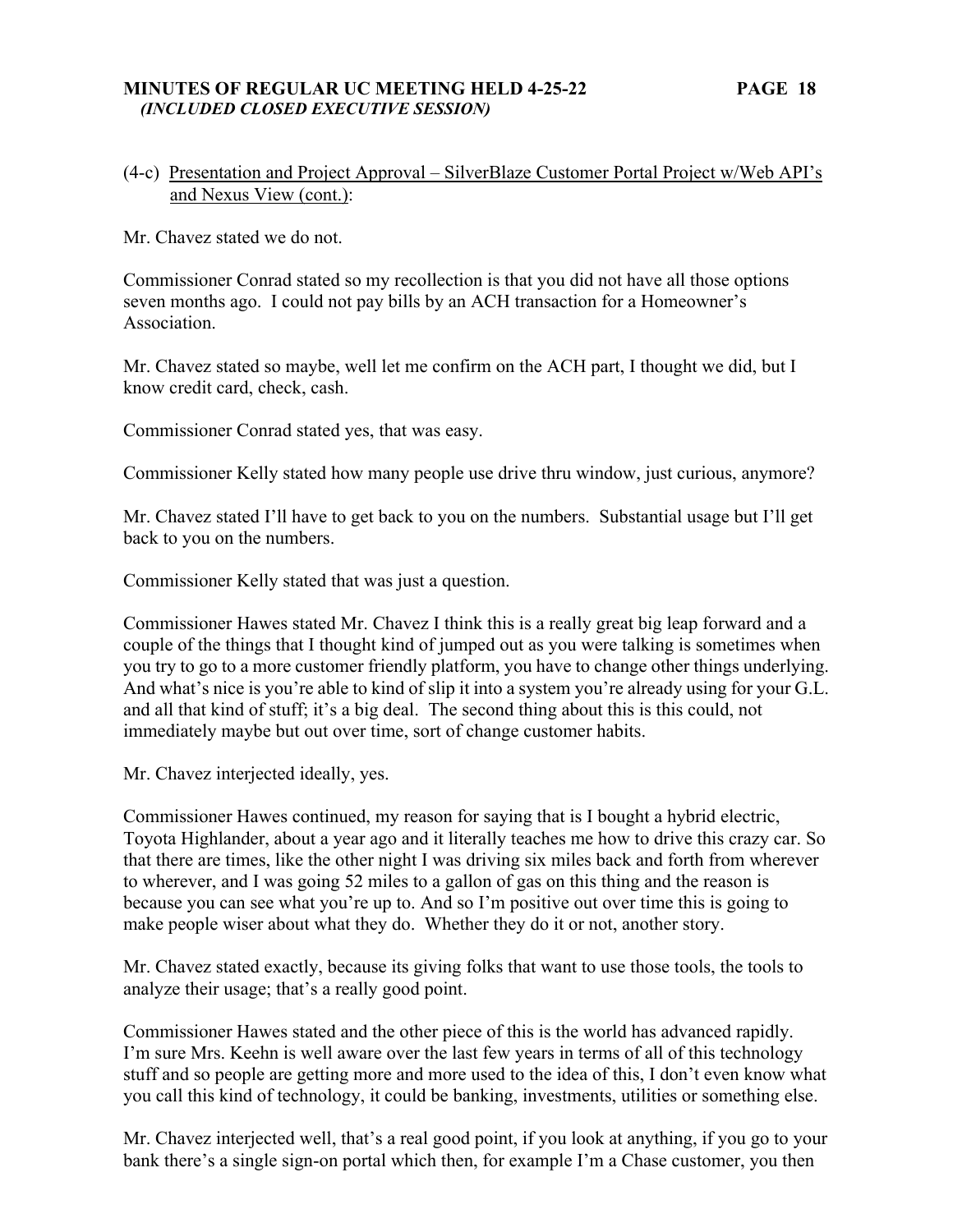### **MINUTES OF REGULAR UC MEETING HELD 4-25-22 PAGE 19**   *(INCLUDED CLOSED EXECUTIVE SESSION)*

# (4-c) Presentation and Project Approval – SilverBlaze Customer Portal Project w/Web API's and Nexus View (cont.):

can have access to credit cards, all the tools that it has with that single sign-on, and that's what this is modeled after.

Commissioner Hawes stated thank you.

Commissioner Conrad stated are you going to be able to integrate this with all of our customers at the same time, commercial, residential.

Mr. Chavez stated yes.

Commissioner Conrad continued by stating it's not differentiating at all by the kind of customer it is.

Mr. Chavez stated no, single.

Commissioner Conrad stated thank you.

Chairman Davenport stated Mr. Chavez how long has Cogsdale been, the corporation been in business?

Mrs. Keehn indicated from the audience and walked toward the podium stating Cogsdale has been with us about 18 or 19 years, they've been our CIS and they're also our VAR for our ERP. So they've been our partner for our ERP about two years, but they've been our CIS for about 18 years. And one thing that the video didn't show you is it also does multi-languages which is really neat. So if we have customers that speak in different languages, it will speak in their language, so they'll understand and be able to communicate with that. And it's actually business intelligence so the reason it's so neat that it's in our CIS system is because they know what services that the customer's already using so that the things that you see come up there, they won't come up if they've already been utilizing it. It's really based on each individual customer so it's very customized, it has all the business intelligence built in there. So it will just help them save more money on the things that they're not already utilizing through us. And so it's going to be a really neat tool for customer service because it's going to be like an onboarding, but it also could be an offboarding, they can make sure that they get that smooth customer experience all the way through. And again the whole language, that's a huge benefit for someone that doesn't necessarily speak English, or you know whatever language that they have, we can custom build that for them. So that's a really neat one too that I wanted to make sure you knew; but Cogsdale 18 years.

Chairman Davenport stated thank you.

Mr. Chavez stated and to Mrs. Keehn's point, we, which we did not talk about but as far as you know remote disconnect. So we don't have to, we'll save a truck roll because we can do, once AMI is implemented and our meters, you can have connect, reconnect, disconnect.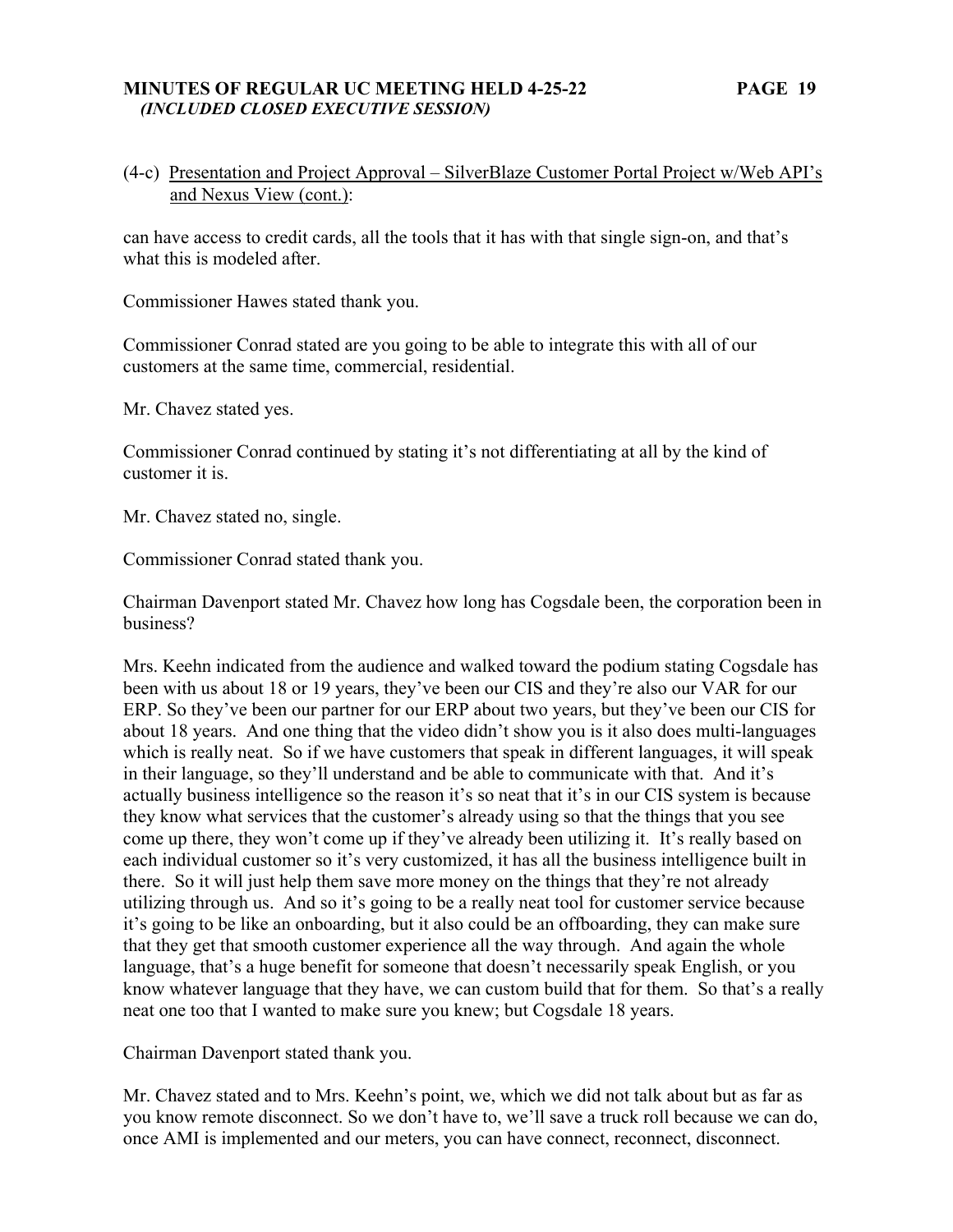### **MINUTES OF REGULAR UC MEETING HELD 4-25-22 PAGE 20**   *(INCLUDED CLOSED EXECUTIVE SESSION)*

# (4-c) Presentation and Project Approval – SilverBlaze Customer Portal Project w/Web API's and Nexus View (cont.):

Mr. Bunch stated just one other note, we haven't had a whole lot of pleasant surprises lately related to costs, so I'm going to take this opportunity to mention this one. The website portion upgrade, Mr. Chavez as I understand was actually free, is that correct?

Mr. Chavez stated yes, that's a very good point.

Mr. Bunch stated so what company is that – Muni-Link?

Mr. Chavez confirmed, Muni-Link, yes, thank you.

Mr. Bunch stated so they are upgrading the overall look of our website for nothing with the new template. And then two years ago when Quanta did the assessment for the roadmap, the dollars, dollar for dollar are the same, it was estimated \$100,000 then and it's coming in at \$100,000. And the actual slide from that deck is a few slides back, it says program 4 website enhancement, and the same people are involved now from Quanta as is Cogsdale and they quoted the same price for us; so that worked out well. Things have seemed to be in that 30%, 50% or 100% range here lately. So thanks to the team working with our consultants, (a) to select the right vendor and (b) delivering it at a good price.

Commissioner Hawes stated do we have a motion or do we need to do so?

Mr. Chavez stated we need a motion, yes. I'm not certain what the agenda item is, but…

Commissioner Hawes stated Commissioner Conrad, would you like to make the motion?

Commissioner Conrad stated I will make a motion that we accept the proposal for going to SilverBlaze that was exhibited in the presentation that Mr. Chavez presented; specifically a motion to approve an overall project for the SilverBlaze Customer Service Portal and Web API's and Nexus View software, implementation and training, for a total amount of \$120,650, (reoccurring annual maintenance and support for software - \$50,250), as a sole source purchase to Cogsdale Corporation, and authorize the General Manager/CEO or his designee to execute all documents associated with this project.

Commissioners Kelly and Hawes simultaneously seconded this motion.

Commissioner Conrad then added and its item 4-c.

Mr. Chavez stated thank you.

Chairman Davenport stated discussion, any discussion, Commissioner Smith? Commissioner Hawes? Commissioner Kelly, any discussion?

Commissioner Kelly stated I think it's great, a great addition.

Chairman Davenport then stated Mrs. Simmons, call the roll please.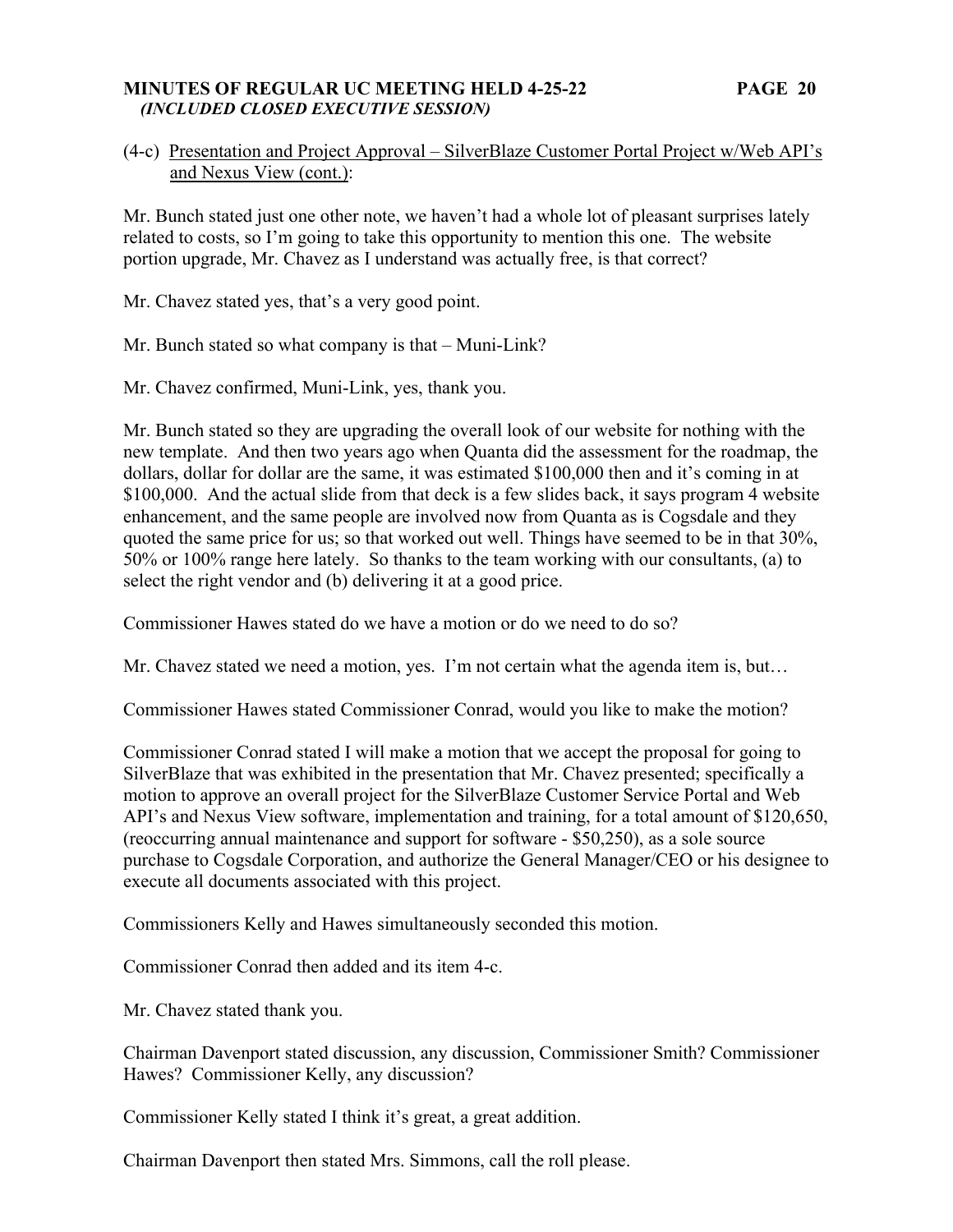### **MINUTES OF REGULAR UC MEETING HELD 4-25-22 PAGE 21**   *(INCLUDED CLOSED EXECUTIVE SESSION)*

# (4-c) Presentation and Project Approval – SilverBlaze Customer Portal Project w/Web API's and Nexus View (cont.):

Commissioner Conrad's motion then passed unanimously on a roll call vote.

Chairman Davenport then stated thank you Mr. Chavez, great job. I think our customers are really going to enjoy this.

Mr. Chavez added, and you can use all of it or you can use some of it, it's at the customers' discretion, so that's a great thing.

Chairman Davenport commented we're coming into the  $21<sup>st</sup>$  century here.

Mr. Chavez stated yes.

(5) Commission Counsel's Report – General Counsel:

Chairman Davenport stated okay, item number five on the agenda, Commission Counsel's Report – General Counsel.

Mr. Cloud stated I have nothing to report.

Chairman Davenport stated oh, mercy, thank you.

Mr. Cloud stated yes sir.

(6) Old Business:

(6-a) Approval – Transmission Line Repairs (Static Wire):

Chairman Davenport then stated item number six, Old Business, 6-a., Approval – Transmission Line Repairs, Static Wire.

Mr. Bunch stated okay, if I could ask, it looks like Vernon Steele's going to come to the podium for us.

Mr. Steele stated okay, so last month we came to you explaining, you know the condition of our static wires and had some issues with them, made some repairs. So this is just an update.

Chairman Davenport requested Mr. Steele to speak into the microphone just a little bit better sir, thank you.

Mr. Steele confirmed, how about now?

Chairman Davenport commented good, adding that soft voice of yours.

Mr. Steele stated so this is an update on the repairs we've made so far, also future repairs we plan to make on the static wire as a result of the outages that occurred last month. I want to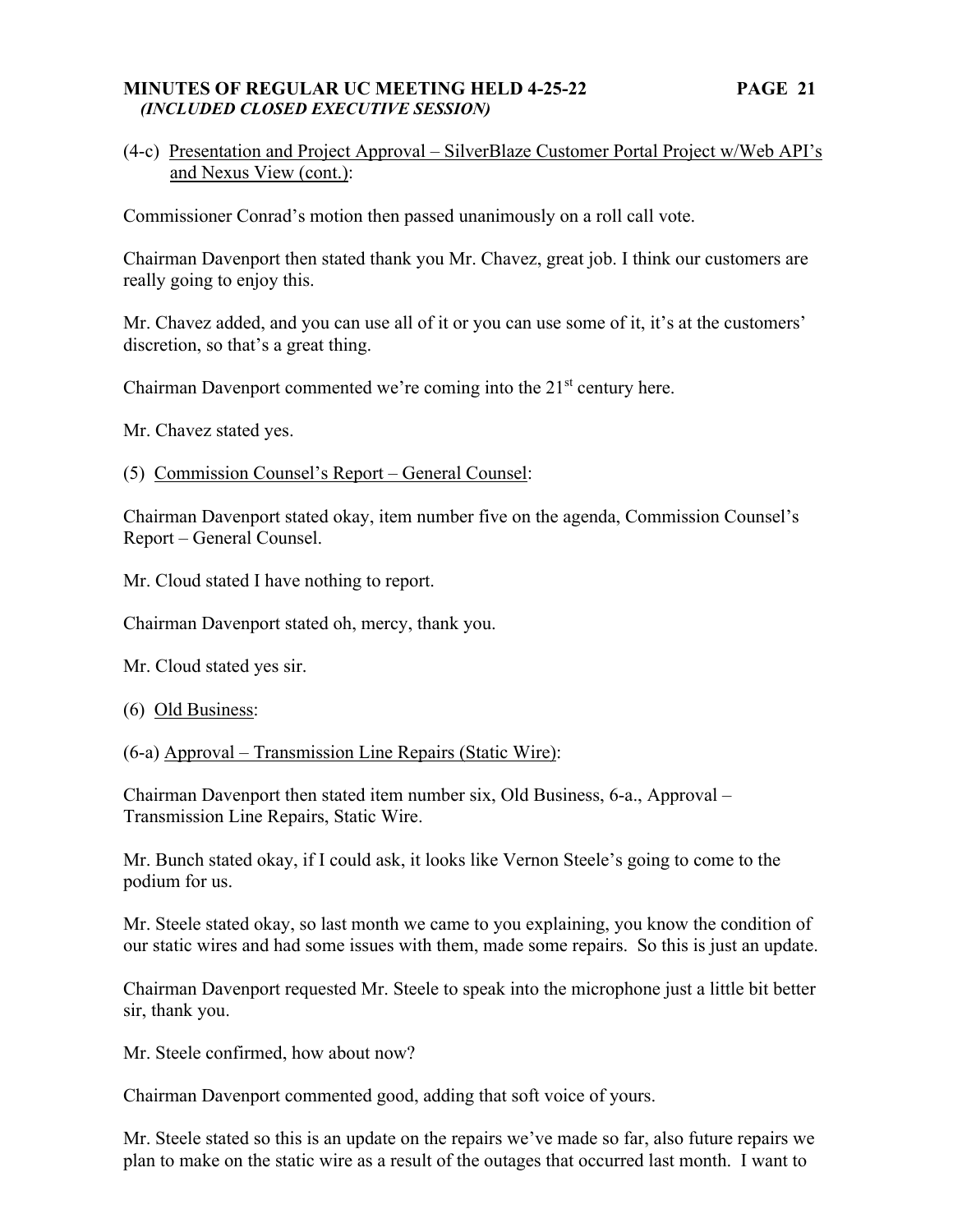### **MINUTES OF REGULAR UC MEETING HELD 4-25-22 PAGE 22**   *(INCLUDED CLOSED EXECUTIVE SESSION)*

(6-a) Approval – Transmission Line Repairs (Static Wire) (cont.):

commend Commissioner Hawes for knowing exactly what a static wire is and does, excellent job. Then corrected, I'm sorry Commission Smith, I apologize.

Commissioner Hawes commented I thought you were just kidding me.

Due to technical difficulties, the commencement of the presentation was delayed, and Mr. Bunch commented it takes a village and at least a couple of I.T. folks to keep us rolling.

After the presentation commenced, Mr. Steele stated okay, so we can go to the next slide, slide 2, just a recap of the static wire related outages late last year. We had a high wind event that caused the static to come down on the Field Street transmission line and then back in March we had two back-to-back. One was a transmission line outage, the other a static line fell on the substation, so those were two extremely large outages, longer duration, affected a lot of the system.

Mr. Steele went to the next slide and stated so some corrective maintenance, we took a look and decided to replace the substation static wires at Field Street, and Airport and Smyrna Substations. Those are older static wires that are over the substation, they serve the same purpose as they do on the transmission line, just protect the substation from lightning. And then we, as part of the review of the events, we also planned to do some relay modifications as part of our upgrade work.

Mr. Steele went to the next slide and stated so we performed aerial drone patrols of the static wire found, you know, considerable corrosion throughout the line on the Airport line. Fortunately the Field Street line looks really good, but we do have significant corrosion on the Airport line.

Mr. Steele went to the next slide and stated so on the I-95 crossing in particular, that was on the Airport line where we found corrosion actually between the structures and the Interstate, so the weak part was actually over the Interstate.

Mr. Steele went to the next slide and stated so we implemented, we decided to go with a twophase approach. The first one was to replace the static wire across I-95 due to the exposure to the public. So we decided to replace across the Interstate and as well as from the Interstate east towards Sugar Mill Drive, to get roughly 4,500 ft. of the static completely replaced.

Mr. Steele went to the next slide and stated so here you can see we shut down the Interstate with rolling roadblocks one night and replaced the static across the Interstate. I do want to comment we had staff on the clock, around the clock, to support any outage needs, switching, things like that. Our Pike contractor partners geared up to help us out and replaced the static and help us with the MOT. You know shutting down an Interstate takes considerable amount of traffic control, so they were able to help us out with that. It was a heavy lift in a very short period of time, but everybody did a great job.

Mr. Steele went to the next slide and stated Phase 2 will be to replace the remaining static on the Airport line, so all the way from Smyrna Sub. to the Airport Sub. at a not to exceed cost of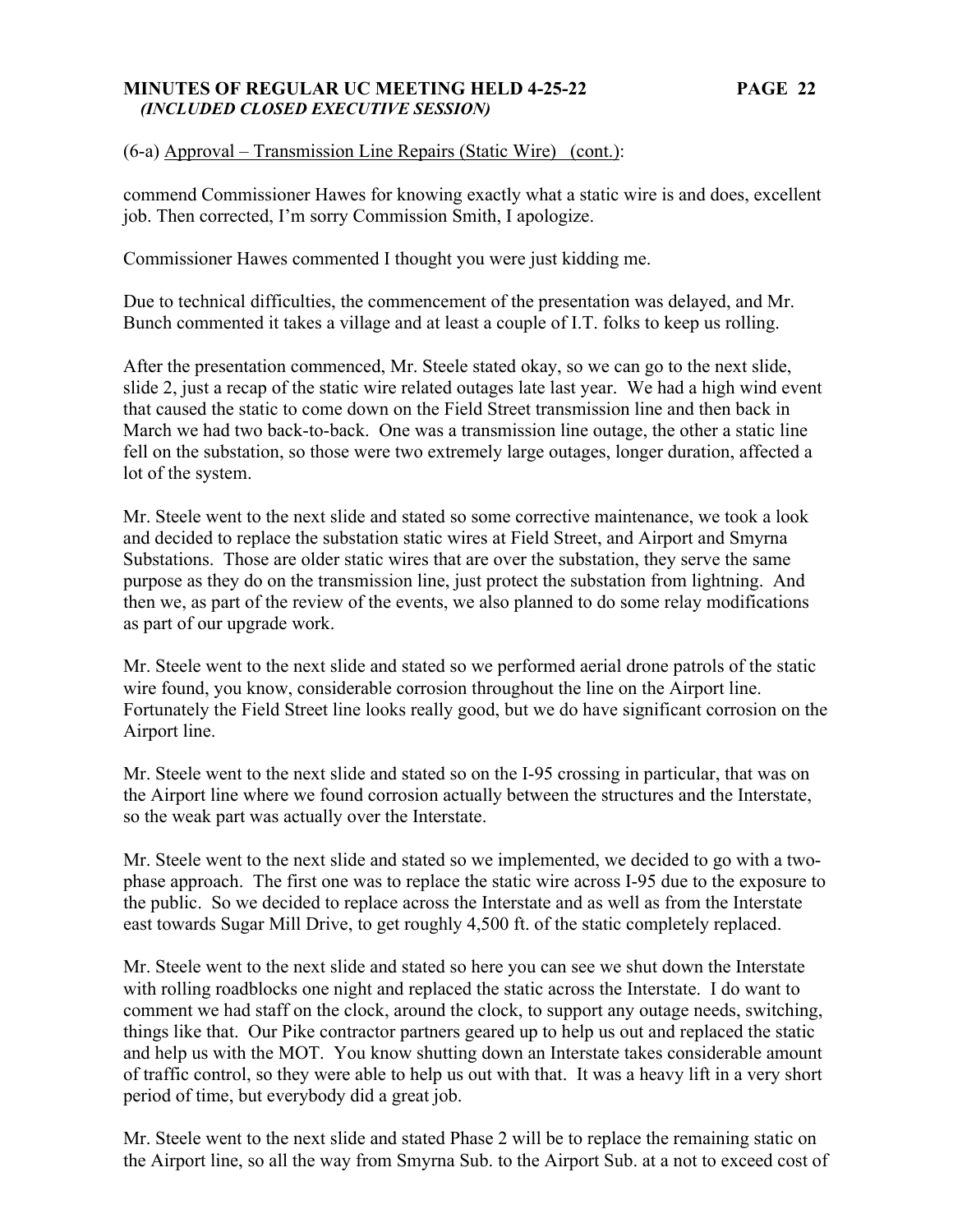### **MINUTES OF REGULAR UC MEETING HELD 4-25-22 PAGE 23**   *(INCLUDED CLOSED EXECUTIVE SESSION)*

(6-a) Approval – Transmission Line Repairs (Static Wire) (cont.):

\$372,000. then we're working on material delivery and trying to get the work before the summer peak. So what we're requesting is a motion to ratify emergency Phase 1 replacement of the static wire, approximately the first 4,500 feet at \$237,000 and an approval of Phase 2, approximately 24,000 at a cost of \$372,000, for a total of not to exceed \$750,000, and authorize the General Manager/CEO and/or designee to execute the documents associated with this matter.

Commissioner Conrad stated I'll make a motion to use the language in our packet or in the handout, a motion to ratify Emergency Phase 1 replacement transmission static wire approximately 4,500 ft. at \$237,384.15 and an approval of Phase 2 – approximately 23,960 ft. at \$372,209.67, with an overall Static Wire Airport Transmission Line Project budget approval of \$750,000 cap, and to authorize the General Manager/CEO or his designee to execute all documents associated with this matter.

Chairman Davenport stated I need a second.

Commissioner Conrad stated I do have a question though.

Chairman Davenport stated did we get a second, you made your motion or ?

Commissioner Hawes stated oh, I thought you seconded.

Chairman Davenport stated no, I didn't second, I said do I have a second?

Commissioner Hawes stated well, I'll second it then.

Chairman Davenport stated okay, now.

Commissioner Conrad stated okay, my question is it looks like it's about \$125,030 more to do approximately four times as many square feet, why? I'm assuming it's because you had to mobilize over I-95, but.

Mr. Steele stated yes, I mean the cost to do the rolling roadblocks on I-95 was roughly what, \$80,000. So, yes, it's considerable cost for all that traffic control. You know we had...

Commissioner Conrad interjected I just want to make sure it's enough money.

Mr. Steele stated yes, we had roughly 20 FHP officers, probably 40 to 50 contractors helping to direct traffic, so it was a heavy lift.

Mr. Bunch stated so for the remaining part, I assume a lot of it was along that transmission right-of-way. Is it easier to work along the roads in the remaining part compared to even the part that wasn't over 95, or is it about the same?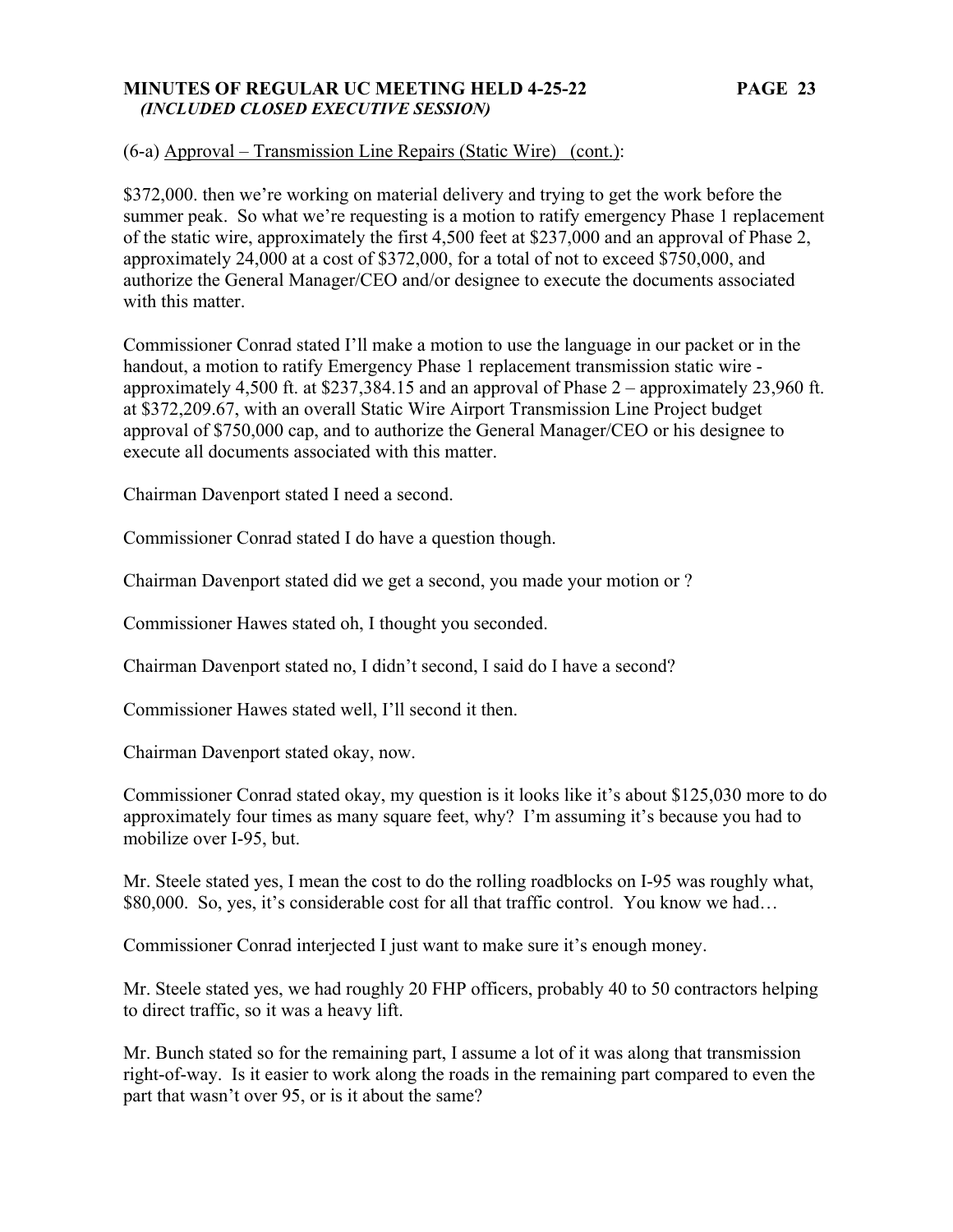### **MINUTES OF REGULAR UC MEETING HELD 4-25-22 PAGE 24**   *(INCLUDED CLOSED EXECUTIVE SESSION)*

(6-a) Approval – Transmission Line Repairs (Static Wire) (cont.):

Mr. Steele stated so the cost of Phase 2 is going to be, a lot of the right-of-way is extremely wet, so we're going to have to do a lot of you know matting, building board roads to get the vehicles to the structures, so that's a lot of costs as well.

Mr. Bunch okay, but, so to Commissioner Conrad's point it would appear as though the second portion is less expensive.

Commissioner Conrad interjected per square foot or whatever.

Mr. Bunch stated yes, per foot and but we're asking for a total of \$750,000. Are there additional costs beyond what you have shown here that will increase it, I guess is the question. Or could we expect it to come in a good deal under \$750,000?

Ms. Couillard stated the additional above the Pike contracts is for internal labor, so our crews are also there and Engineering, and his management staff for the whole project. So that's why it's \$750,000, not just adding those two together.

Mr. Bunch stated okay, so there are additional.

Commissioner Conrad stated but it is enough?

Ms. Couillard stated yes, yes ma'am.

Commissioner Conrad stated okay.

Chairman Davenport stated what about, how much is the cost of a gopher tortoise survey? Here we are with these turtles again, I'm going to be in a FIND board meeting in about three weeks and these turtles are, they're costly, very.

Ms. Couillard stated yes, they are.

Chairman Davenport stated did you all find any?

Ms. Couillard stated we did, actually we did, we relocated what, thirteen of them.

Chairman Davenport stated how many?

Ms. Couillard reiterated thirteen.

Chairman Davenport stated thirteen at the average cost of how much?

Ms. Couillard stated that one was about \$30,000, for the survey and the relocations.

Chairman Davenport confirmed, for thirteen. They're charging us, I've got to find out who we're using.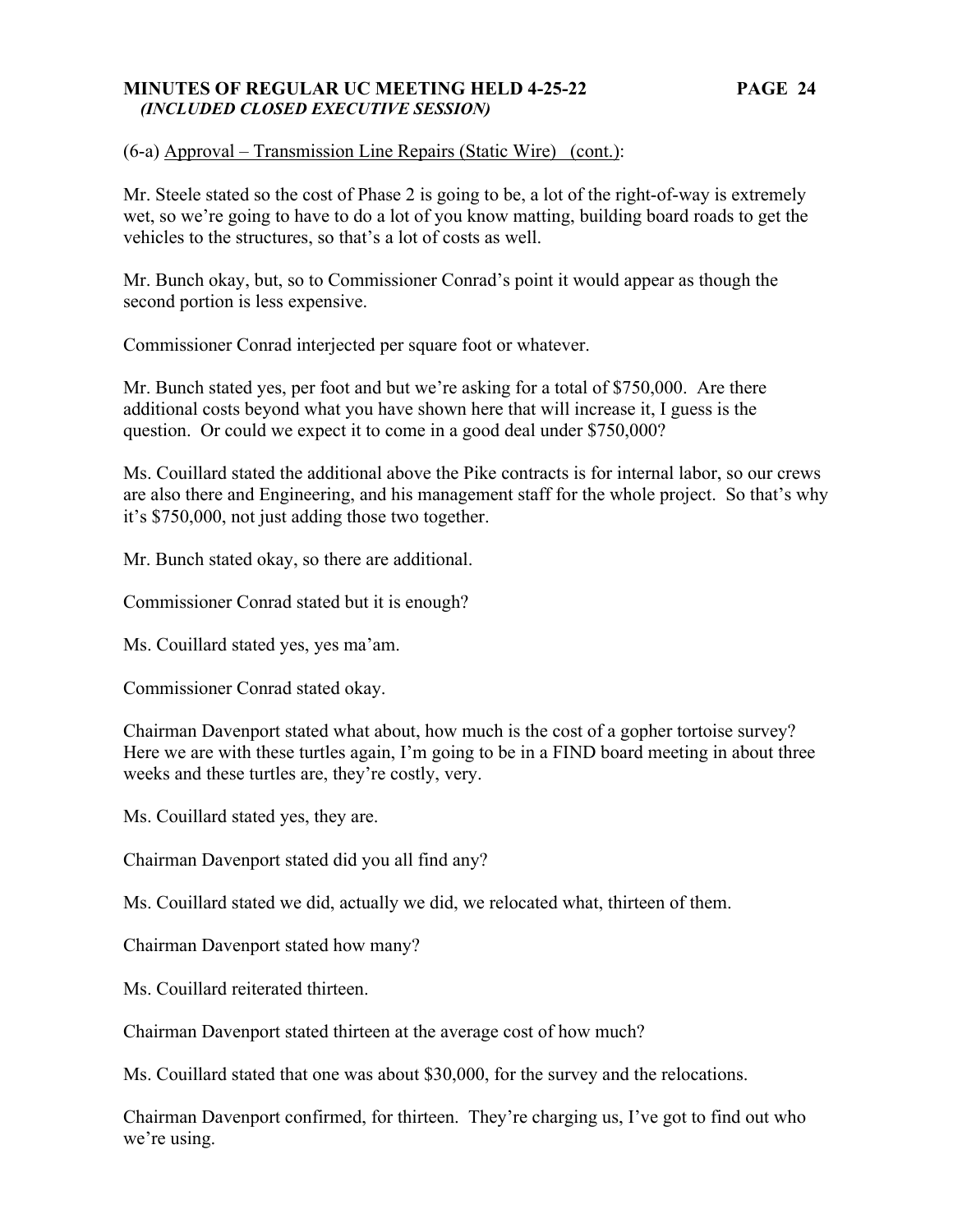### **MINUTES OF REGULAR UC MEETING HELD 4-25-22 PAGE 25**   *(INCLUDED CLOSED EXECUTIVE SESSION)*

(6-a) Approval – Transmission Line Repairs (Static Wire) (cont.):

Ms. Couillard simultaneously stated, I had another one where we found one.

Chairman Davenport stated yes, that's great.

Ms. Couillard indicated I can tell you. Added it's a requirement so we always build that in. For the I-95 crossing it was so wet that there weren't any, they don't like wet - wet.

Chairman Davenport stated so did I hear you correctly, that removed thirteen gopher turtles and the survey, the \$30,000.

Ms. Couillard indicated yes.

Chairman Davenport stated okay, because I'm going to call on that person, on the gopher turtle committee; its expensive.

Commissioner Kelly commented give me \$30,000, I'll move them for you.

Chairman Davenport stated we're paying about \$8,000 or \$10,000 a turtle.

Ms. Couillard stated wow.

Chairman Davenport stated yes, that's why I want to know what's going on.

Ms. Couillard stated I can send you some statistics if you like.

Chairman Davenport stated love it.

Commissioner Smith stated did you film the I-95 work?

Mr. Steele stated no, we took photos, like the one photo (in the presentation), we took some photos, but we didn't actually take any video, no sir.

Commissioner Smith commented, yes, it would make a good historical thing for what was involved in that, that seemed like a very, like you say, a very heavy lift and having it on film would have been nice.

Ms. Couillard stated it would have, but I think they we were moving so fast we didn't think of that.

Commissioner Smith then stated we've got to vote on this?

Chairman Davenport stated okay, yes, I'm just sitting here making notes about the turtles. No, we haven't voted on it yet. Any more discussion? Call the roll Mrs. Simmons please.

Commissioner Conrad's prior motion then passed unanimously on a roll call vote.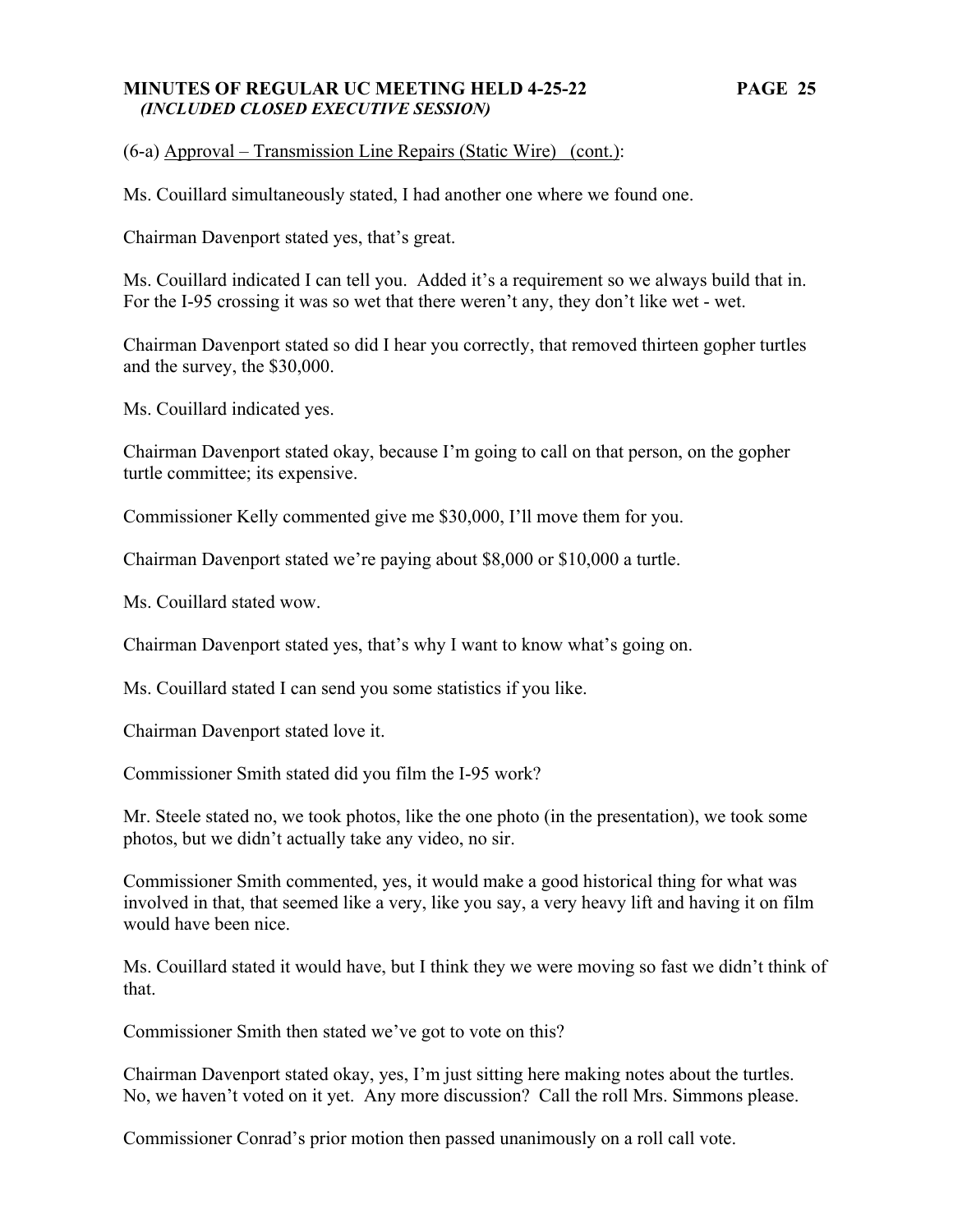### **MINUTES OF REGULAR UC MEETING HELD 4-25-22 PAGE 26**   *(INCLUDED CLOSED EXECUTIVE SESSION)*

# (6-b) Follow-Up Discussion – Items from Joint City/UC Workshop Held 2-24-22:

Chairman Davenport stated okay, Old Business, under item 6-b., Follow-Up Discussion – Items from the Joint U.C. Meeting and the City of New Smyrna Beach.

Mr. Bunch stated yes, this was our Joint Workshop and last month at the request of Commissioner Smith we wanted to come back together and discuss some of the topics that were talked about with the City. After confirming Commissioners had a paper copy of a slide listing the joint meeting topics, stated so there's a sheet of paper that says joint work and I highlighted three of the topics in red because I think they were the three that had a good deal of discussion and the others we also talked about. And then at the bottom there was an item that got added and I think Commissioner Smith wanted to bring back to this conversation or this table for conversation, was to do with affordable housing. So I'll suggest we start with the red items and then if anybody wants to talk about the other items, feel free to add at the end.

Mr. Bunch continued and stated so I believe we had some discussion on the Washington Streetscape Project. In a follow up meeting actually with the City staff, the City is offering to fund the differential between an overhead relocation and going underground which we will do with ARP funding. Is that accurate? So Ms. Couillard come up and please rectify if I made an error in statement there.

Ms. Couillard stated the ARP funding is for the sewer and water work, electric is not included in ARP. So the City will provide funding the differential if we move, we start with we will move overhead and then the underground costs, and they will pay the differential.

Commissioner Conrad stated and the City has some money that came from the state that is going to help to pay for that.

Mr. Bunch stated I think that is the ARP funding is that correct, or is it the other…

Ms. Couillard stated no, they have an additional funding from the state.

Mr. Bunch stated okay, got it.

Ms. Couillard stated I don't know how they're pursing those funds.

Mr. Bunch stated so what do we think our total costs is, and what do we think the City will end up paying for through those two sources of funding?

Commissioner Conrad stated they don't know yet.

Ms. Couillard stated I have no idea.

Commissioner Conrad stated right.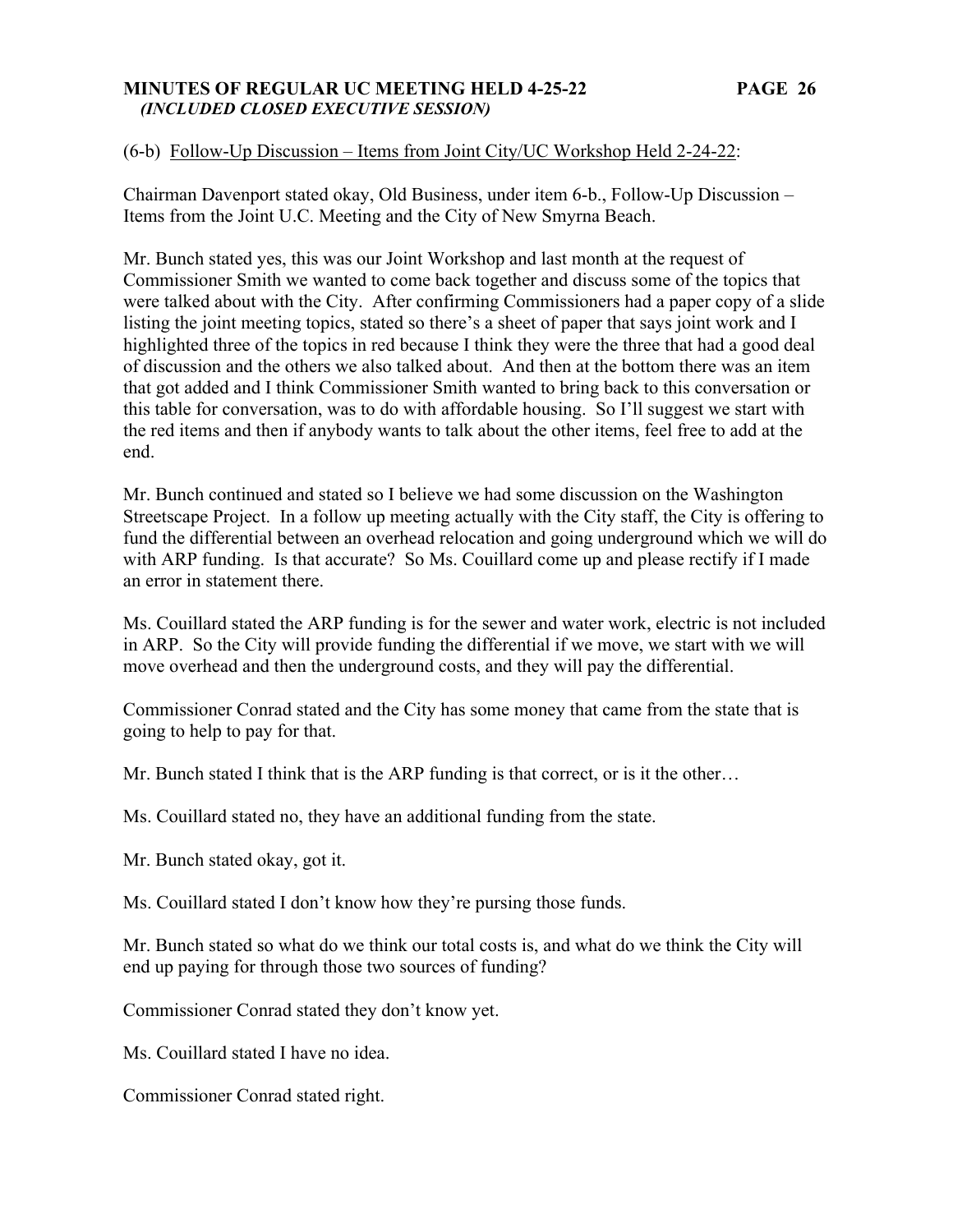#### **MINUTES OF REGULAR UC MEETING HELD 4-25-22 PAGE 27**   *(INCLUDED CLOSED EXECUTIVE SESSION)*

# (6-b) Follow-Up Discussion – Items from Joint City/UC Workshop Held 2-24-22 (cont.):

Ms. Couillard stated I have to do the calculation, yes, but I think the whole project for the electric will be about \$2.3 million underground, it's the overhead piece I don't have in my head.

Chairman Davenport stated so the utilities, electrical is going to be going underground.

Ms. Couillard stated yes sir. That's not our standard so the difference gets paid for by either the developer or the City or.

Chairman Davenport stated right, that's what I was…

Mr. Bunch stated and Mr. Cloud as I understand it, can you cite Florida Statutes if a municipality tells somebody like us to relocate overhead to overhead, what our requirements are associated with that. I've asked you this question before so I assume you can school me on it.

Mr. Cloud stated right, there is a statute on it, I think it's 337.401, that deals with relocation. And if you have an easement typically, you can't be forced to pay for the costs of relocation. I think in this instance we're in City right-of-way.

Ms. Couillard stated correct.

Mr. Cloud continued, and so under those circumstances we can be required to pay the costs of relocation but there's a judicial decision from the late 80's involving City of Lake Mary, down in Seminole County, where they attempted to require undergrounding on the part of Florida Power Corporation. Circuit court granted and the appellate court reversed saying no you can't require undergrounding of an electric utility as part of a franchise agreement. So there's no franchise agreement in place here, there's no term for it so under the law as it exists today, undergrounding cannot be required by a city of an electric utility.

Ms. Couillard stated, and we do have a cost sharing agreement between us and the City that we edited it, I know Mr. Cloud sent if over to Mrs. Avallone (City Attorney) to take a look at, so we've agreed on what we would pay and what we would share. It's a lot going in on a small road, so a lot of coordination.

Mr. Bunch stated at a high level we're approximately sharing 50/50 in things like engineering costs, is that correct?

Ms. Couillard stated correct.

Mr. Bunch continued, a project manager who would soon, when they pick a contract, would do a turn-key sort of project management oversight; again there's a cost sharing. And then at some point you'll have cost estimates for the water, wastewater and electric, what we'll have to pay for, what's being paid for by the City, and that will be presented to the Commission for approval, is that correct?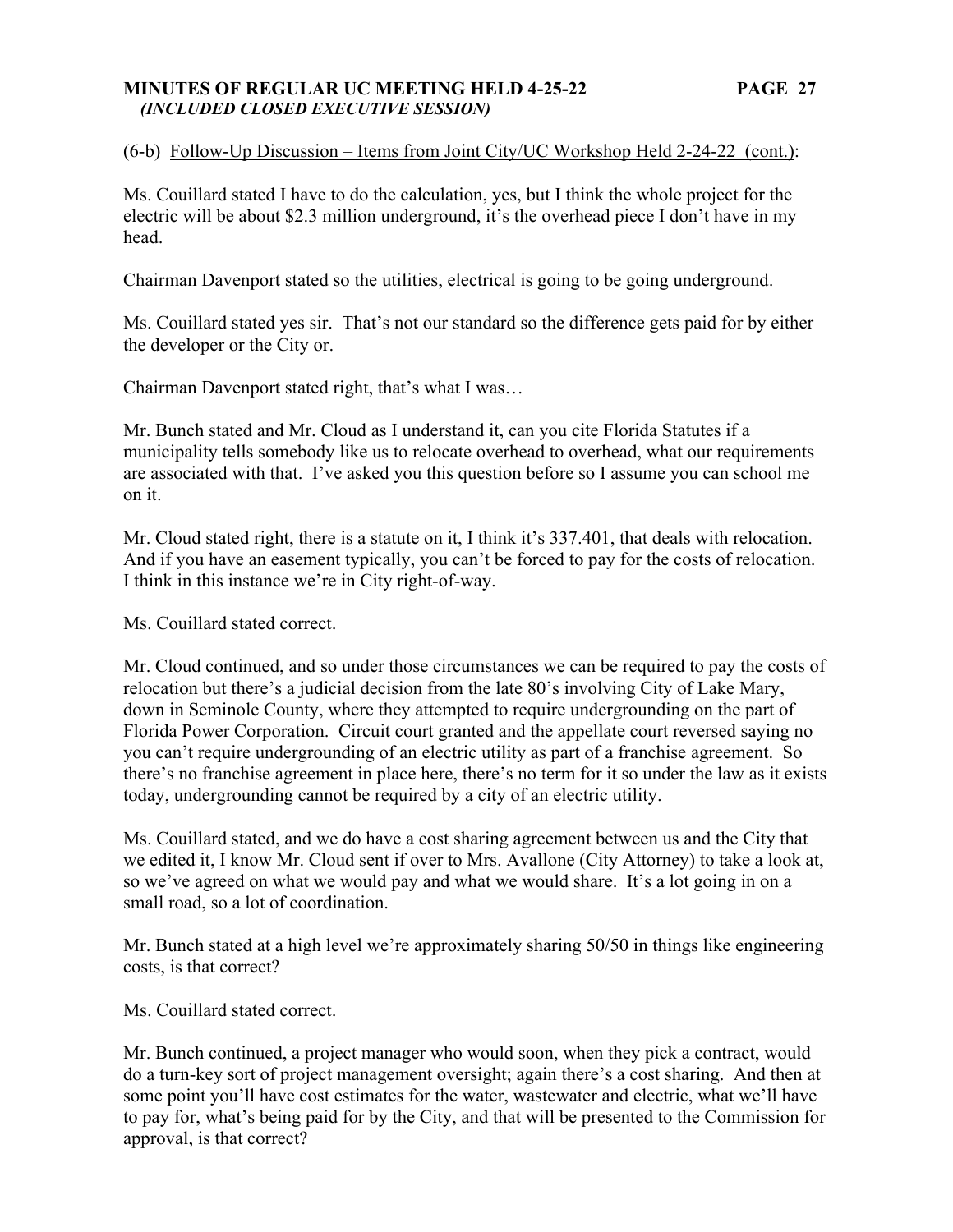### **MINUTES OF REGULAR UC MEETING HELD 4-25-22 PAGE 28**   *(INCLUDED CLOSED EXECUTIVE SESSION)*

(6-b) Follow-Up Discussion – Items from Joint City/UC Workshop Held 2-24-22 (cont.):

Ms. Couillard stated yes, we'll bring all that and let you know all the details.

Mr. Bunch stated a lot of good discussions going on and there aren't any, there's no disagreement, everybody's working with good intentions and I think the City's reaching out to try to find additional money for the wastewater was very helpful to us.

Ms. Couillard stated yes.

Commissioner Smith stated is overhead an option because I'm looking at the existing poles and when I ride down Washington, I can slap them with my hand out the window. It doesn't even seem like.., it has to go underground doesn't it?

Ms. Couillard stated not necessarily, we could move it to the other side of the street and work with the City to get easements and those things.

Commissioner Smith stated there's more right-of-way on the other side?

Ms. Couillard stated a little bit, they're going to help us obtain easements, just even for the underground; it's so tight.

Mr. Bunch stated yes, if you think about what they're trying to accomplish with the street beautification or the streetscape. I think on Canal Street, I think prior to most of us being here they did a similar project there and they're trying to really upscale the appearance and undergrounding just honestly fits better.

Ms. Couillard stated yes, and they're trying to fix the traffic flow too, because there's accidents.

Chairman Davenport stated I have a designer friend that picked the Washington Street landscape apart. We were at City Hall one night, I was picking on some other things, he had some really good ideas. He said if they would just change the light post to this Buddy, look what it would look like. I'm going to get him to reach out to you and share that with you; it's pretty interesting.

Ms. Couillard stated sure.

Chairman Davenport continued, made sense too, I don't know what he's talking about, but it looked good.

Commissioner Smith stated I may go back to this one. You know one of the reasons that I wanted to talk about these things is I was hoping what we would do, on the ones that there's been action or proposed to be action, is send a letter back to the City to really indicate here's the status of the things we discussed. The point being just to build good camaraderie with the Commission. We didn't go to a meeting, listen to their concerns and forgot about it, you know, we've been looking at these things and here's the status of where we are. Not all these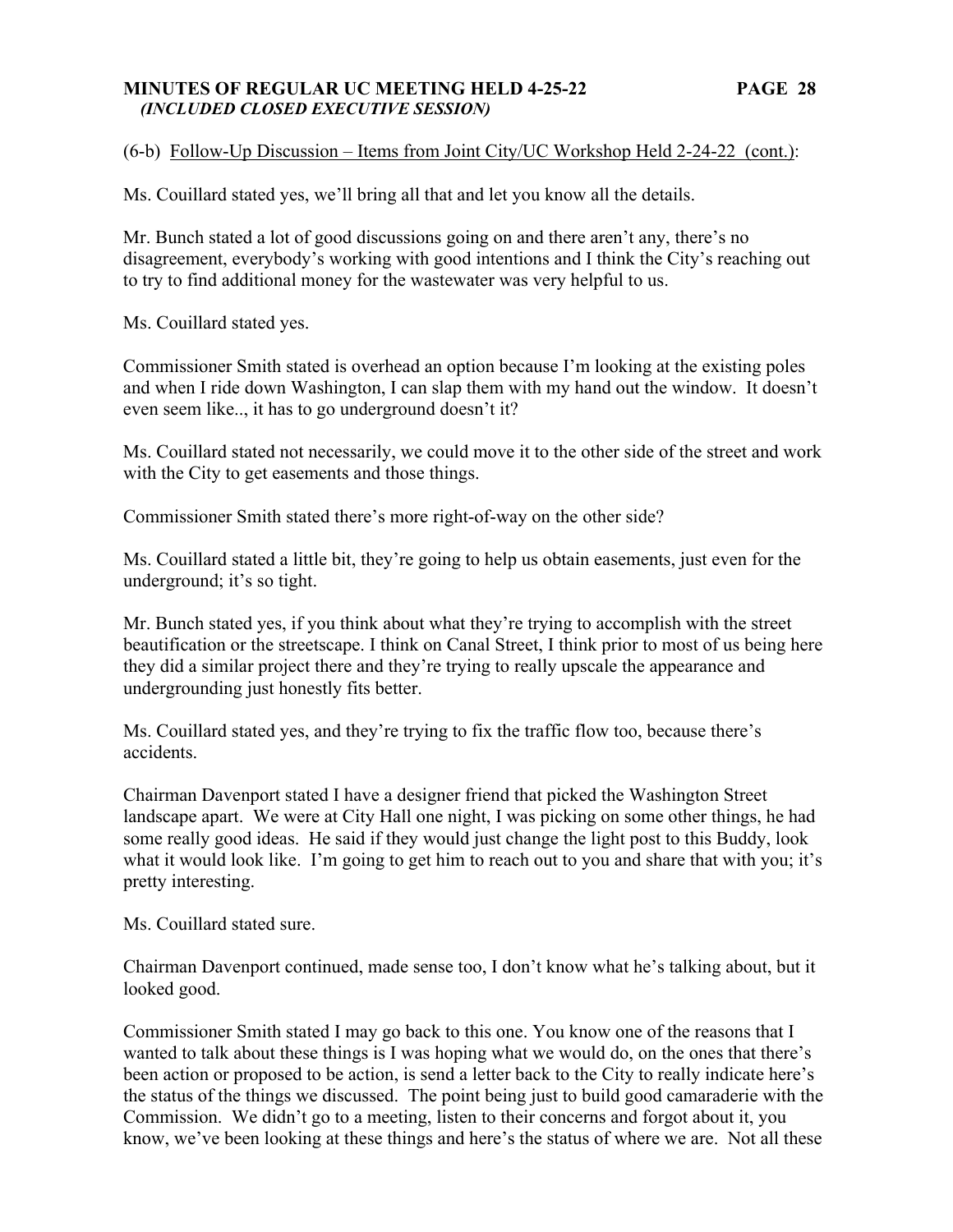### **MINUTES OF REGULAR UC MEETING HELD 4-25-22 PAGE 29**   *(INCLUDED CLOSED EXECUTIVE SESSION)*

### (6-b) Follow-Up Discussion – Items from Joint City/UC Workshop Held 2-24-22 (cont.):

items obviously but on the ones where we can you know update. Update the Commission and let them know that we've been thinking about it, you know that we take their comments to heart.

Mr. Bunch stated we can do that.

Chairman Davenport stated every time I see them, I'm telling them about Silver Sands. We've got to get involved and I think they're so tired of hearing that. I spoke to Senator Wright the other day and I had dinner with a Senator from Broward the other night, Broward County, at the Yacht Club, and I was telling her the same thing. She said we've got money for it, so I'll keep…

Mr. Bunch stated well, that's a good transition into the next item, if okay. Commissioner Smith we will, when we finish, we'll summarize by email what we think we agreed to and if there's any comments I'd suggest we send it back to Mrs. Simmons, but we can take action on that and send the final version of it and send it to the Commission.

Commissioner Smith stated I just think it's good to build…

Mr. Bunch interjected sure.

Commissioner Smith continued, you have done an excellent, staff and yourself, have done an excellent job building relations with the City and this would just be an extra added part to that.

Chairman Davenport stated, and let's put a plan together, Mr. Bunch. When I was speaking to Mr. Resheidat and over at meetings the other day, the Mayor was there. I said tell us the benefits to convince the people in Silver Sands and the money, let's come up with the costs and really, and Senator Wright says we're on board, and Danny Robbins, the County, they're on board. Because that's a huge problem down there, those septic tanks, just stinking up our river, that's all its doing, that's where it's going.

Mr. Bunch stated I agree, so the next red item and transition is we've got the septic to sewer projects. So that we met also with the City Manager and City Engineer downstairs about two weeks ago and where we are on that is agreeing to try to move these projects ahead through our Commissions. Now it gets a little interesting, as you cite, Silver Sands which is the second one on the priority list, is in the unincorporated area of the Volusia County. Ms. Couillard or Mr. Heil have had conversations with…

Ms. Couillard stated it was me.

Mr. Bunch continued, you did, had conversations with Volusia County. We have great relationships with them, they're saying love to help you, we'd love to work with you, we don't have any money. And that wasn't said disrespectfully.

Ms. Couillard stated yes.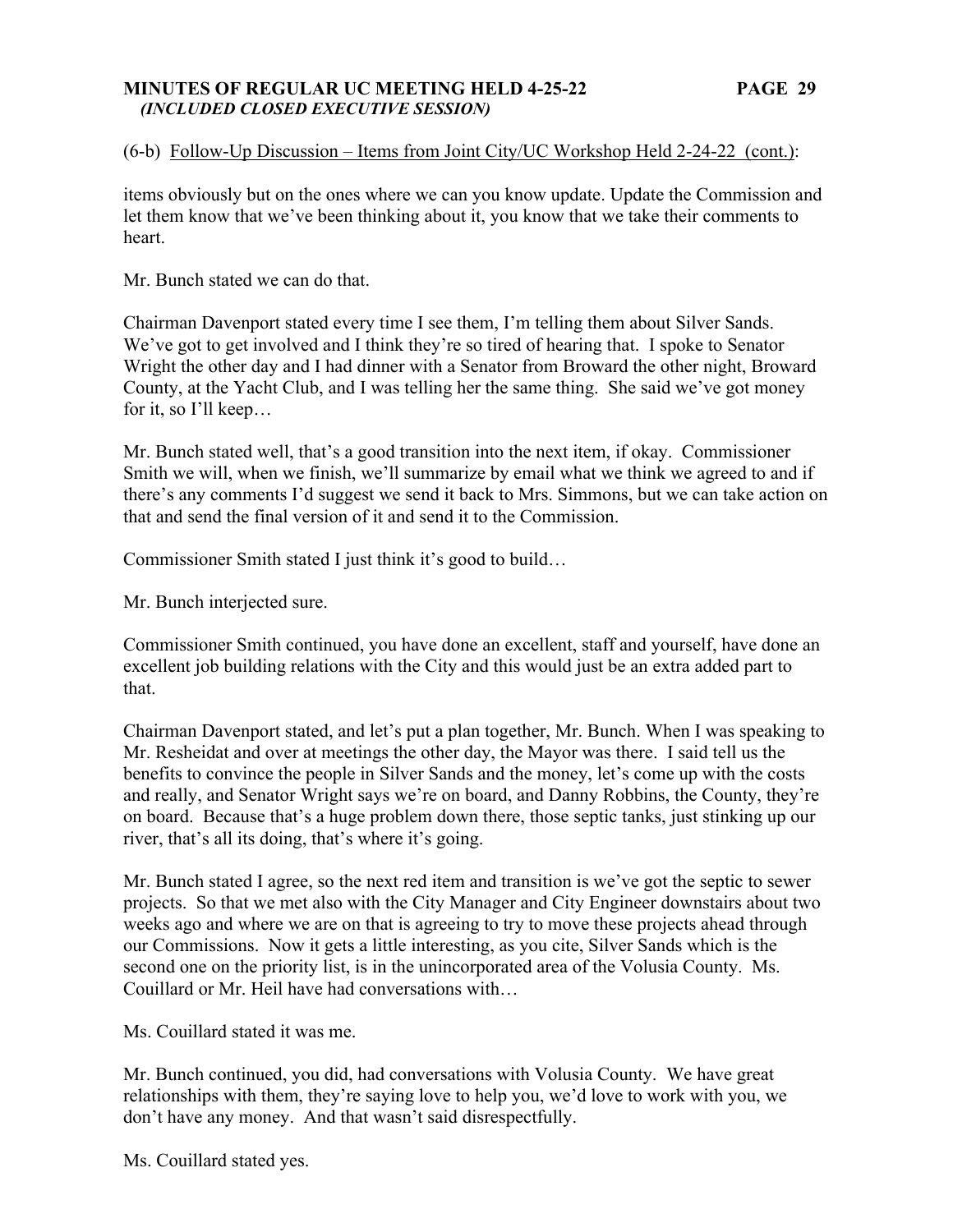### **MINUTES OF REGULAR UC MEETING HELD 4-25-22 PAGE 30**   *(INCLUDED CLOSED EXECUTIVE SESSION)*

# (6-b) Follow-Up Discussion – Items from Joint City/UC Workshop Held 2-24-22 (cont.):

Mr. Bunch stated on the other hand Aqua Court, which is in the City, the City said yes, let's work together on moving this ahead. So I think navigating that path forward gets a little interesting. Do we both work with the County and then try to seek funding through grants or such or do we separate with Silver Sands, recognizing it's in the County.

Chairman Davenport stated I suggested to the Mayor, like they did about 15 years ago when Vandergrifft was the Mayor, that we try to come up, come up with a plan because I have several friends that live in that area, come up with a cost benefit of why its beneficial to annex into the City of New Smyrna. Show them how their taxes will be lower, they say they will be, and show them how our fire and police protection, bring them in, and by the same time work and get all this grant money, wherever we can find it and then possibly we'd get some from FIND too. I think the annex, you've got to go in my opinion and show, if I lived there and I know I tried to reach out to my good friend Mary Alice Myers today, she lives down there, to help me try to spearhead. I've told the Mayor I'd help spearhead it but give me something to sell to those people to let them know hey, you're getting something good here and we're trying to help you.

Mr. Bunch stated I agree but as it is today, by virtue of the prior interlocal agreement that the County and the City signed, it specifically states that if we bring on a customer septic sewer whatever it may be, water, they don't have to annex.

Chairman Davenport stated right.

Mr. Bunch stated now the City is in the middle of revisiting that Interlocal agreement with the County and the topic of the south beach area becoming part of the City I think is on the table. Now I'm not at that table, can't speculate where they'll land, and I don't know where the County sits or what their perspective is on the issue to be honest with you. So the purpose for this conversation, saying okay so absent those things being addressed, how do we want to try to move this forward at this point and…

Chairman Davenport stated I think independently, Mr. Bunch what you just said, the best way. In other words, Aqua Court's in the City and that's a whole different, that's going to be handled totally separate, I mean in a separate way.

Mr. Bunch stated yes, now we can try to work with the City and seek grant funding or work with the County and try to seek grant funding with Silver Sands separately or try to do them together with the County. And I truthfully don't know if there's a best way to approach it and if we want to try to undertake both of these concurrently or we say try to do one first and then tackle the other later. Adding, it's a pretty significant amount.

Commissioner Smith stated I don't think we can deal with the Silver Sands issue until the annexation issue is resolved. I think there has got to be a quid pro quo for the amount of effort that we would go to or the Commission would go to explore feasibility costs and design. And I think the quid pro quo, are you willing to annex, once that's resolved. If not, I think the issue's moot. That's my opinion, I think the quid pro quo we're going to provide these nice services, then come on in and be a part of the City.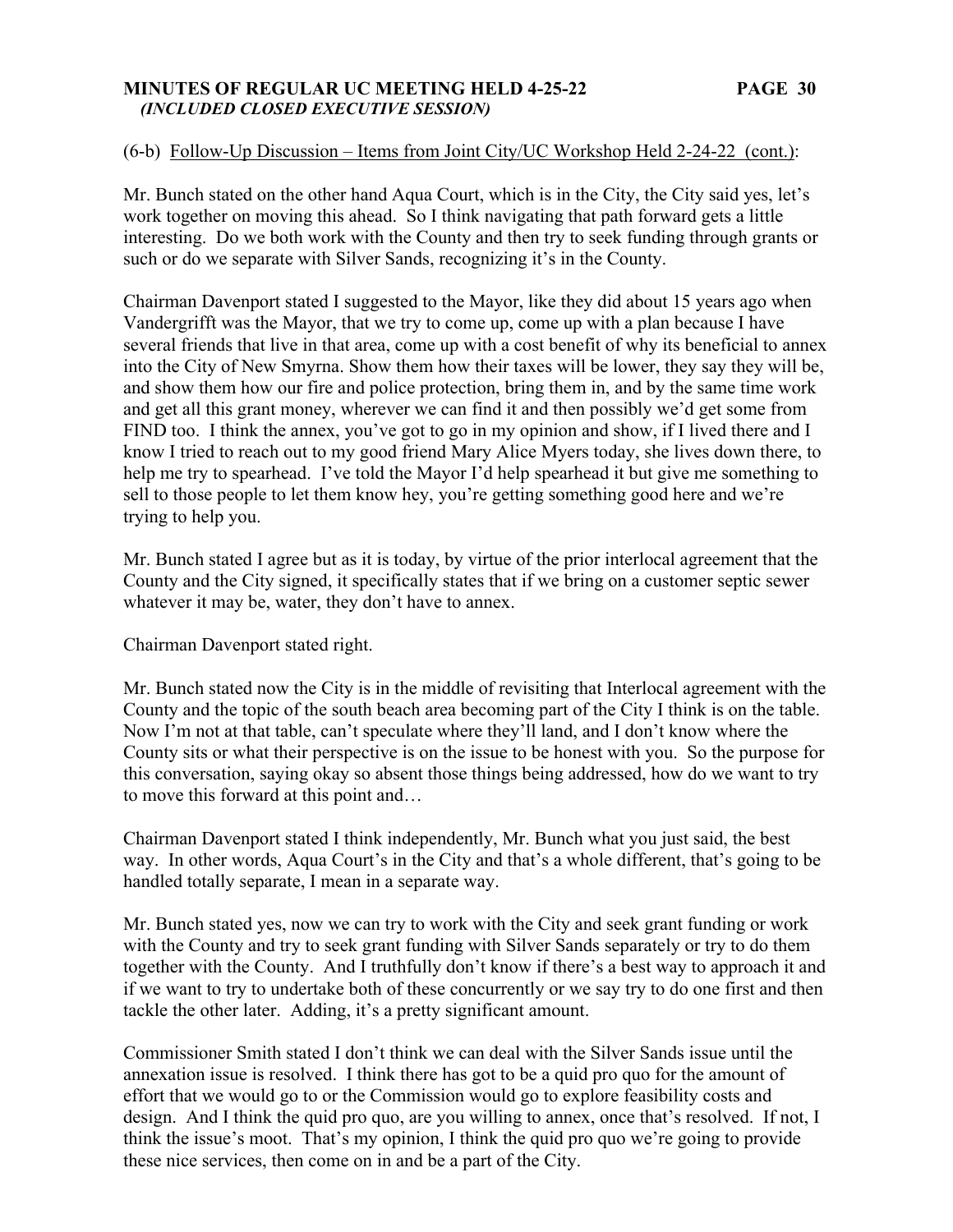### **MINUTES OF REGULAR UC MEETING HELD 4-25-22 PAGE 31**   *(INCLUDED CLOSED EXECUTIVE SESSION)*

# (6-b) Follow-Up Discussion – Items from Joint City/UC Workshop Held 2-24-22 (cont.):

Chairman Davenport stated well, we provide them all the way down to J.B.'s Fish Camp and what it's doing, it's just polluting the river, everyday it's getting worse and worse. And so I think it would behoove us to meet with Danny, our Councilman Danny Robbins and I'll make a call to him and try to get a meeting together and say give us some feedback here. But that's two separate things you know.

Commissioner Hawes stated I think I'm, if it were me, and I'm just, I think the Utilities Commission has to take a little bit of a backseat, we have to let the politicians sort of do their jobs. Not that we're, we can't, we don't have money we're going to give, we have to wait for our orders to come down. I don't know if that's accurate but that's kind of just listening how it seems.

Chairman Davenport stated I respectfully disagree and the reason I do, if somebody doesn't take charge and speak up, the politicians that's not high on their agenda and this river out here and the quality of the water is going down every day. And some things got to get done, I think I can do it better and I'm going to keep my mouth going and the Senators and the City and the County, hopefully we can get something done. But it needs to be like you said Commissioner Smith if they come in it needs to be a benefit to them where they see a win win.

Commissioner Smith stated right.

Chairman Davenport added, and then it's going to work.

Mr. Cloud stated typically cities will prepare a report, it's sort of a feasibility study although it's not always called that, that does an analysis of the alternative of inside the city versus outside the city. You know we don't have; the Commission has no power over annexation, the City Commission does. But Commissioner Smith you're right that logically the issue of annexation should be dealt with before the agreement to extend services and the talking points Mr. Bunch and Chairman Davenport that you're looking for, they can usually be put together as an analysis of you know what the trade-offs are in terms of taxes versus fees.

Chairman Davenport stated well, maybe we could just work on that Mr. Bunch, to get that part of that going.

Mr. Bunch stated we can do that; we can work with the City but again the annexation is going to be their issue. I guess my question is, it's kind of that egg versus the chicken thing, do we with the City and County try to move forward and see how much grant funding we can get independent of the whole annexation topic. Because there's this issue of a lot of money being available, more recently made available through the Federal government for all the things we're talking about and more. And you can get, you become a victim of analysis paralysis where if we don't act, potentially we miss the funding and the whole topic becomes moot.

Chairman Davenport stated absolutely.

Ms. Couillard stated yes.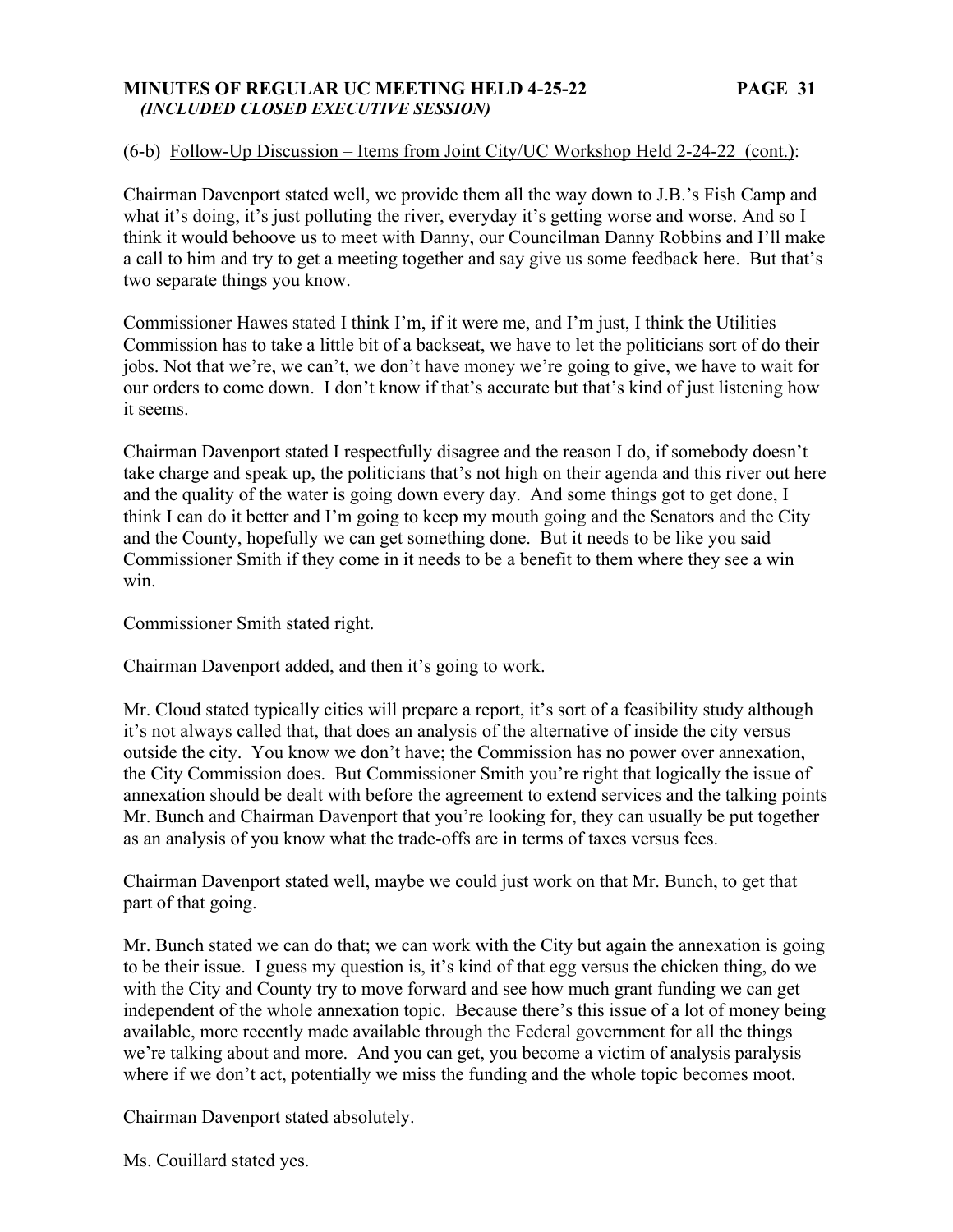### **MINUTES OF REGULAR UC MEETING HELD 4-25-22 PAGE 32**   *(INCLUDED CLOSED EXECUTIVE SESSION)*

### (6-b) Follow-Up Discussion – Items from Joint City/UC Workshop Held 2-24-22 (cont.):

Mr. Cloud stated well one City just got a check from the Governor about a month ago for \$6 million to replace their entire sewer system. So yes, there's money out there now and so yes, I agree with what Mr. Bunch has said, that the issue of annexation is going to be decided by the City and the County. It originally was in an Interlocal Agreement that was brokered by the VGMC years and years ago, things have changed since then, but they'll work that out. But the issue Chairman Davenport that you've raised about shallow groundwater pollution in the water bodies in Florida, is it's been with us since we've been alive, you and I in Florida. And it's got to be addressed, the money to do it is there now.

Mr. Bunch stated so just to add to that, last year in the City of Oak Hill got something like \$25 million for the same thing we're talking about and it's the Mosquito Lagoon ground water pollution getting rid of septics.

Chairman Davenport stated we need to do it now.

Mr. Bunch stated we can ask for the grants and if it comes back its going to cost, potentially cost the customers nothing or very little money that might help resolve everything else.

Ms. Couillard stated right.

Chairman Davenport stated exactly.

Commissioner Kelly stated I do think it's a great idea to Commissioner Smith's point, or Commissioner Hawes' point that the annexation thing the people's first response is no. I think to help the environment to Chairman Davenport's point, people are in on that, there's money out there to do it. Annexation is a totally separate subject, so you have to act from, I mean in my mind you act on one or the other and one is much more saleable than the other. Annexation is just a tough thing and in Volusia County it has not traditionally gone well over the years to try to get anybody to annex anything even if they benefit, they seem to hunker down with that, just my opinion.

Commissioner Conrad stated well, one of the things that I find interesting is that just to the south of Silver Sands all the way to the Canaveral Seashore is on City septic and water, and has been.

Chairman Davenport interjected and sewer.

Commissioner Conrad stated water, sewer, for that whole area, it was the only, and they're not annexed into the City, that's still County.

Chairman Davenport stated that's right.

Commissioner Conrad stated so we have a precedent set already for having provided those services where there is no annexation and I know we've been trying to eliminate that over the years. We were providing services to Edgewater for instance, and we stopped doing that after a period time where it made it effective to do that for both communities. So I still think that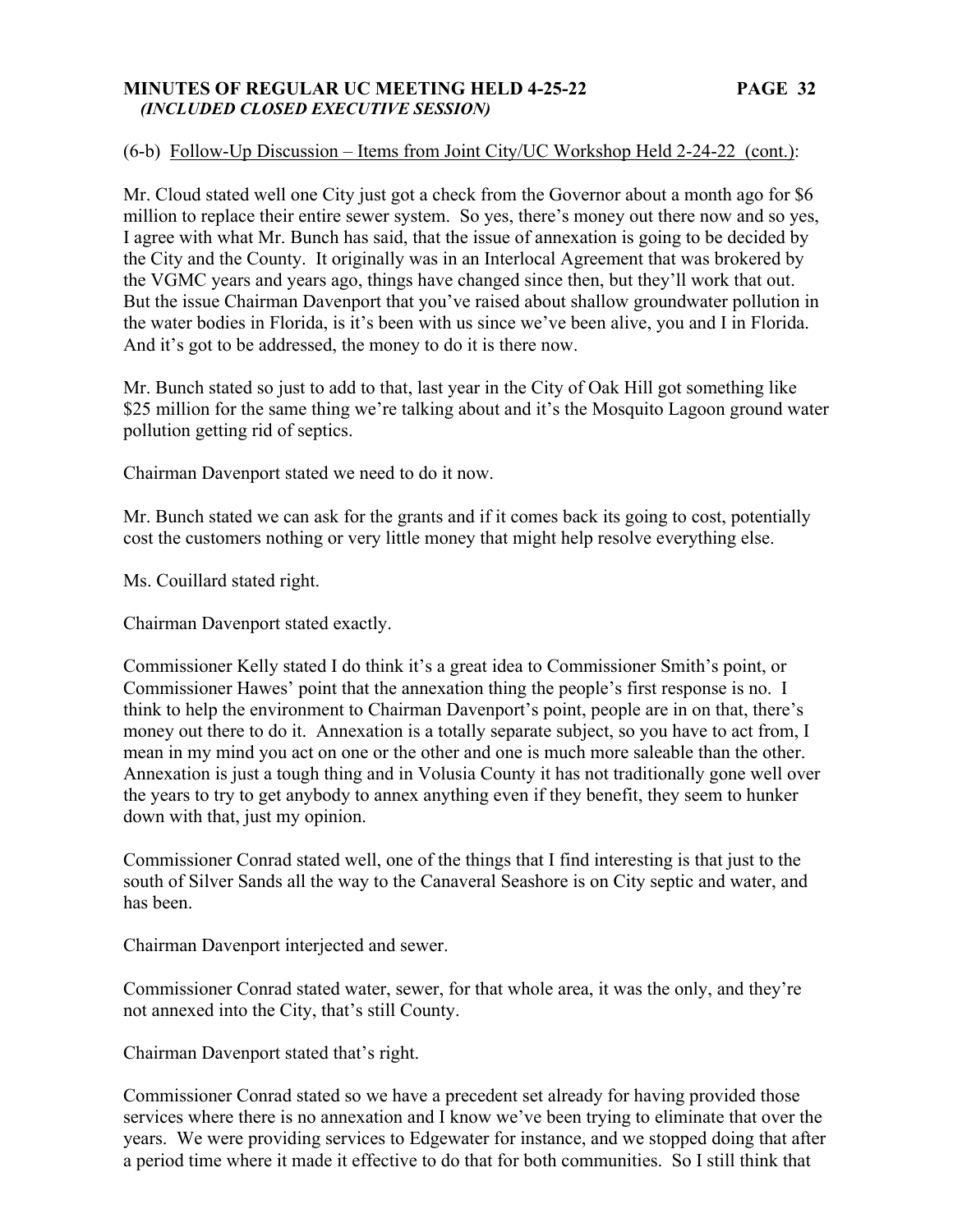### **MINUTES OF REGULAR UC MEETING HELD 4-25-22 PAGE 33**   *(INCLUDED CLOSED EXECUTIVE SESSION)*

### (6-b) Follow-Up Discussion – Items from Joint City/UC Workshop Held 2-24-22 (cont.):

we could look at what it would take to find money and what it would take to do it without annexation in the meantime, as long as we don't hire a consultant at \$30,000 or \$40,000 to spend a couple of weeks doing it. Now I don't know what staff availability is for that and I certainly don't want to recommend that we take our stretched resources and make them thinner, but it is something to consider rather than playing a waiting game.

Ms. Couillard stated so I have a couple of answers to that, one Mead & Hunt who did the study for us, also has a grant writing and research arm that we can use. And in May you're going to see that we have picked a grant writing company to come in and help us write grants, get money and manage those for everything, electric, water, wastewater, and reclaimed.

Chairman Davenport stated that's awesome.

Ms. Couillard stated so we'll have two resources for that, that we just don't have the capability in-house or the knowledge, we'll reach out to the best and they're not overly expensive.

Commissioner Conrad stated excellent.

Chairman Davenport stated that's good news.

Ms. Couillard stated we're trying.

Chairman Davenport stated excellent point Commissioner Conrad that you just brought up. I would like to ask one question though, going back up to the top, when is the 5<sup>th</sup> Street Bridge project planned to start?

Ms. Couillard stated so our work to get off of the bridge starts in a month or so.

Chairman Davenport stated, to finish it up or start?

Ms. Couillard stated to start. So we're going to take our stuff off, we're going to bore under the water and put in new. Then they're going to put in the temporary bridge and demolish the old one, build the new one; it's a long process.

Chairman Davenport stated but when is it planning to start, we're starting next month.

Ms. Couillard stated we're starting next month; we have to be out of the way first.

Commissioner Conrad stated approximately how long for our part?

Ms. Couillard stated I don't know, a month, it's not a lot.

Commissioner Conrad stated okay, somewhere before July 1<sup>st</sup> you're anticipating starting it.

Ms. Couillard confirmed, starting it.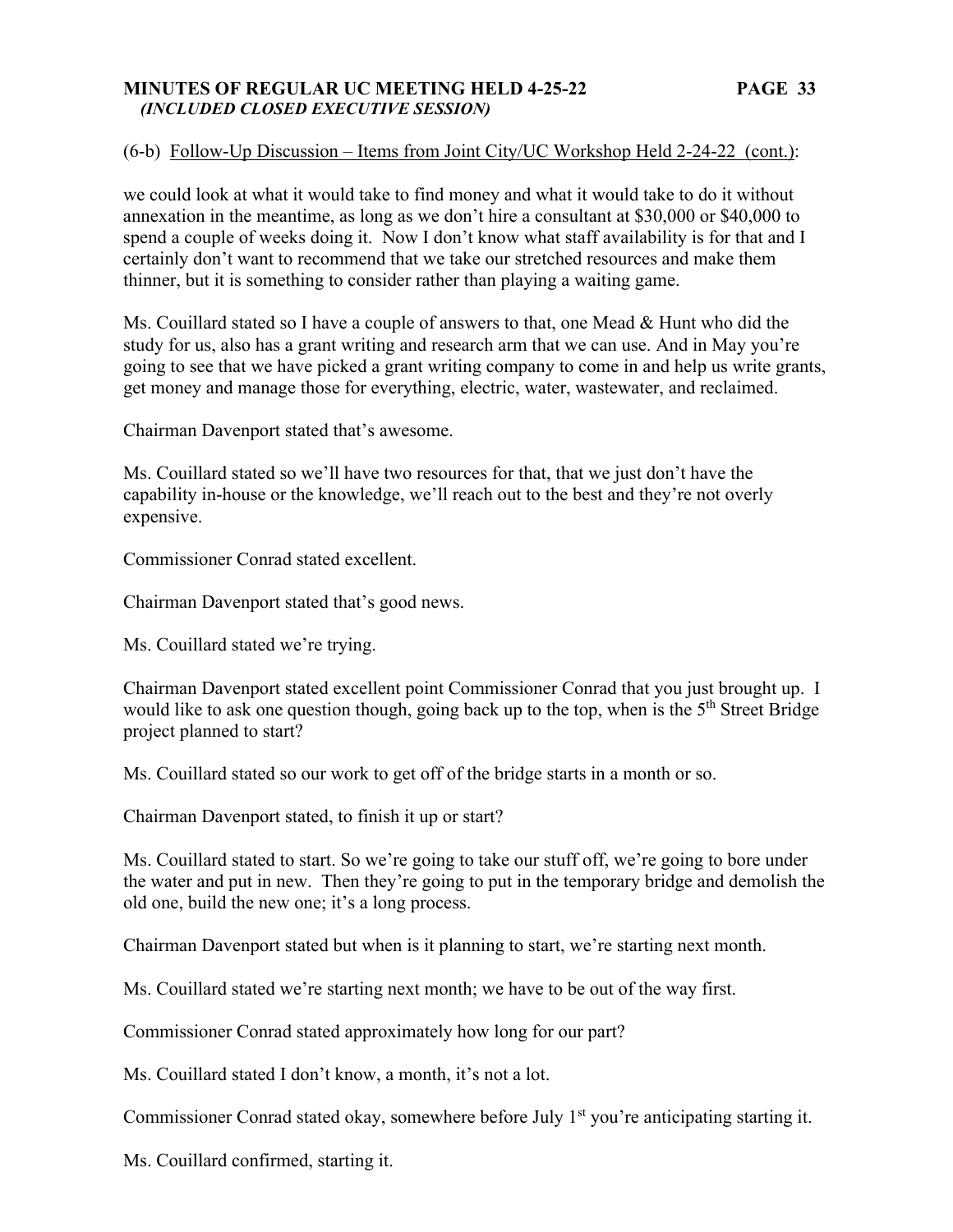### **MINUTES OF REGULAR UC MEETING HELD 4-25-22 PAGE 34**   *(INCLUDED CLOSED EXECUTIVE SESSION)*

# (6-b) Follow-Up Discussion – Items from Joint City/UC Workshop Held 2-24-22 (cont.):

Chairman Davenport stated what about the length of time to build it again please?

Ms. Couillard stated for us?

Chairman Davenport stated no, for the whole project, just curious. Was it a year, a year and a half?

Ms. Couillard stated something like that, I'll look at the recent, I'll show you the recent schedule; so I can send that.

Chairman Davenport stated thank you.

Mr. Bunch stated so just to paraphrase, we're going to kind of, we're going to take the "and" approach with septic to sewer project. We're going to work, watch what the City does with the County regarding the conversation on annexation, and we're going to try to work to move the process ahead to get grant money, potentially for one or both.

Chairman Davenport stated sounds great.

Mr. Bunch stated the item that we added at the request of Commissioner Smith was the bottom one, which was the additional topic brought up during the meeting and I can't remember if it was a City Commissioner, or it may have been a resident brought the conversation up.

Commissioner Smith stated it was a City Commissioner.

Mr. Bunch stated so, perhaps Commissioner Hartman, it was Commissioner Hartman yes, so there was conversation about that. And then Commissioner Smith you had some questions, did you want to bring them up?

Commissioner Smith stated yes, I was basically trying to, was wondering if staff had some thoughts on things that could, the Utilities Commission could do for the fees that they charge that would help reduce the costs for affordable housing. That's basically the concept, it's much more complicated obviously than the way I put it but the key I think is that the cost is not passed through to the eventual purchaser of property, I think it would basically destroy the concept of all. So I was just wondering if staff had some ideas on that and as something that we could respond to the Commission and say here's some things that you know we may be able to do with fees, as long as they're not passed through. Because having worked in the land development business we were experts about passing fees through, but this way how, what could we do to help the developer lower the per unit cost in housing. What ideas could we come up with to help do that, if it was an affordable housing project, could we reduce any fees that we charge on a normal project that's not an affordable housing, those kinds of things. I know it sounds confusing, but its more confusing in my mind and I just think that there's got to be things that, you know there's so much costs associated with utility creation and location and all that, what could we do. So I don't know, that's where I'm coming from.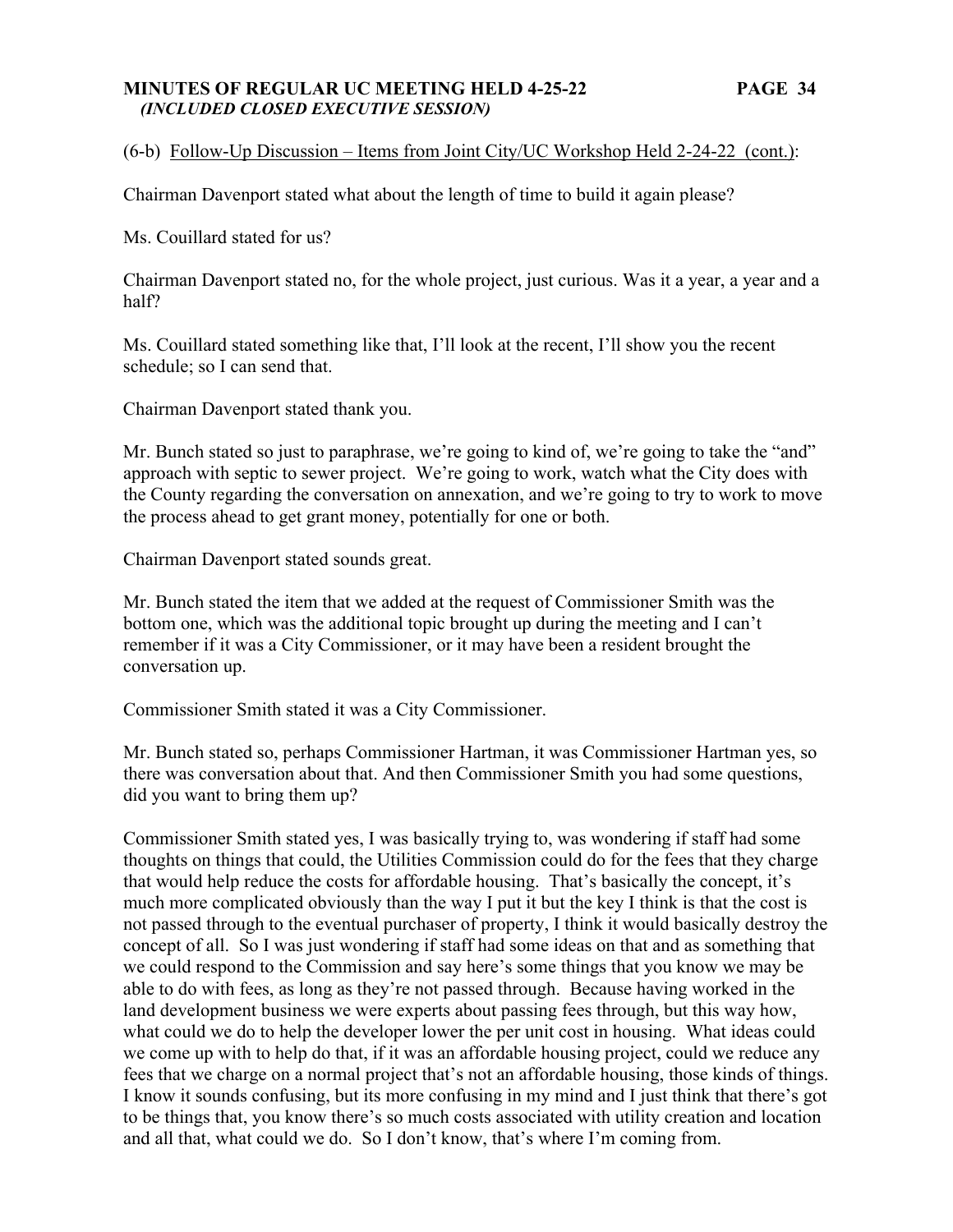### **MINUTES OF REGULAR UC MEETING HELD 4-25-22 PAGE 35**   *(INCLUDED CLOSED EXECUTIVE SESSION)*

# (6-b) Follow-Up Discussion – Items from Joint City/UC Workshop Held 2-24-22 (cont.):

Mr. Bunch stated I guess probably a question better answered by General Counsel Cloud, but so we've got things like connection fees, capacity, capital connection fees and such, and customers' design, build, and then turn over infrastructure to us, how does that fit into things like rates and fees, and what's available to us to consider in response to the Commissioner's question about a reduced rate or something like that?

Mr. Cloud stated we have to be real careful about our cap. charges because you may recall within the last year or so we had to refund \$1.5 million because our predecessors put in place a unique system of setting capital charges and not in a good way. We have to be very careful. You know there's a bill setting on the desk of the Governor right now to declare open season on local governments for legislation that increases the costs of businesses. If we decrease for some, you know, arguably you've got to increase for others. I just, we have to be really cautious, I wouldn't want to do something unless we did a rate study specifically as to the capital charges. It's just something we need to be really cautious about. Affordable housing is a great thing and I sure do wish that the legislature would start using the money that is supposedly earmarked for affordable housing instead of you know borrowing it, which is a charitable description of what they've done the last few years with hundreds of millions of dollars that's supposedly earmarked for affordable housing. And it's a risky area for a utility to get involved in, any kind of discounted rate.

Commissioner Smith stated well, I think that on that issue then that should be part of our response. Legal matrix of confusion as to what we're capable of doing as a Utilities Commission, would that be what you would think?

Mr. Cloud stated yes.

Commissioner Smith continued, I'm sure our attorney could word that response very well, but I would think preparing and sending a response is important, even though it may not be what he was looking for.

Mr. Bunch stated okay, any other comments on that topic? Well, those were the three larger items that I just highlighted in red. Did anybody want to cover or think we need to revisit any of the other topics which are in the black text?

Chairman Davenport stated I think we're good with everything aren't we? Unless you want to talk about that hydrant flow testing again, you see them spraying out there; no.

Mr. Bunch stated this one involves the County; adding we're still working on that.

- (7) New Business:
- (7-a) Approval Modification (Increase) to Fuel and Purchased Power Cost Adjustment Clause (FPPCAC):

Chairman Davenport stated so we're on item number 7. then, correct?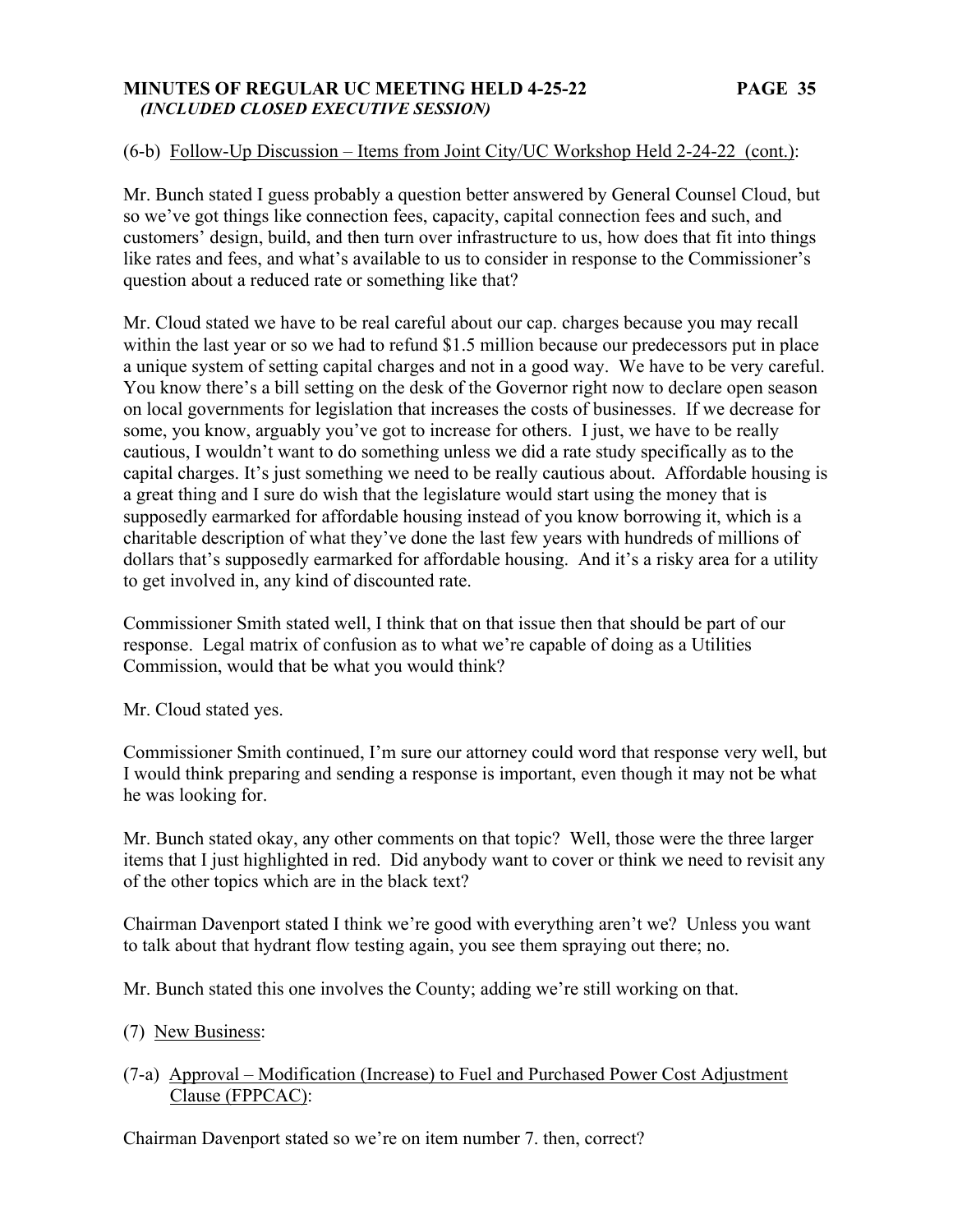### **MINUTES OF REGULAR UC MEETING HELD 4-25-22 PAGE 36**   *(INCLUDED CLOSED EXECUTIVE SESSION)*

# (7-a) Approval – Modification (Increase) to Fuel and Purchased Power Cost Adjustment Clause (FPPCAC) (cont.):

Mr. Bunch added thank you to Ms. Couillard.

Commissioner Hawes stated I think we did that one, didn't we.

Commissioner Conrad stated item 7-a.

Mr. Bunch stated did we approve the FPPCAC; then added yes, we did approve that. We approved 7-a. So that would take us to 7-b. for the Auditing Services – Efren Chavez.

Commission action on item 7-a. took place toward the end of item 4-a. Financial Status – March 2022, as shown above:

### Prior Commission Action:

Commissioner Hawes stated I would move that; specifically to approve a modification (increase) to the fuel and purchased power cost adjustment clause from the current \$3.98 credit per 1,000 kWh to a \$4.25 charge per 1,000 kWh, effective with the first billing cycle in May 2022.

Commissioner Conrad stated second.

Chairman Davenport stated Commissioner Conrad seconded that; call the roll.

Commissioner Hawes' motion then passed unanimously on a roll call vote.

# (7-b) Evaluation Determination – RFP No. 12-22 – Auditing Services:

Chairman Davenport stated 7-b., thank you.

Mr. Chavez stated okay, so for the Auditing Services what we did, and this was I believe before I started even in 2018. We need to select the auditor, but typically, staff is typically on the.., to the earlier question Chairman Davenport had as it relates to who is on the selection committee. So from our standpoint for auditing, I'm not allowed to be on the selection committee and typically internal staff is not. So what we can, the options that are out there is for the committee, for you as the Commissioners to be on the selection committee. You can select a sub-set to be on that selection committee, so as to not tie up all of your time, but in essence that would be what we're requesting. In addition, with one of the changes that we did in the last couple of years, it's not paper anymore, it's all electronic. So Purchasing would, if you're all five or a sub-set are selected, you would get a log-in to an automated tool that in essence you look at the submissions electronically, you could print them out if you'd like. You then make your selections, grade them all electronically with your own individual log-in. So it's pretty easy from your standpoint, there is no paper, you don't need to come here. And I believe one of the other options is allowing the presenters or allowing the bidders to, you know, come and make presentations or not, that's another option. So I may not be explaining it exactly, correctly, but in essence that's what we would ask for yourselves as Commissioners is decide how would you like to proceed.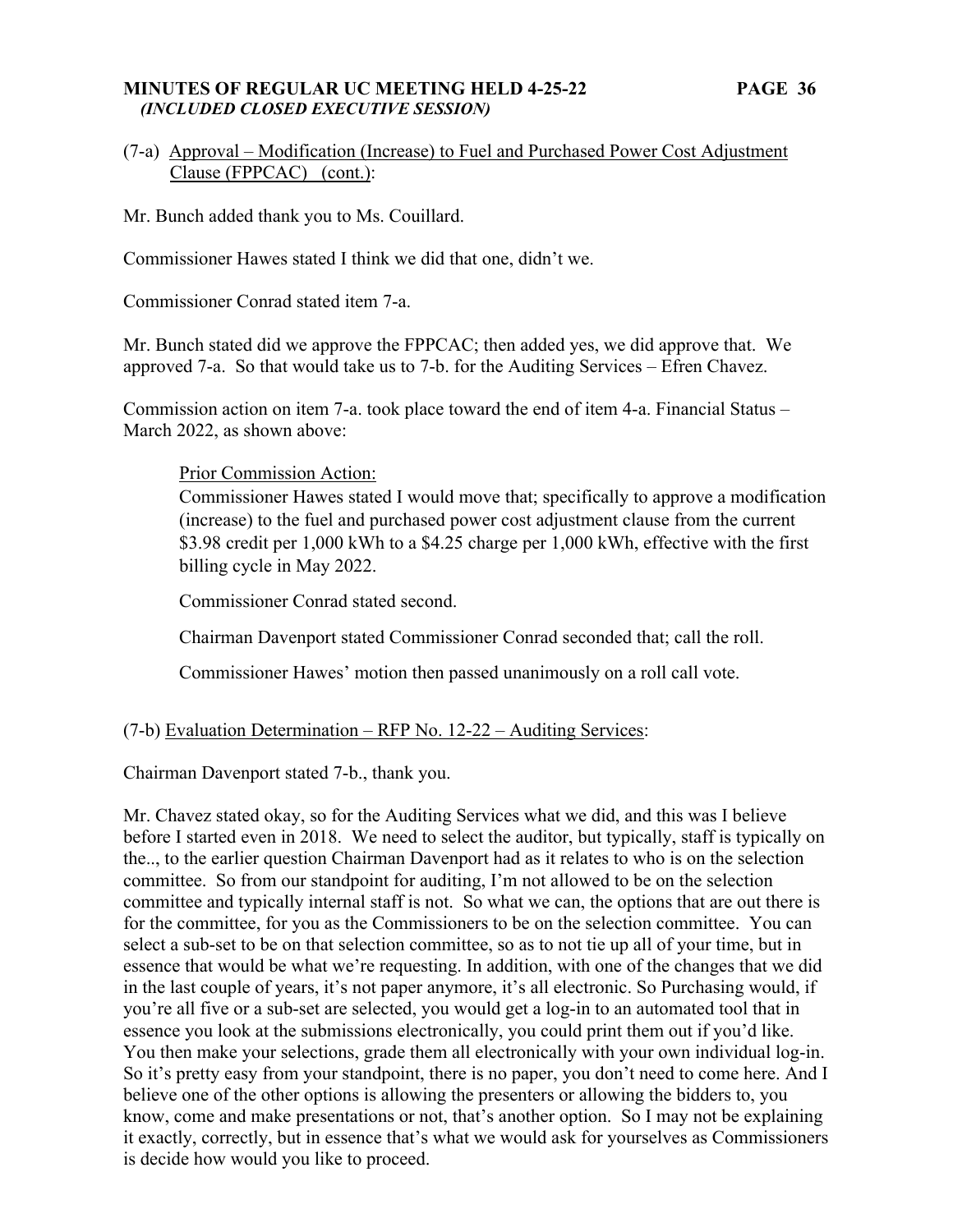### **MINUTES OF REGULAR UC MEETING HELD 4-25-22 PAGE 37**   *(INCLUDED CLOSED EXECUTIVE SESSION)*

(7-b) Evaluation Determination – RFP No. 12-22 – Auditing Services (cont.):

Commissioner Hawes stated do you, or has a set of criteria been established for what we might be looking for or is that something that the committee might do as well?

Commissioner Conrad stated there's an RFP for it.

Mr. Chavez stated yes, there's an RFP currently for it.

Commissioner Conrad stated so the statement of work is in there.

Mr. Chavez stated yes.

Commissioner Conrad stated and its going to be similar to the one that was used the last time we had an evaluation committee for selection of an auditor.

Mr. Chavez stated yes, that's all been done, now it's just a matter of selecting Commissioners.

Commissioner Conrad stated since you've already issued the RFP, to how many different service providers?

Mr. Chavez stated we put it out there but typically two, three, four may reply.

Commissioner Conrad stated and when's the due date for them to respond?

Mr. Chavez stated I believe within the next week, two weeks, it's short, it's coming up.

Commissioner Conrad stated I would make a motion to appoint an evaluation committee to evaluate the audit contract for the next period of time based on the criteria that is in the RFP and scope of work, and I would recommend that it be three of the five members of the Commission. And specifically, I would like to participate in that committee, but I would also like to nominate Commissioner Hawes, and Commissioner Kelly to be the third member of that committee. I think it has to be an odd number and I don't think it takes five; so that's my motion.

Commissioner Smith stated I second that motion.

Chairman Davenport stated okay, discussion.

Mr. Cloud stated I would just point out its going to be a Sunshine meeting.

Commissioner Conrad stated correct, it's all electronic, there is no interaction between the members.

Commissioner Hawes stated did you say you needed odd people or odd..?

Commissioner Conrad commented I guess that was the second person, that would be Commissioner Hawes.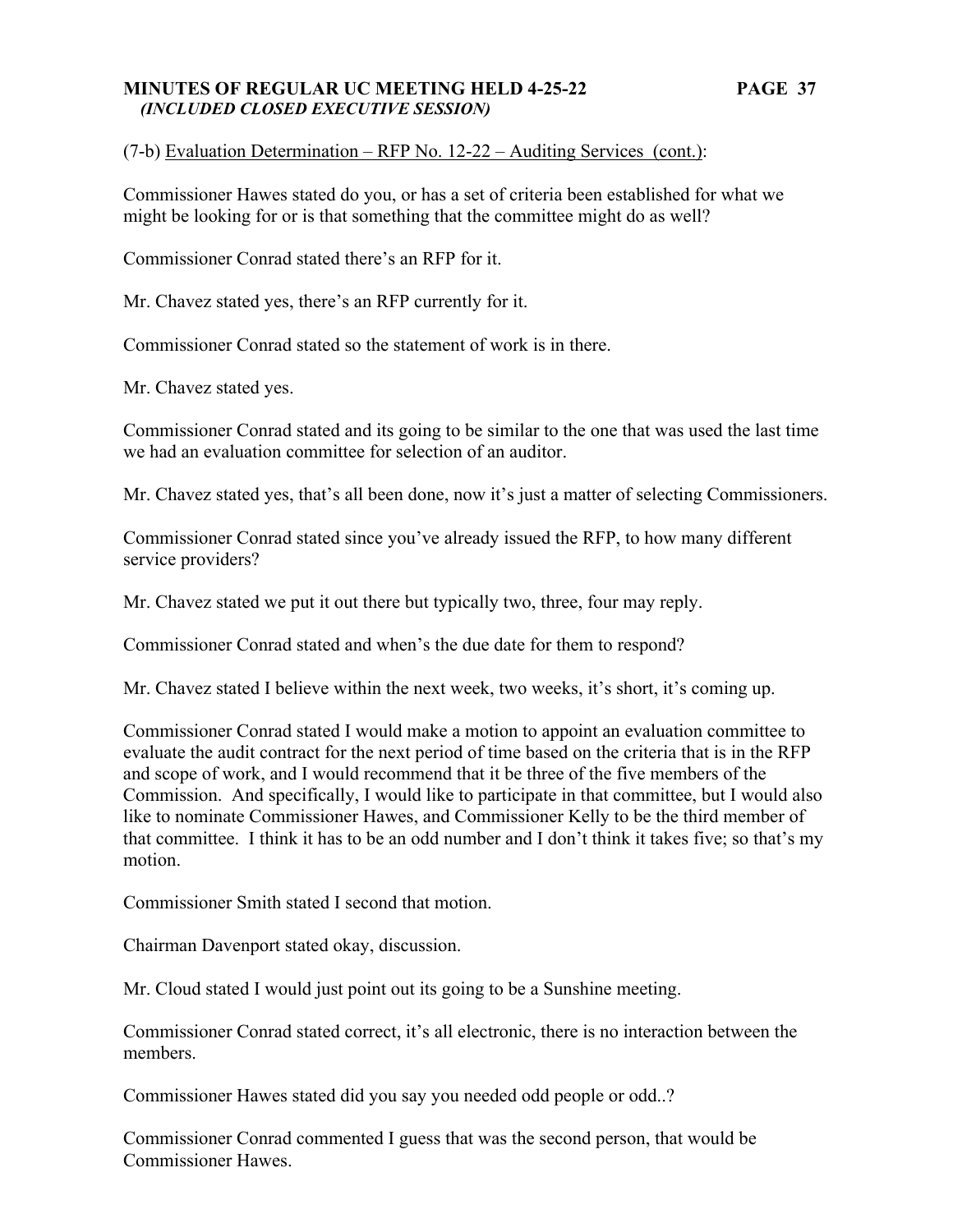### **MINUTES OF REGULAR UC MEETING HELD 4-25-22 PAGE 38**   *(INCLUDED CLOSED EXECUTIVE SESSION)*

(7-b) Evaluation Determination – RFP No. 12-22 – Auditing Services (cont.):

Mr. Chavez then commented that was a good one.

Chairman Davenport reiterated odd people, then added better watch it today. All right so, I've been pleased with Purvis and Gray company in the past, what they've done for us. So I think you have?

Mr. Chavez stated I have.

Chairman Davenport continued, glad you're on top of that. Can we call the roll Mrs. Simmons, we've got a motion and a second.

Commissioner Conrad's motion then passed unanimously on a roll call vote.

Chairman Davenport stated thank you for making that nomination, Commissioner Conrad. I appreciate you stepping up to the plate on that one. Adding we like our CPAs on this board.

Mr. Chavez stated I appreciate it as well, thank you.

Chairman Davenport stated thank you very much, that was great.

(8) Possible Other Business – Time for Commissioners

Chairman Davenport stated now we're at item number 8, is that correct?

(8-a) FMEA Annual Conference – The Breakers, Palm Beach, FL – July 12-14, 2022:

Mr. Bunch stated yes, we have the annual FMEA conference, which is Florida Municipal Electric Association. It's also attended by many of the FMPA members as well as FMPA staff. That is July this year,  $12<sup>th</sup>$  through the  $14<sup>th</sup>$ , being held in Palm Beach at The Breakers. I plan on attending because I'm on FMEA, I'm the Treasurer for that organization, and usually a couple of the staff attend as well. So I'll put that out there for consideration for the Commission as well.

Chairman Davenport stated well I enjoyed it; I really enjoyed these meetings. I feel like all of us give our time and energy and anybody that wants to go should be able to go. Since we get paid so much sitting up here and giving our time. You know, but I really did learn a lot, especially on that opening when they spoke about the electric and that whole day there we spent, it was very good on electric cars.

Commissioner Smith stated yes, it was.

Chairman Davenport stated so I'm putting my name there to go, so anybody else?

Commissioner Hawes stated I would also.

Chairman Davenport stated okay.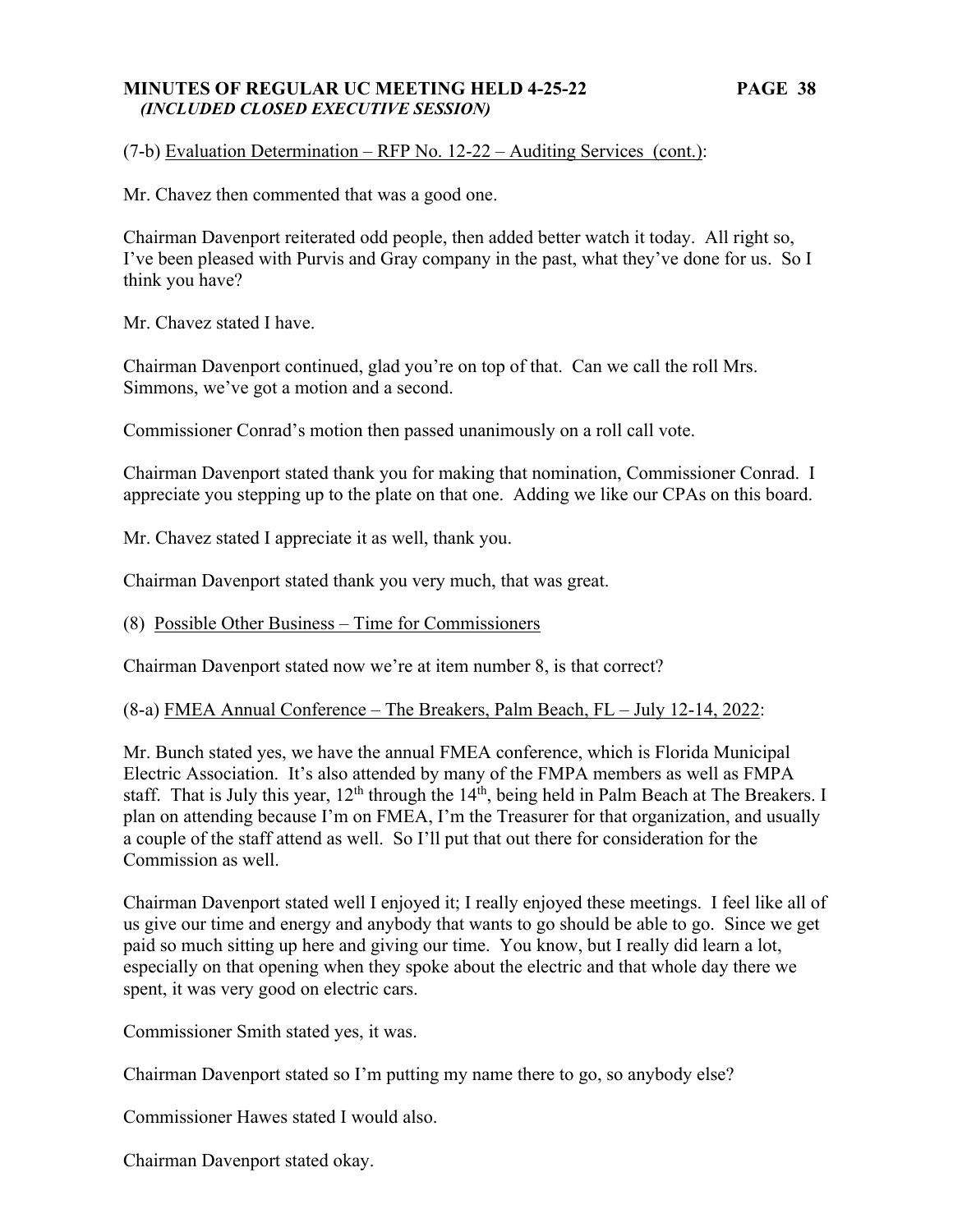### **MINUTES OF REGULAR UC MEETING HELD 4-25-22 PAGE 39**   *(INCLUDED CLOSED EXECUTIVE SESSION)*

# (8-a) FMEA Annual Conference – The Breakers, Palm Beach, FL – July 12-14, 2022 (cont.):

Commissioner Smith stated I agree with you, I learned a great deal at the meeting. I had to leave one day early because of an exam I was going to take but I'd love to go again.

Chairman Davenport stated anybody else, Commissioner Conrad?

Commissioner Kelly stated I probably need to go but I don't know if I'm going to be able to do that. Some of these acronyms still lose me here and there.

Mr. Bunch stated okay, and if you have a change of heart or mind or you want to go and you haven't indicated so, just get back to Mrs. Simmons, we've got time.

Commissioner Conrad asked, do they tape any of those sessions, are they available to listen to?

Mr. Bunch stated I haven't seen them.

Chairman Davenport I haven't seen a video.

Mr. Bunch continued, I don't recall them being taped but I know all the material, the presentation materials were made available.

Commissioner Conrad stated okay.

Chairman Davenport interjected it was very interesting, it really is interesting.

Mr. Bunch stated Mr. Beyrle or Mr. Chavez do you recall if they taped them, I don't recall that. I know they made the presentation materials available so we can make them available to the Commission as well. Okay, that is it for our items, thank you Chairman.

(8) Possible Other Business – Time for Commissioners (cont.):

Chairman Davenport stated that's it, yes sir. Commissioner Smith, anything to say for the good of the cause?

Commissioner Smith stated I think I've said enough.

Chairman Davenport stated Commissioner Hawes?

Commissioner Hawes stated I'm in the same boat, thank you.

Chairman Davenport stated Commissioner Kelly?

Commissioner Kelly stated nope, I just commend Mr. Bunch and the team on the grant things. I mean a lot of boards that I've been on, like I said I'm repeating myself, but they just, people never knew, to put grants together. There was always money available and had a hard time structuring grants, and somebody said they were paying a company to do a grant and that's a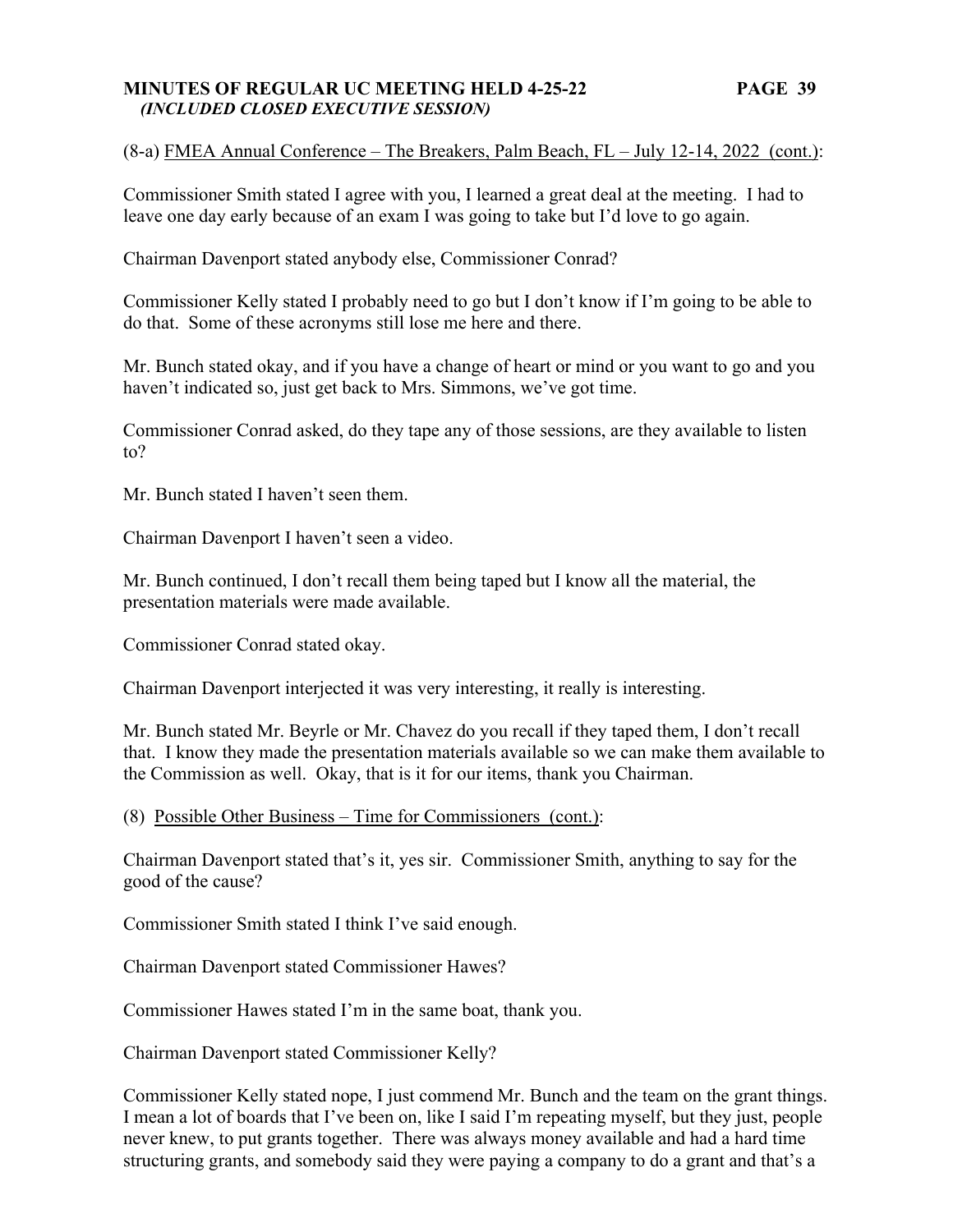### **MINUTES OF REGULAR UC MEETING HELD 4-25-22 PAGE 40**   *(INCLUDED CLOSED EXECUTIVE SESSION)*

(8) Possible Other Business – Time for Commissioners (cont.):

big business out there now is grant applications and stuff. But whatever we can do in-house is even better, so I commend you and the team on that.

Mr. Bunch stated thank you, Mrs. Keehn has been all over that for the cyber and great relationships have made that happen.

Chairman Davenport then stated Commissioner Conrad?

Commissioner Conrad stated well I usually don't have much to say at the end, but I do today. Mrs. Keehn, thank you so very much for all you do and someday somebody is going to quantify how much money you've brought in and saved us based on what you've done. I know it's a lot, thank you very much. Thank you, Mr. Bunch for allowing Mrs. Keehn to have those opportunities and bringing her on board and working with us. The second thing I'd like to say is I sat through the three-hour, or at least two and half hours of it, Workshop that the Commissioners had last Wednesday that started at 9:00 am in the morning. And the first hour and a half or so of that was dedicated to talk about what are we going to do with the ARP (ARPA) money. They have \$7.5 million of that money that's been received and they have not yet decided how they're going to spend it. And after they kicked it down the road again, they still did not come to any good conclusion about where they want to spend it. On the other hand there were a couple of items that kind of went to the bottom of the list and one of them is what we talked about earlier and that's the septic to sewer. So that was unfortunate in my opinion.

Mr. Bunch stated and we've also told them if they have problems finding places to spend that money, we will help them.

Commissioner Conrad stated I think a lot of people would like that opportunity.

Mr. Bunch stated we can, we can spend it.

Commissioner Conrad stated let's do it.

Chairman Davenport stated well, thank you for going, anything else, any other money you heard about over there?

Commissioner Conrad stated no, that's all, I'm done.

Chairman Davenport stated well I appreciate it. I just wanted to compliment Mrs. Simmons and Mr. Bunch, I had a situation, I got a phone call a couple of weeks ago and my good friends that had lived here were moving back and they had forgotten to turn their utilities on. So they switched over and they called, and you helped, Mrs. Simmons and Mr. Bunch, but they were great at service. And they wanted me, Woody and Nancy McKay, wanted me to pass that on, what great customer service and how welcome you made them feel to come back to town.